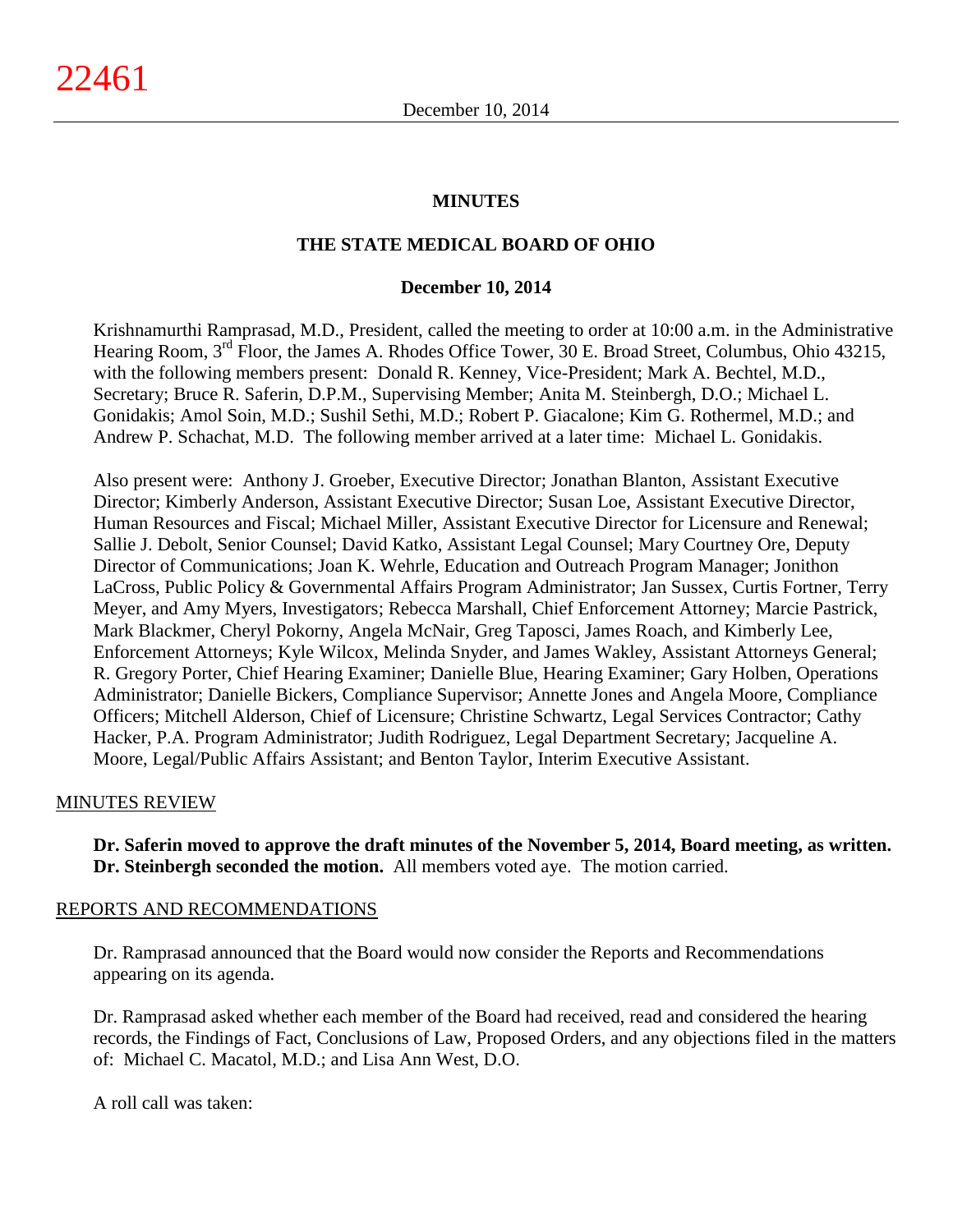## ROLL CALL:

| Dr. Bechtel    | - aye |
|----------------|-------|
| Dr. Saferin    | - aye |
| Dr. Rothermel  | - aye |
| Dr. Steinbergh | - aye |
| Mr. Kenney     | - aye |
| Dr. Ramprasad  | - aye |
| Dr. Sethi      | - aye |
| Dr. Soin       | - aye |
| Dr. Schachat   | - aye |
| Mr. Gonidakis  | - aye |
| Mr. Giacalone  | - aye |
|                |       |

Dr. Ramprasad asked whether each member of the Board understands that the disciplinary guidelines do not limit any sanction to be imposed, and that the range of sanctions available in each matter runs from dismissal to permanent revocation. A roll call was taken:

| ROLL CALL: | Dr. Bechtel    | - aye |
|------------|----------------|-------|
|            | Dr. Saferin    | - aye |
|            | Dr. Rothermel  | - aye |
|            | Dr. Steinbergh | - aye |
|            | Mr. Kenney     | - aye |
|            | Dr. Ramprasad  | - aye |
|            | Dr. Sethi      | - aye |
|            | Dr. Soin       | - aye |
|            | Dr. Schachat   | - aye |
|            | Mr. Gonidakis  | - aye |
|            | Mr. Giacalone  | - aye |

Dr. Ramprasad noted that, in accordance with the provision in section 4731.22(F)(2), Ohio Revised Code, specifying that no member of the Board who supervises the investigation of a case shall participate in further adjudication of the case, the Secretary and Supervising Member must abstain from further participation in the adjudication of any disciplinary matters. In the matters before the Board today, Dr. Bechtel served as Secretary and Dr. Saferin served as Supervising Member.

Dr. Ramprasad reminded all parties that no oral motions may be made during these proceedings.

The original Reports and Recommendations shall be maintained in the exhibits section of this Journal.

# MICHAEL C. MACATOL, M.D.

Dr. Ramprasad directed the Board's attention to the matter of Michael C. Macatol, M.D. Objections have been filed and were previously distributed to Board members. Mr. Porter was the Hearing Examiner.

Dr. Ramprasad stated that a request to address the Board has been timely filed on behalf of Dr. Macatol.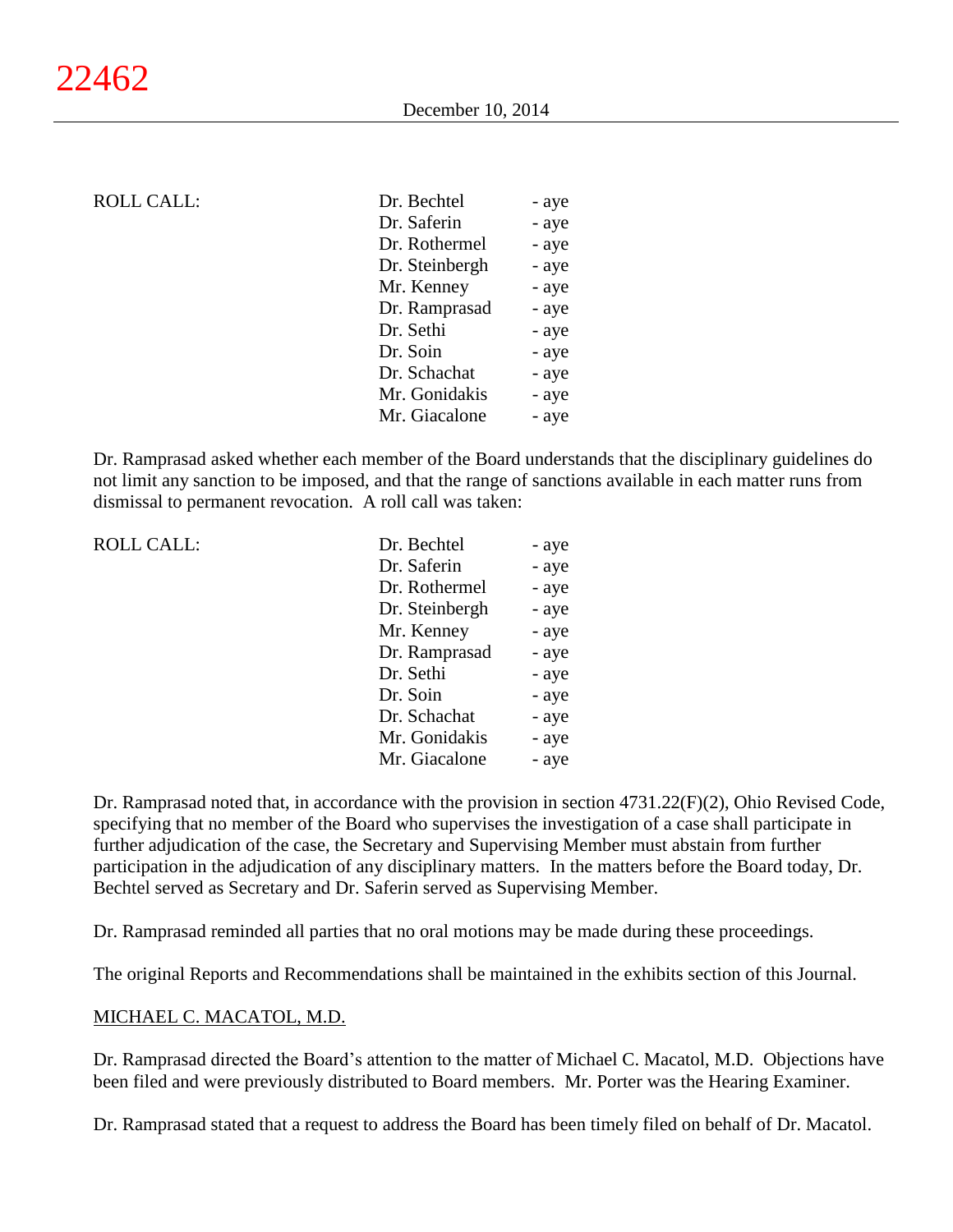Five minutes will be allowed for that address.

Dr. Macatol was represented by his attorney, Daniel Zinsmaster.

Mr. Zinsmaster opined that the Hearing Examiner's Report and Recommendation was an accurate summary of the evidence and testimony. However, objections were filed on Dr. Macatol's behalf due to the Report and Recommendation's characterization that Dr. Macatol's relapse was a second relapse, which would mandate a one-year suspension of Dr. Macatol's license from the date of the Summary Suspension under the Board's rules.

Mr. Zinsmaster explained that Dr. Macatol received treatment for his addiction at Metro Atlanta Recovery Residences (MARR) in Atlanta, Georgia. Following this treatment, Dr. Macatol returned to Ohio and subsequently misused alcohol. When Dr. Macatol reported this misuse to the Medical Board's Chief Enforcement Attorney, he was directed to repeat treatment at the Center for Chemical Addictions Treatment (CCAT) in Cincinnati, Ohio. Mr. Zinsmaster noted that Dr. Macatol was not under a Board Order or Consent Agreement during the preceding events. However, while receiving treatment at CCAT, Dr. Macatol entered into a Step I Consent Agreement with the Board. Dr. Macatol subsequently fulfilled all the license reinstatement provisions of his Step I Consent Agreement, including two assessments which indicated that he was fit to practice, and returned to the practice of medicine pursuant to a Step II Consent Agreement.

Mr. Zinsmaster stated that, historically, the Board has treated substance abuse that occurs after release from treatment but before the return to practice as a continuation of the original impairment rather than as a relapse. Therefore, Mr. Zinsmaster opined that Dr. Macatol's September 2014 relapse on alcohol constitutes a first relapse, not a second relapse. Mr. Zinsmaster stated that Dr. Macatol's medical license should be suspended, but opined that the Board should tailor an Order that is reflective of the facts and circumstances of this case rather than a restrictive one-year suspension from the date of Dr. Macatol's Summary Suspension.

Dr. Macatol stated that he relapsed on alcohol after two-and-a-half years of sobriety while he was on vacation in Costa Rica. Dr. Macatol stated that since that time, he has been able to reflect on what led to his relapse so he can ensure it will not happen again. Dr. Macatol stated that he takes full responsibility for what has happened and felt as if he had let down the Board, his employer, other recovering physicians who he had hired, and his family.

Dr. Macatol stated that the practice of medicine is a privilege that he takes very seriously. Dr. Macatol stated that he looks forward to any opportunity to prove to the Board where he is in recovery so he can contribute positively to the medical community and be a better member of his family.

Dr. Ramprasad asked if the Assistant Attorney General would like to respond. Ms. Snyder stated that she would like to respond.

Ms. Snyder stated that despite Dr. Macatol contention, his relapse in September 2014 was his second relapse. Ms. Snyder explained that in 2010, Dr. Macatol arrived at work at a Kentucky hospital with a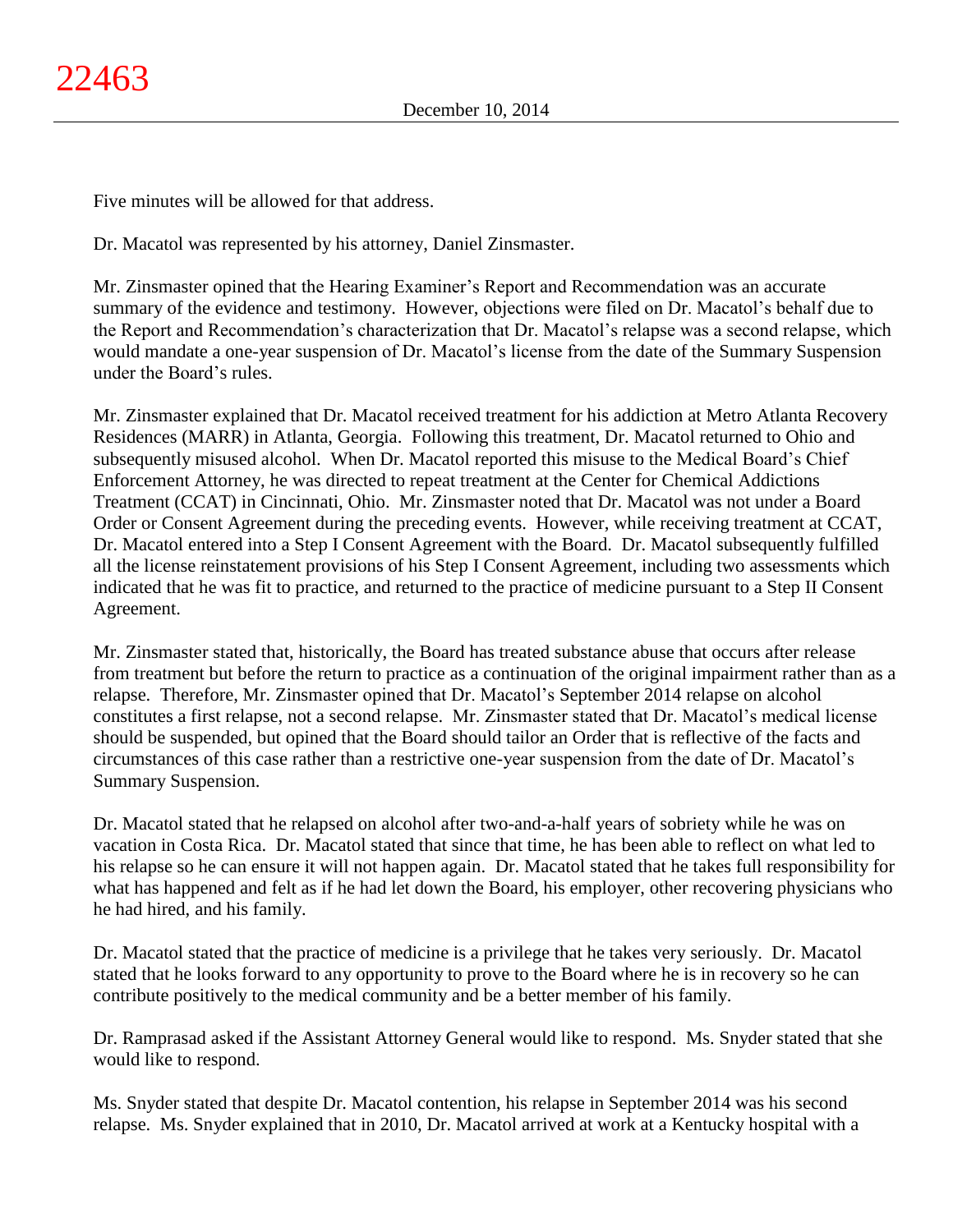blood alcohol content of 0.13. Dr. Macatol then went into treatment at MARR, left that facility in November 2011, and then drank alcohol again in February 2012. Ms. Snyder stated that Dr. Macatol is asking the Board to not consider the February 2012 incident to be a relapse because he was still in a rehabilitation or recovery mode.

Ms. Snyder read the portion of the Board's definition of a relapse that is pertinent to this matter:

"An instance of use that occurs during detoxification treatment or inpatient or residential treatment before a practitioner's disease of addiction has been brought into remission does not constitute a relapse."

Ms. Snyder continued that Dr. Macatol is asking the Board to define the term "relapse" so that someone can drink two-and-a-half months after completing inpatient treatment without it being considered a relapse. Ms. Snyder stated that this is not historically what the Board has done and noted that neither Dr. Macatol nor Mr. Zinsmaster cited any case law to support their position. Ms. Snyder opined that the February 2012 incident should be considered Dr. Macatol's first relapse.

Ms. Snyder commented that Dr. Macatol was forthcoming at his hearing and she believed Dr. Macatol is actively in recovery at this time. Nonetheless, Ms. Snyder agreed with the Hearing Examiner that the September 2014 incident constitutes Dr. Macatol's second relapse. Ms. Snyder asked the Board to adopt the Hearing Examiner's Proposed Order, including the suspension of Dr. Macatol's medical license for a minimum of one year, which is consistent with what statute and the Board's rules require.

# **Dr. Steinbergh moved to approve and confirm Mr. Porter's Findings of Fact, Conclusions of Law, and Proposed Order in the matter of Michael C. Macatol, M.D. Mr. Kenney seconded the motion.**

Dr. Ramprasad stated that he would now entertain discussion in the above matter.

Dr. Steinbergh stated that one aspect of this case that has not yet been discussed is Dr. Macatol's noncompliance with the terms of his Consent Agreement. Dr. Steinbergh agreed that Dr. Macatol is working toward his recovery, but she expressed concern that Dr. Macatol seems to be struggling to maintain sobriety. Dr. Steinbergh commented that during her years on the Medical Board she has learned that if the Board goes light on a physician in this position and does not follow its guidelines, the physician fails. Dr. Steinbergh stated that oftentimes a physician returns to the Board after completing the terms of a Board Order or Consent Agreement and expresses gratitude that the Board took the action. Dr. Steinbergh stated that, as documented by the comments of many disciplined physicians, the Board saves the professional lives, and even the physical lives, of impaired physicians.

Dr. Steinbergh stated that physicians who are chemically dependent ought not to be practicing medicine until they are in control of what is happening in their lives, and she therefore supports the Proposed Order for a minimum one-year suspension. Dr. Steinbergh opined that the suspension is not so much punitive as it is intended to be therapeutic for Dr. Macatol and give him an opportunity to get well.

A vote was taken on Dr. Steinbergh's motion to approve: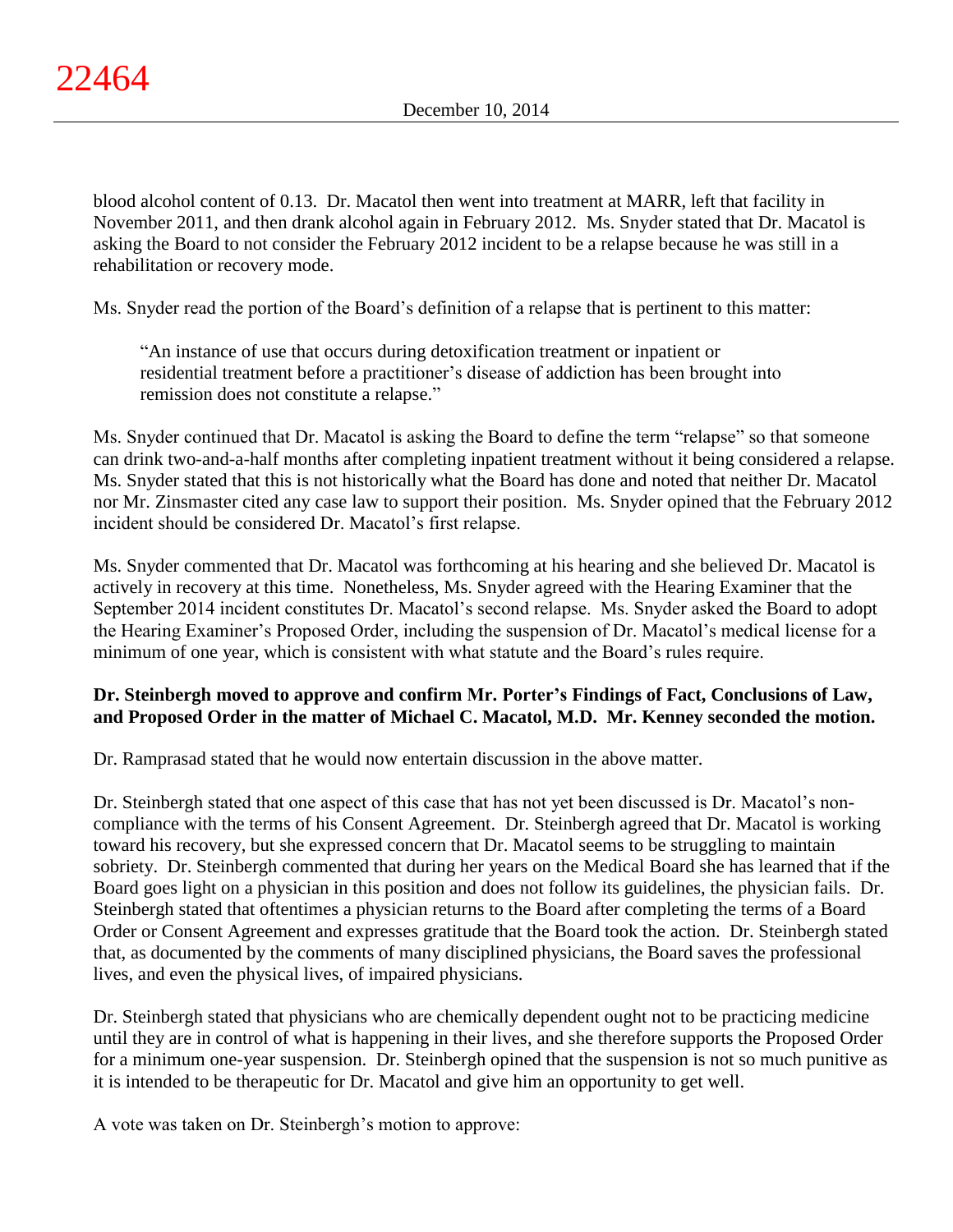| <b>ROLL CALL:</b> | Dr. Bechtel    | - abstain |
|-------------------|----------------|-----------|
|                   | Dr. Saferin    | - abstain |
|                   | Dr. Rothermel  | - aye     |
|                   | Dr. Steinbergh | - aye     |
|                   | Mr. Kenney     | - aye     |
|                   | Dr. Ramprasad  | - aye     |
|                   | Dr. Sethi      | - aye     |
|                   | Dr. Soin       | - aye     |
|                   | Dr. Schachat   | - aye     |
|                   | Mr. Giacalone  | - aye     |
|                   |                |           |

The motion to approve carried.

#### LISA ANN WEST, D.O.

Dr. Ramprasad directed the Board's attention to the matter of Lisa Ann West, D.O. No objections have been filed. Ms. Shamansky was the Hearing Examiner.

Dr. Ramprasad stated that a request to address the Board has been timely filed on behalf of Dr. West. Five minutes will be allowed for that address.

Dr. West was represented by her attorney, Elizabeth Collis.

Ms. Collis stated that Dr. West is not present today because she is still in treatment in Kentucky. Ms. Collis wished she could report that Dr. West is doing well and is ready to return to practice. However, Dr. West has in fact continued to relapse and she continues to struggle with her sobriety, as well as with her posttraumatic stress disorder and her anorexia nervosa. Ms. Collis recounted that Dr. West had only held a training certificate and she was terminated from her residency program; therefore, Dr. West no longer has a training certificate or a training program to return to. Further, Dr. West has returned to Kentucky to be near her family and to continue with her treatment.

Ms. Collis urged the Board not to permanently revoke Dr. West's certificate, noting that Dr. West is only 29-years-old and to end the career of such a young person would be devastating. Ms. Collis also suggested that a suspension with monitoring terms would not be appropriate because Dr. West may not be able to fulfill rigid monitoring terms while in treatment in Kentucky. Ms. Collis stated that the Board has two other options. First, as Ms. Collis suggested at the hearing, the Board could take no action. This would require Dr. West, if she chooses to return to Ohio, to apply for a medical license, at which time the Board can determine if such a license should be granted. Second, the Board could adopt the Hearing Examiner's Proposed Order of a non-permanent revocation. Ms. Collis expressed concern that a revocation, which would be reported to the National Practitioner's Databank, would have negative ramifications for Dr. West while she is ill and actively seeking treatment.

Dr. Ramprasad asked if the Assistant Attorney General would like to respond. Ms. Snyder stated that she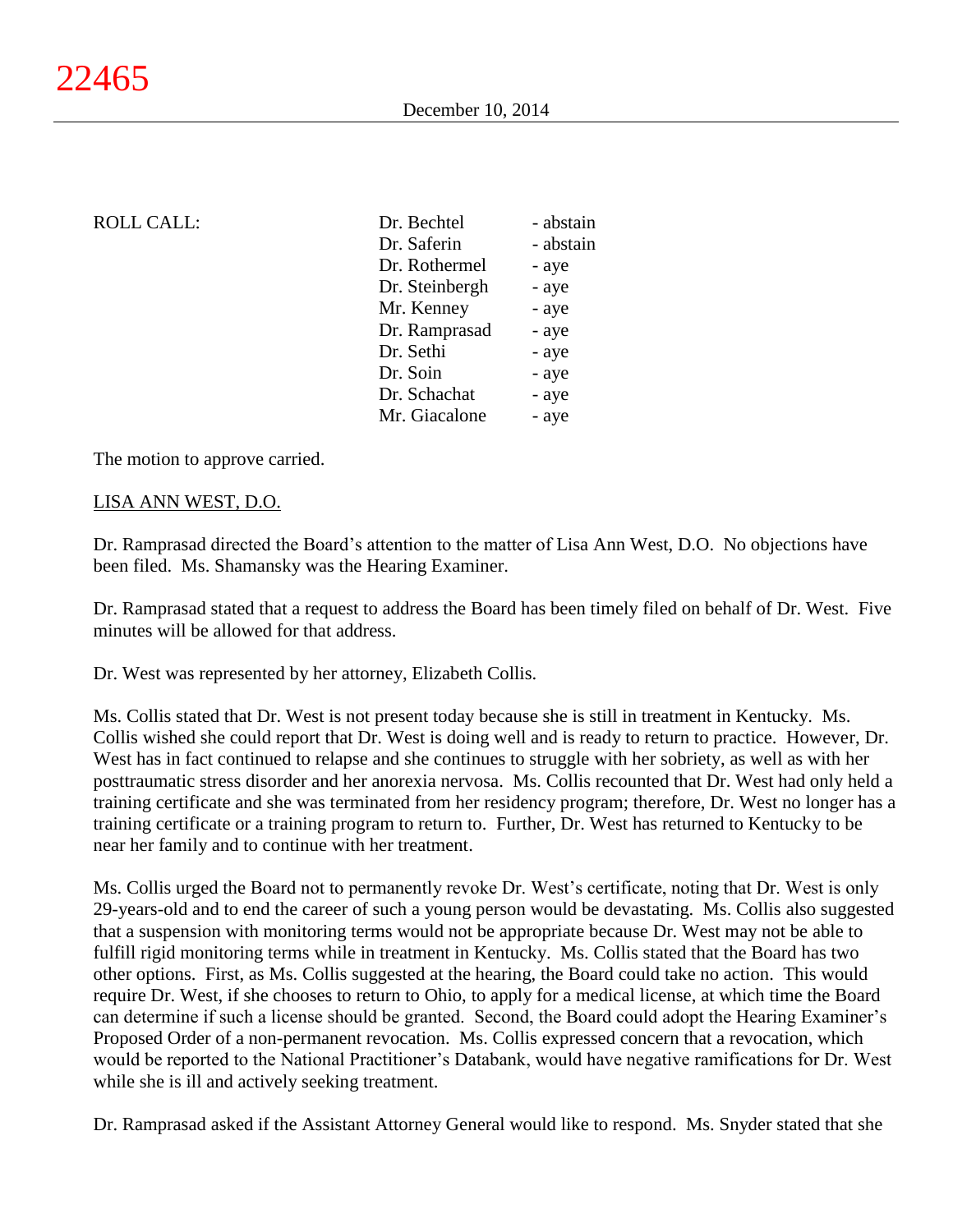would like to respond.

Ms. Snyder agreed with Ms. Collis that Dr. West continues to struggle in recovery. Ms. Snyder stated that the Board has historically considered the disease model of addiction and has balanced patient safety with rehabilitating physicians who can contribute to the community. Ms. Snyder stated that a non-permanent revocation would allow the Board to consider Dr. West if she ever applies for a medical license in the future and to choose to deny that application or send her to an evaluation. Ms. Snyder opined that a permanent revocation for a physician who is as young and ill as Dr. West may not be the best option. However, Ms. Snyder stated that none of the Board's options are perfect and she deferred to the Board's discretion in this matter.

# **Dr. Steinbergh moved to approve and confirm Ms. Shamansky's Findings of Fact, Conclusions of Law, and Proposed Order in the matter of Lisa Ann West, D.O. Dr. Soin seconded the motion.**

Dr. Ramprasad stated that he would now entertain discussion in the above matter.

Mr. Giacalone recounted Dr. West's career and history with substance abuse, including her acceptance into a pediatric residency program at the University of Toledo, her diagnoses of alcohol dependency and depression, her history of treatment programs and relapses, and her termination from her residency program. Mr. Giacalone stated that Dr. West entered into a Step I Consent Agreement with the Board in May 2013 which suspended her training certificate, and entered into a Step II Consent Agreement in September 2013 which reinstated her training certificate. Dr. West's training certificate was immediately suspended in February 2014 based on clear and convincing evidence that she was violation of her Step II CA and that her continued practice presented a danger of immediate and serious harm to public. Dr. West currently resides in Barberville, Kentucky.

Mr. Giacalone opined that Dr. West's training certificate should be permanently revoked. Mr. Giacalone stated that his recommendation is not offered lightly, but is based on the following facts:

- Dr. West entered and completed two Board-approved treatment programs, Northland The Ridge and Arrowhead Behavioral, within a span of two years.
- After being given an opportunity to be reinstated in her pediatric residency program, Dr. West was again found by her residency program director to have relapsed, as indicated by a random drug screen.
- Subsequently, Dr. West entered into treatment again, this time in a non-Board approved program in Kentucky near her family.
- Dr. West relapsed again after completing five days of detoxification and a six-week intensive outpatient program at the Baptist Regional Medical Center in Corbin, Kentucky.

Mr. Giacalone found it somewhat surprising that there was no statement from Dr. West, written or otherwise. Mr. Giacalone acknowledged that there is an affidavit setting forth a matter-of-fact chronology,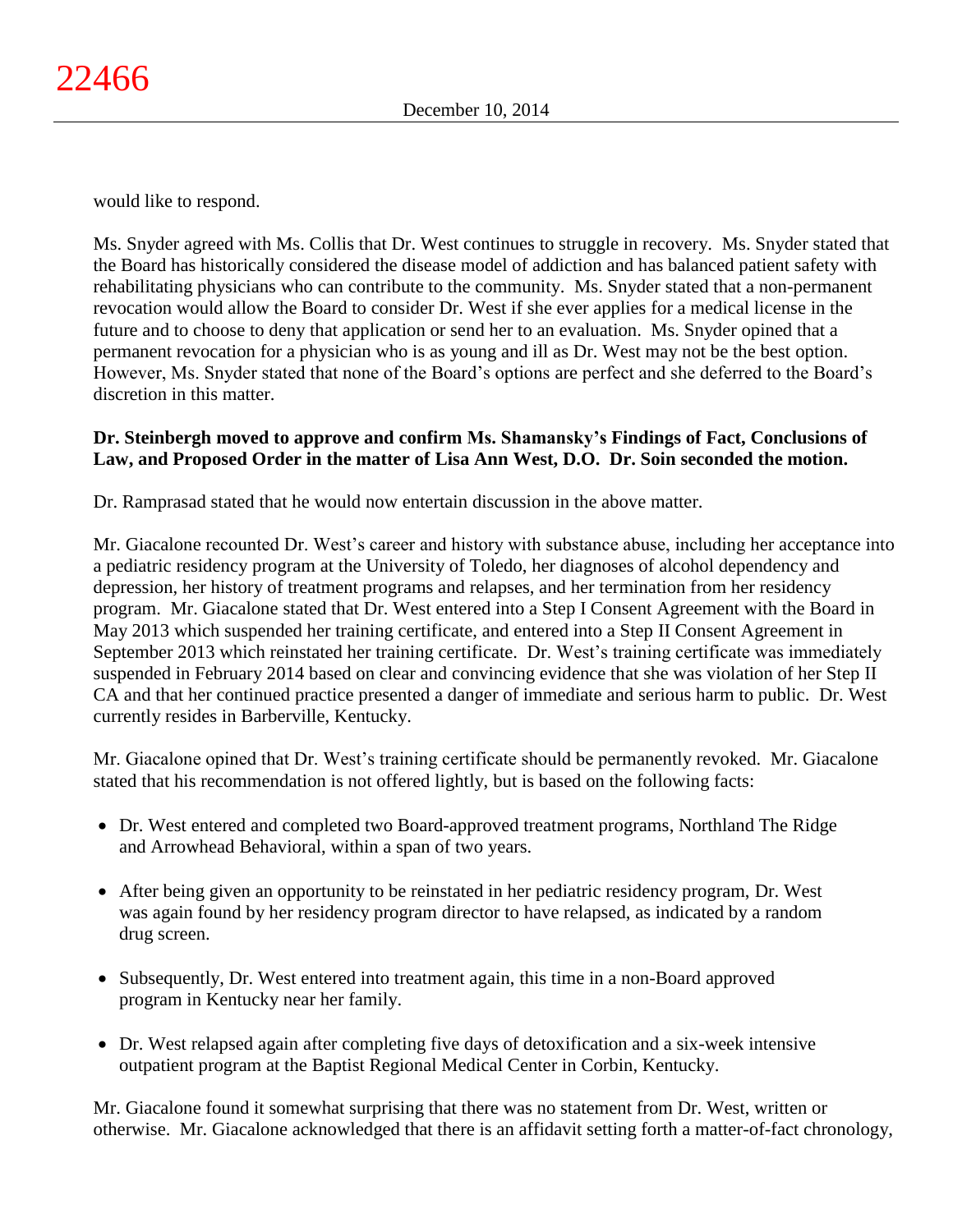but there was no expression of remorse or acceptance of responsibility. Rather, Mr. Giacalone saw another action in a long string of actions that calls into question whether Dr. West is capable of doing, or willing to do, what is necessary to become a physician who can safely care for patients.

Mr. Giacalone, addressing assertions that Dr. West is a young physician at the beginning of her career, stated that Dr. West is almost 30 years old and seems unable or unwilling to do what is needed to ensure that she practices pediatric medicine in a manner that upholds the standards of her profession and protects the health of the public.

# **Mr. Giacalone moved to amend the Proposed Order to a permanent revocation of Dr. West's training certificate. Dr. Sethi seconded the motion.**

Dr. Ramprasad stated that he will now entertain discussion of the proposed amendment.

Dr. Steinbergh stated that she opposes permanent revocation in this case. Dr. Steinbergh stated that everyone agrees that Dr. West is a very ill young woman and she has not yet had an opportunity to express herself as a clinician. Dr. Steinbergh felt comfortable that if Dr. West's training certificate was nonpermanently revoked, then at some point in the future, should she healthy enough to search for and be accepted into a training program, there would still hope for her career. Dr. Steinbergh emphasized that Dr. West would have a tremendous uphill struggle to find a training program that would be willing to work with her.

Dr. Steinbergh stated that impairment is an illness that, in her mind, is no different from other diseases that lend one to be impaired. Dr. Steinbergh stated that she cannot vote for a permanent revocation of a training certificate. Dr. Steinbergh expressed support for a non-permanent revocation so that Dr. West would have some hope that she could return to the practice of medicine if she can become and continue to be healthy. Dr. Steinbergh stated that the Board's goal of patient protection will be served by revoking Dr. West's training certificate.

Dr. Soin asked if Dr. West would be eligible for a full medical license if the Board permanently revoked her training certificate. Ms. Anderson replied that if Dr. West's training certificate is permanently revoked, then she would be barred from applying for any other license or certificate from the Medical Board.

The Board continued to discuss the proposed amendment. Dr. Ramprasad agreed with Dr. Steinbergh that it is very unlikely that Dr. West will be accepted into a pediatric training program and she will have difficulty getting into any training program. Nonetheless, Dr. Ramprasad wished to give Dr. West a chance to get her life together. Dr. Ramprasad opined that Dr. West will not be a danger to anyone since she will have to take many steps before she could even apply for licensure again. Dr. Rothermel agreed and stated that Dr. West's addiction, which is a chronic disease, has not yet been successfully addressed. Dr. Rothermel stated that when someone with the disease of addiction relapses, it is not necessarily because the person made the choice to relapse. Mr. Kenney opined that the Board need not be concerned with whether or not addiction is a disease and that the Board's primary concern is patient safety. Mr. Kenney supported Mr. Giacalone's motion to permanently revoke Dr. West's medical license because of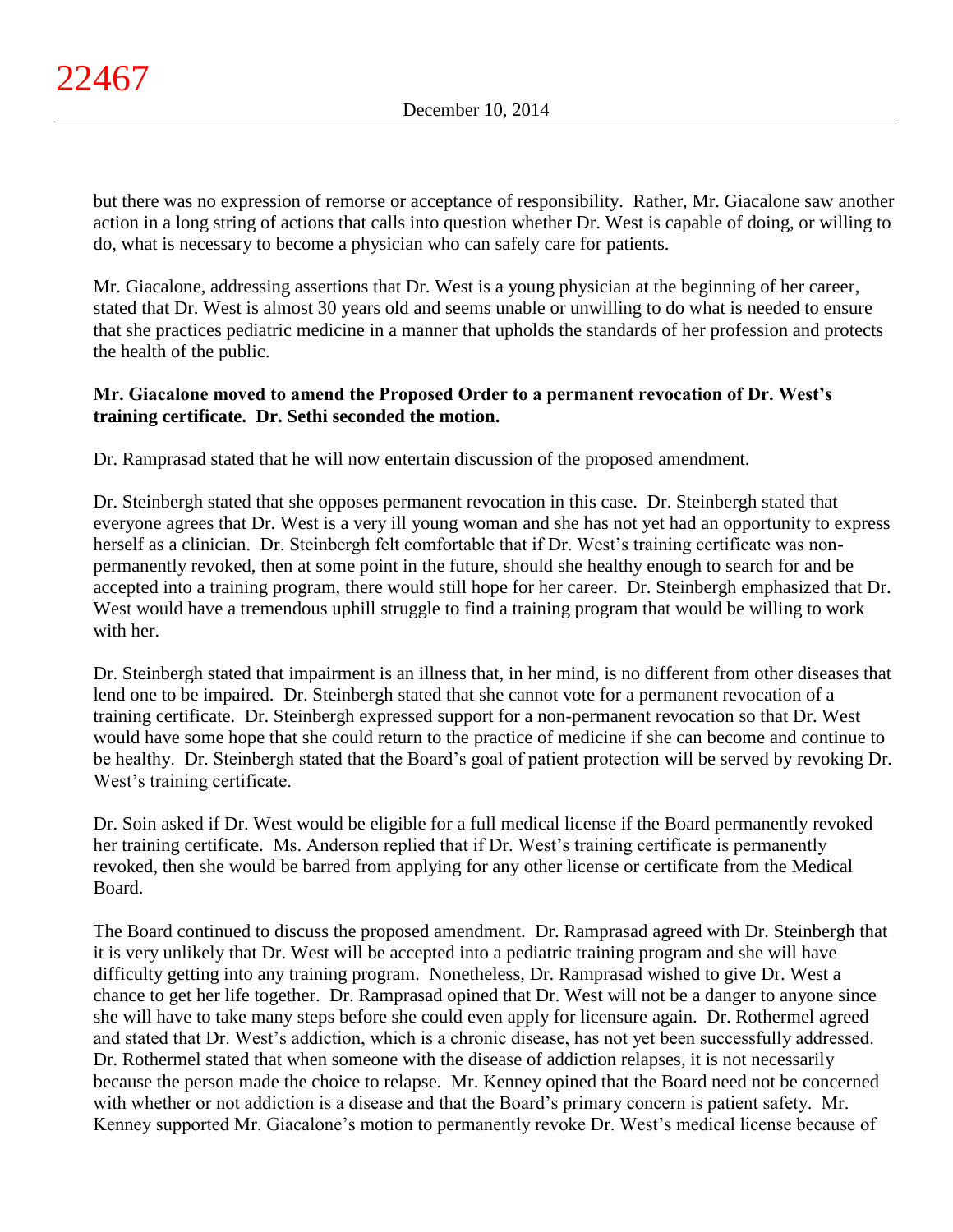concerns for patient safety. Dr. Schachat agreed that patient safety is paramount, but opined that a nonpermanent revocation of Dr. West's license would not put patients in danger. Dr. Schachat stated that if Dr. West chooses to apply for a license in the future, then Board members at that time should be able to determine whether licensing her would be appropriate.

A vote was taken on Mr. Giacalone's motion to amend:

| <b>ROLL CALL:</b> | Dr. Bechtel    | - abstain |
|-------------------|----------------|-----------|
|                   | Dr. Saferin    | - abstain |
|                   | Dr. Rothermel  | - nay     |
|                   | Dr. Steinbergh | - nay     |
|                   | Mr. Kenney     | - aye     |
|                   | Dr. Ramprasad  | - nay     |
|                   | Dr. Sethi      | - aye     |
|                   | Dr. Soin       | - nay     |
|                   | Dr. Schachat   | - nay     |
|                   | Mr. Giacalone  | - aye     |
|                   |                |           |

The motion to amend did not carry.

A vote was taken on Dr. Steinbergh's motion to approve the Hearing Examiner's Findings of Fact, Conclusions of Law, and Proposed Order:

| <b>ROLL CALL:</b> | Dr. Bechtel    | - abstain |
|-------------------|----------------|-----------|
|                   | Dr. Saferin    | - abstain |
|                   | Dr. Rothermel  | - aye     |
|                   | Dr. Steinbergh | - aye     |
|                   | Mr. Kenney     | - aye     |
|                   | Dr. Ramprasad  | - aye     |
|                   | Dr. Sethi      | - nay     |
|                   | Dr. Soin       | - aye     |
|                   | Dr. Schachat   | - aye     |
|                   | Mr. Giacalone  | - nay     |

The motion to approve carried.

#### FINDINGS, ORDERS, AND JOURNAL ENTRIES

Dr. Ramprasad stated that in the following matter, the Board issued a Notice of Opportunity for Hearing and documentation of Service was received. A request for hearing was made, but the request was not timely pursuant to section 119.07, Ohio Revised Code. Therefore, the Respondent is not entitled to a hearing. The matter is therefore before the Board for final disposition. Dr. Ramprasad stated that this matter is disciplinary in nature, and therefore the Secretary and Supervising Member may not vote. On this matter, Dr. Bechtel severed as Secretary and Dr. Saferin served as Supervising Member.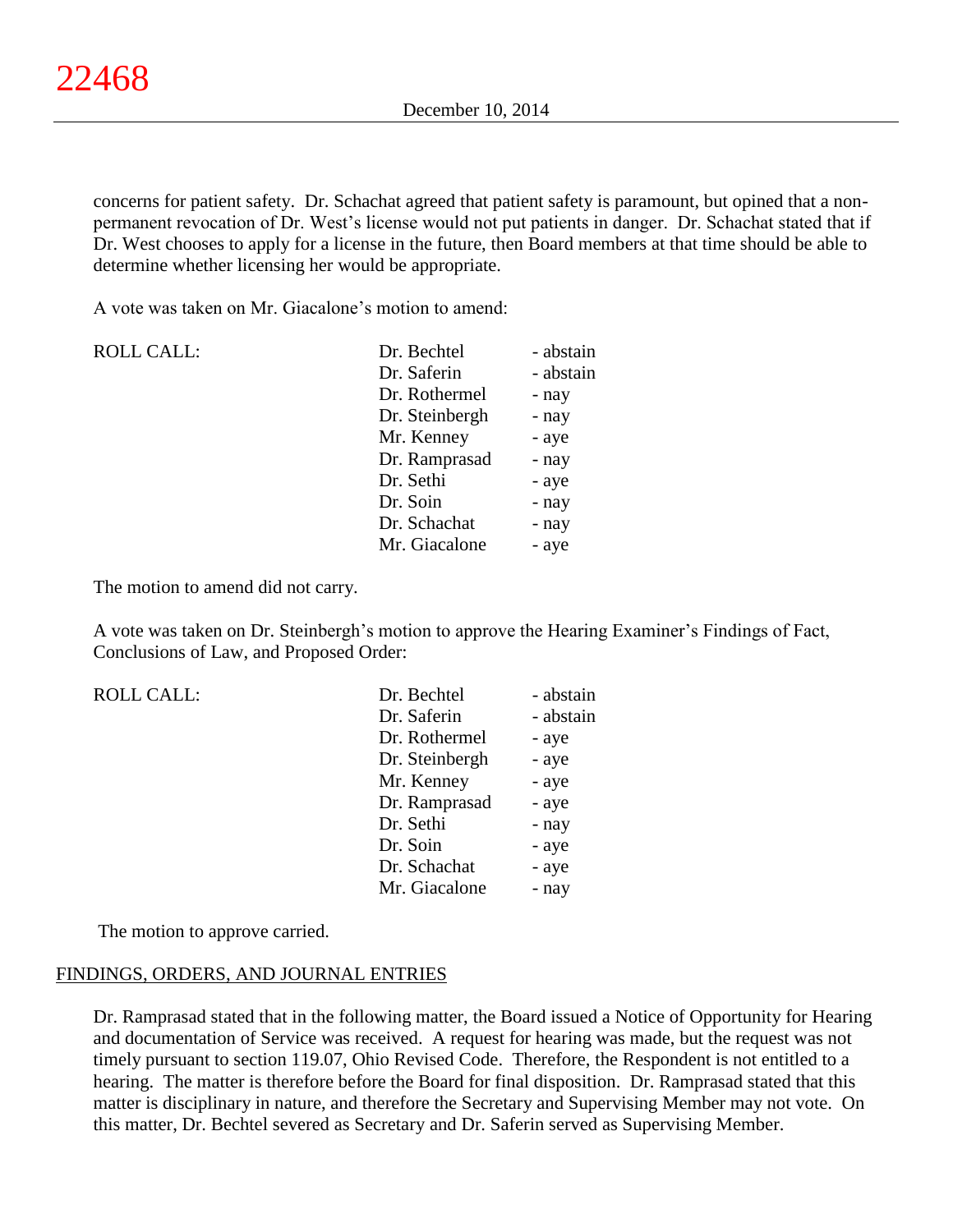# STEVEN RALPH ANGERBAUER, M.D.

Dr. Ramprasad stated that the allegations concerning Steven Ralph Angerbauer, M.D., are that the Medical Quality Assurance Commission of the State of Washington placed monitoring requirements on Dr. Angerbauer's Washington medical license for a period of two and one-half years; required him to complete courses in ethics, physician-patient boundaries, medical record-keeping, and opioid prescribing; and fined him \$1,500.00. These actions were based on the Washington Commission's findings related to Dr. Angerbauer's treatment of a patient who he met at a gentlemen's club and to whom he prescribed significant amounts of hydrocodone in violation of the Washington Commission's pain management rules; and his violation of appropriate physician-patient boundaries by paying for the patient's hotel room and offering to pay for her school books.

**Dr. Steinbergh moved to find that the allegations as set forth in the August 13, 2014 Notice of Opportunity for Hearing have been proven by a preponderance of the evidence, and to enter an Order, effective immediately upon mailing, denying Dr. Angerbauer's application for a license to practice medicine and surgery in Ohio. Dr. Sethi seconded the motion.**

Dr. Ramprasad stated that he will now entertain discussion in the above matter.

Regarding the matter of service of Dr. Angerbauer's Notice of Opportunity for Hearing, Dr. Steinbergh stated that Dr. Angerbauer was, in fact, properly served. Dr. Angerbauer's request for a hearing was received on September 22, 2014, beyond the 30-day window which he had to legally make that request. Dr. Steinbergh noted that Dr. Angerbauer had already been the subject of action by the Washington Medical Quality Assurance Commission and should have been expecting communication from the Ohio Medical Board at his address of record. Dr. Steinbergh found Dr. Angerbauer's claim that he only became aware of the Notice after the 30-day window to be disingenuous.

Mr. Giacalone opined that Dr. Angerbauer's application should be permanently denied.

# **Mr. Giacalone moved to amend the motion to a permanent denial of Dr. Angerbauer's application for a license to practice medicine and surgery in Ohio. Dr. Soin seconded the motion.**

Dr. Ramprasad stated that he will now entertain discussion in the above matter.

Mr. Giacalone stated that Dr. Angerbauer overprescribed medications to an individual with whom he was having a relationship. Mr. Giacalone noted that Dr. Angerbauer left messages at the pharmacy for hydrocodone only after the pharmacy was closed and he knew no one would answer. Mr. Giacalone stated that Dr. Angerbauer's personal boundary issues are significant, having met the woman in question at a gentlemen's club, gave her hydrocodone, and commented about having enough money for a hotel room for one night. Mr. Giacalone opined that Dr. Angerbauer should not ever practice medicine in Ohio.

Dr. Steinbergh stated that she had moved for a non-permanent denial because she prefers to afford the opportunity to hear from an applicant before approving a permanent denial. However, in the matter of Dr.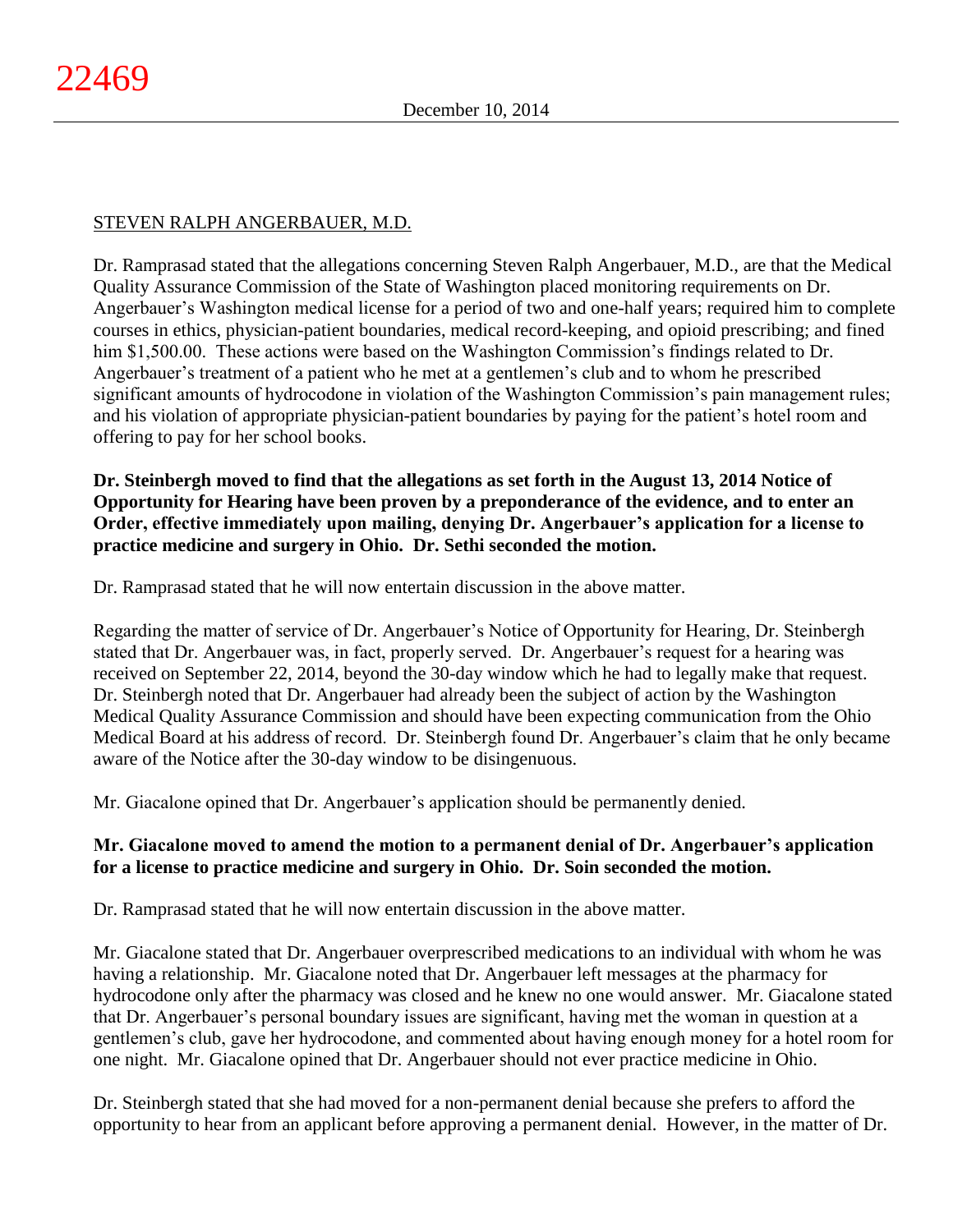Angerbauer, Dr. Steinbergh stated that she could support a permanent denial. Dr. Steinbergh stated that a permanent denial of a person's application can have a significant effect on their ability to garner other licenses and can end a career. Ms. Anderson noted that whether the Board approves a denial or a permanent denial, that action will still be reported to the National Practitioner Databank.

Dr. Soin stated that he supports permanent denial due to the egregious nature of this case. Dr. Soin agreed with Dr. Steinbergh that Dr. Angerbauer's claim that he didn't know he had been sent a Notice of Opportunity for Hearing seems disingenuous. Dr. Soin stated that Dr. Angerbauer has been afforded due process and has been given a chance to properly request a hearing.

A vote was taken on Mr. Giacalone' motion to amend:

| <b>ROLL CALL:</b> | Dr. Bechtel    | - abstain |
|-------------------|----------------|-----------|
|                   | Dr. Saferin    | - abstain |
|                   | Dr. Rothermel  | - aye     |
|                   | Dr. Steinbergh | - aye     |
|                   | Mr. Kenney     | - aye     |
|                   | Dr. Ramprasad  | - aye     |
|                   | Dr. Sethi      | - aye     |
|                   | Dr. Soin       | - aye     |
|                   | Dr. Schachat   | - aye     |
|                   | Mr. Giacalone  | - aye     |
|                   |                |           |

The motion to amend carried.

A vote was taken on the amended motion for permanent denial of Dr. Angerbauer's application:

| <b>ROLL CALL:</b> | Dr. Bechtel    | - abstain |
|-------------------|----------------|-----------|
|                   | Dr. Saferin    | - abstain |
|                   | Dr. Rothermel  | - aye     |
|                   | Dr. Steinbergh | - aye     |
|                   | Mr. Kenney     | - aye     |
|                   | Dr. Ramprasad  | - aye     |
|                   | Dr. Sethi      | - aye     |
|                   | Dr. Soin       | - aye     |
|                   | Dr. Schachat   | - aye     |
|                   | Mr. Giacalone  | - aye     |
|                   |                |           |

The motion carried.

# EXECUTIVE SESSION

**Dr. Steinbergh moved that the Board declare Executive Session to confer with the Attorney General's representatives on matters of pending or imminent court action and for the purpose of**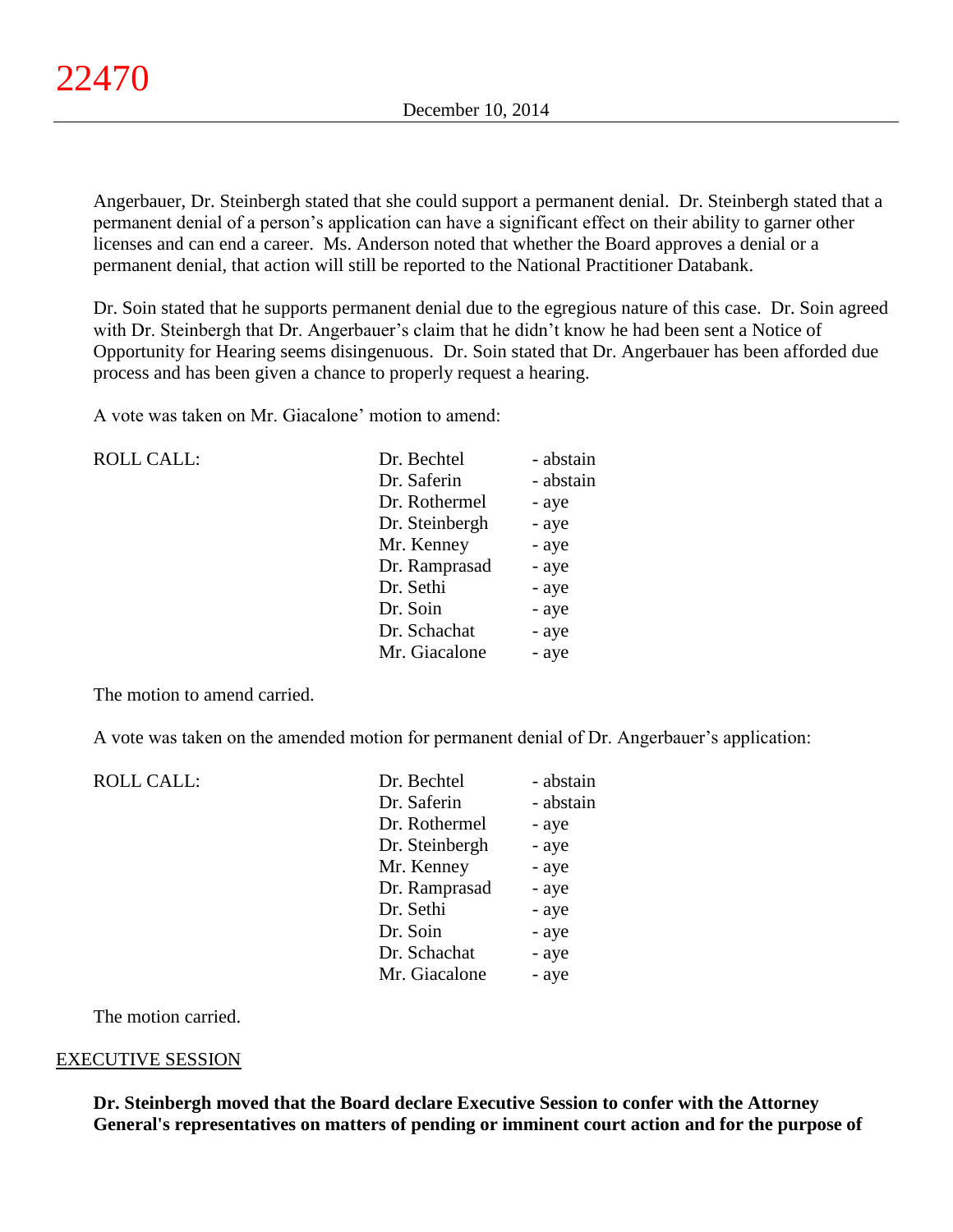# **deliberating on proposed consent agreements in the exercise of the Medical Board's quasi-judicial capacity. Dr. Saferin seconded the motion.** A vote was taken:

ROLL CALL:

| Dr. Bechtel    | - aye |
|----------------|-------|
| Dr. Saferin    | - aye |
| Dr. Rothermel  | - aye |
| Dr. Steinbergh | - aye |
| Mr. Kenney     | - aye |
| Dr. Ramprasad  | - aye |
| Dr. Sethi      | - aye |
| Dr. Soin       | - aye |
| Dr. Schachat   | - aye |
| Mr. Giacalone  | - aye |
|                |       |

The motion carried.

Pursuant to Section 121.22(G)(3), Ohio Revised Code, the Board went into executive session with Mr. Groeber, Mr. Blanton, Ms. Anderson, Mr. Miller, Ms. Loe, Ms. Debolt, Mr. Katko, Ms. Wehrle, Ms. Marshall, the Enforcement Attorneys, the Assistant Attorneys General, Mr. Alderson, Ms. Moore, and Mr. Taylor in attendance.

The Board returned to public session.

# RATIFICATION OF SETTLEMENT AGREEMENTS

# ROBERT G. FIDLER, D.P.M. – PERMANENT SURRENDER OF CERTIFICATE TO PRACTICE PODIATRIC MEDICINE AND SURGERY

**Dr. Steinbergh moved to ratify the Proposed Permanent Surrender with Dr. Fidler. Dr. Rothermel seconded the motion.** A vote was taken:

| <b>ROLL CALL:</b> | Dr. Bechtel    | - abstain |
|-------------------|----------------|-----------|
|                   | Dr. Saferin    | - abstain |
|                   | Dr. Rothermel  | - aye     |
|                   | Dr. Steinbergh | - aye     |
|                   | Mr. Kenney     | - aye     |
|                   | Dr. Ramprasad  | - aye     |
|                   | Dr. Sethi      | - aye     |
|                   | Dr. Soin       | - aye     |
|                   | Dr. Schachat   | - aye     |
|                   | Mr. Giacalone  | - aye     |
|                   |                |           |

The motion to ratify carried.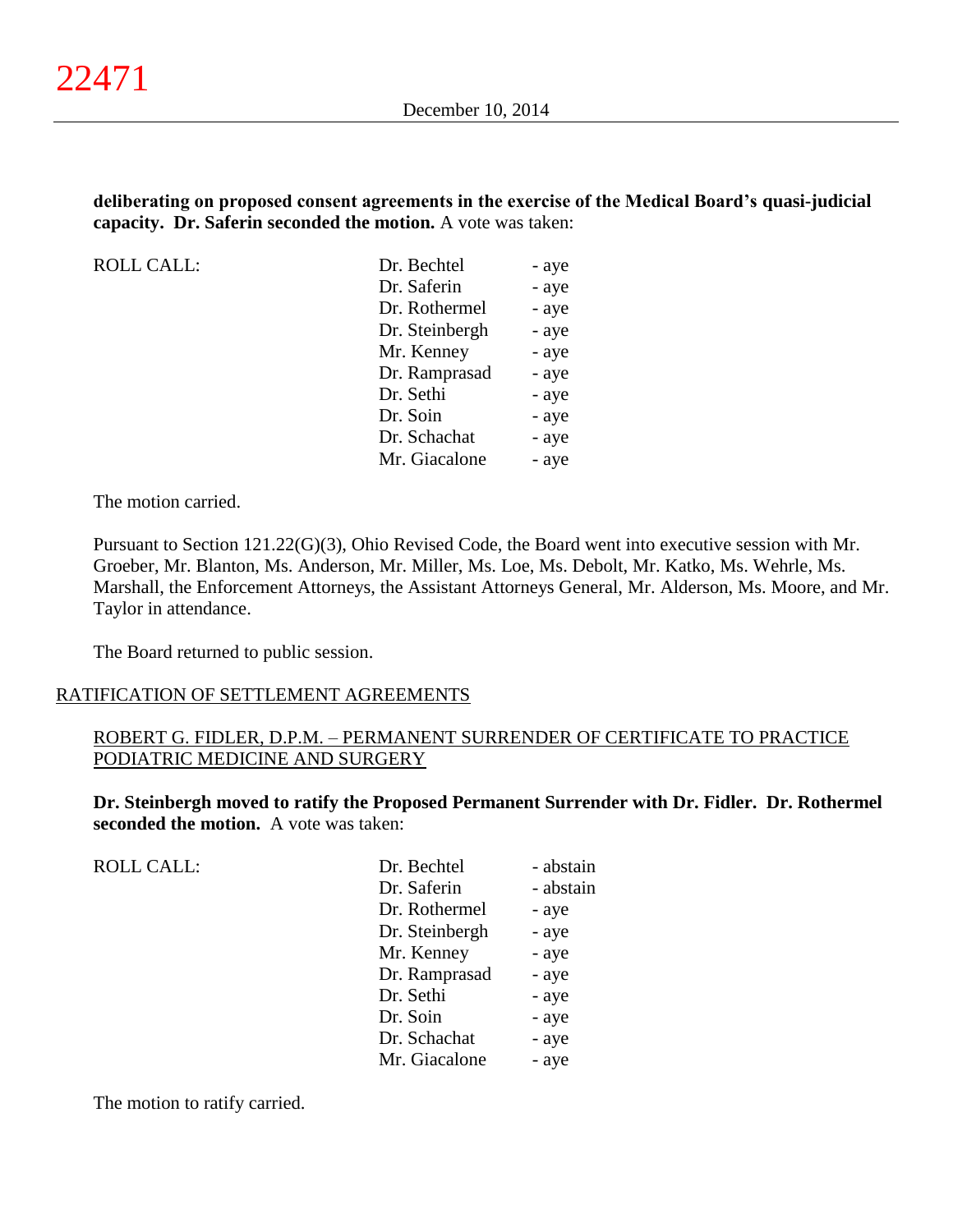# STEPHEN T. MCCARREN, M.D. – PERMANENT SURRENDER OF CERTIFICATE TO PRACTICE MEDICINE AND SURGERY

**Dr. Steinbergh moved to ratify the Proposed Permanent Surrender with Dr. McCarren. Dr. Soin seconded the motion.** A vote was taken:

| <b>ROLL CALL:</b> |  |
|-------------------|--|
|                   |  |

| <b>ROLL CALL:</b> | Dr. Bechtel    | - abstain |
|-------------------|----------------|-----------|
|                   | Dr. Saferin    | - abstain |
|                   | Dr. Rothermel  | - aye     |
|                   | Dr. Steinbergh | - aye     |
|                   | Mr. Kenney     | - aye     |
|                   | Dr. Ramprasad  | - aye     |
|                   | Dr. Sethi      | - aye     |
|                   | Dr. Soin       | - aye     |
|                   | Dr. Schachat   | - aye     |
|                   | Mr. Giacalone  | - aye     |
|                   |                |           |

The motion to ratify carried.

#### DENNIS A. PATEL, M.D. – STEP I CONSENT AGREEMENT

**Dr. Steinbergh moved to ratify the Proposed Step I Consent Agreement with Dr. Patel. Dr. Soin seconded the motion.** A vote was taken:

| <b>ROLL CALL:</b> | Dr. Bechtel    | - abstain |
|-------------------|----------------|-----------|
|                   | Dr. Saferin    | - abstain |
|                   | Dr. Rothermel  | - aye     |
|                   | Dr. Steinbergh | - aye     |
|                   | Mr. Kenney     | - aye     |
|                   | Dr. Ramprasad  | - aye     |
|                   | Dr. Sethi      | - aye     |
|                   | Dr. Soin       | - aye     |
|                   | Dr. Schachat   | - aye     |
|                   | Mr. Giacalone  | - aye     |

The motion to ratify carried.

# MEGHAN JULIA PETERS, M.T. – PERMANENT SURRENDER OF CERTIFICATE TO PRACTICE MASSAGE THERAPY

**Dr. Steinbergh moved to ratify the Proposed Permanent Surrender with Ms. Peters. Dr. Soin seconded the motion.** A vote was taken: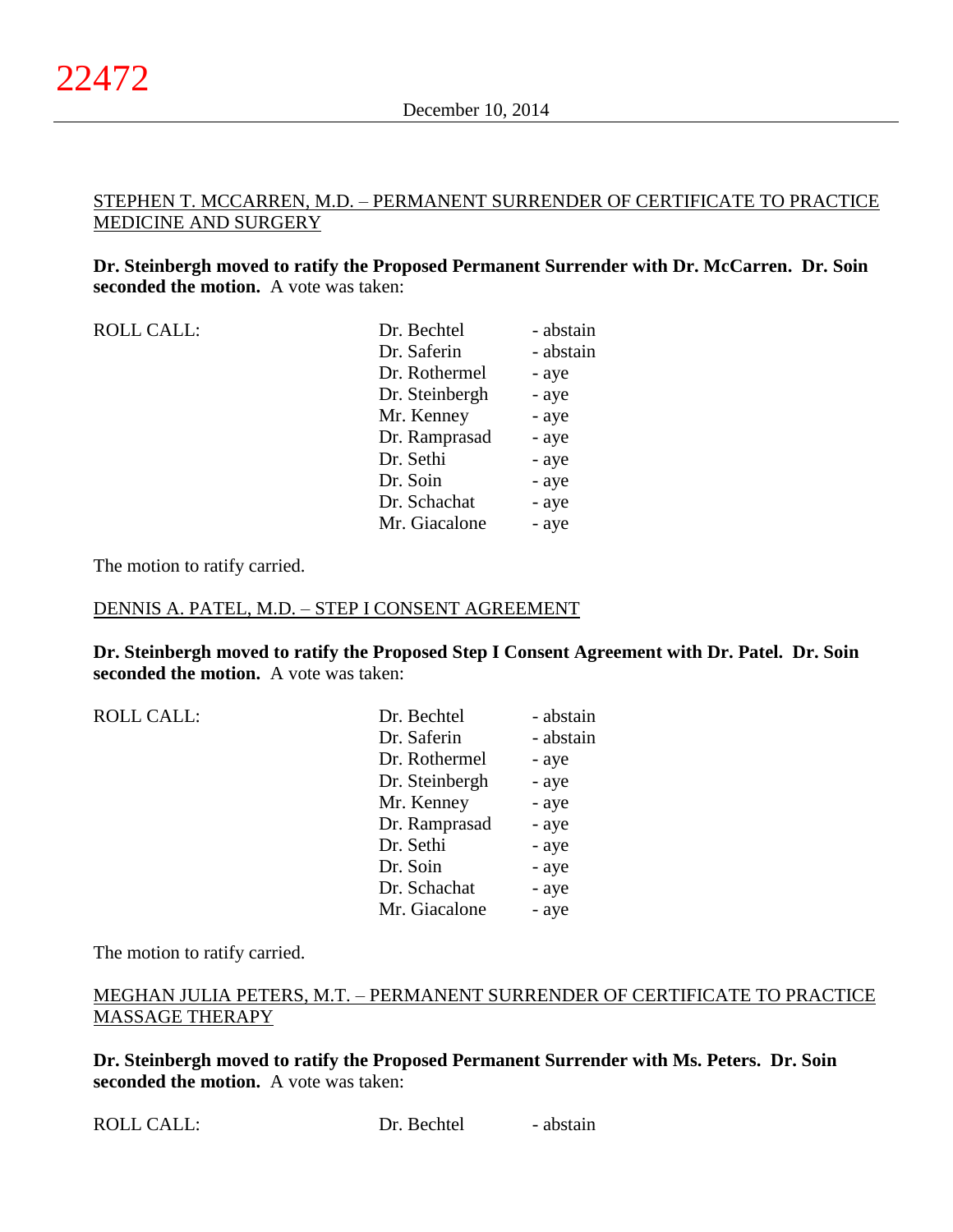| Dr. Saferin    | - abstain |
|----------------|-----------|
| Dr. Rothermel  | - aye     |
| Dr. Steinbergh | - aye     |
| Mr. Kenney     | - aye     |
| Dr. Ramprasad  | - aye     |
| Dr. Sethi      | - aye     |
| Dr. Soin       | - aye     |
| Dr. Schachat   | - aye     |
| Mr. Giacalone  | - aye     |

The motion to ratify carried.

# JOSEPH PAUL THOMAS, M.D. – PERMANENT SURRENDER OF CERTIFICATE TO PRACTICE MEDICINE AND SURGERY

**Dr. Steinbergh moved to ratify the Proposed Permanent Surrender with Dr. Thomas. Dr. Rothermel seconded the motion.** A vote was taken:

| <b>ROLL CALL:</b> | Dr. Bechtel    | - abstain |
|-------------------|----------------|-----------|
|                   | Dr. Saferin    | - abstain |
|                   | Dr. Rothermel  | - aye     |
|                   | Dr. Steinbergh | - aye     |
|                   | Mr. Kenney     | - aye     |
|                   | Dr. Ramprasad  | - aye     |
|                   | Dr. Sethi      | - aye     |
|                   | Dr. Soin       | - aye     |
|                   | Dr. Schachat   | - aye     |
|                   | Mr. Giacalone  | - aye     |
|                   |                |           |

The motion to ratify carried.

## MARY JO-ELLEN ERICKSON, M.D. – STEP I CONSENT AGREEMENT

**Dr. Steinbergh moved to ratify the Proposed Step I Consent Agreement with Dr. Erickson. Dr. Soin seconded the motion.** A vote was taken:

ROLL CALL:  $\qquad \qquad \blacksquare$ 

| Dr. Bechtel    | - abstain |
|----------------|-----------|
| Dr. Saferin    | - abstain |
| Dr. Rothermel  | - aye     |
| Dr. Steinbergh | - aye     |
| Mr. Kenney     | - aye     |
| Dr. Ramprasad  | - aye     |
| Dr. Sethi      | - aye     |
| Dr. Soin       | - aye     |
|                |           |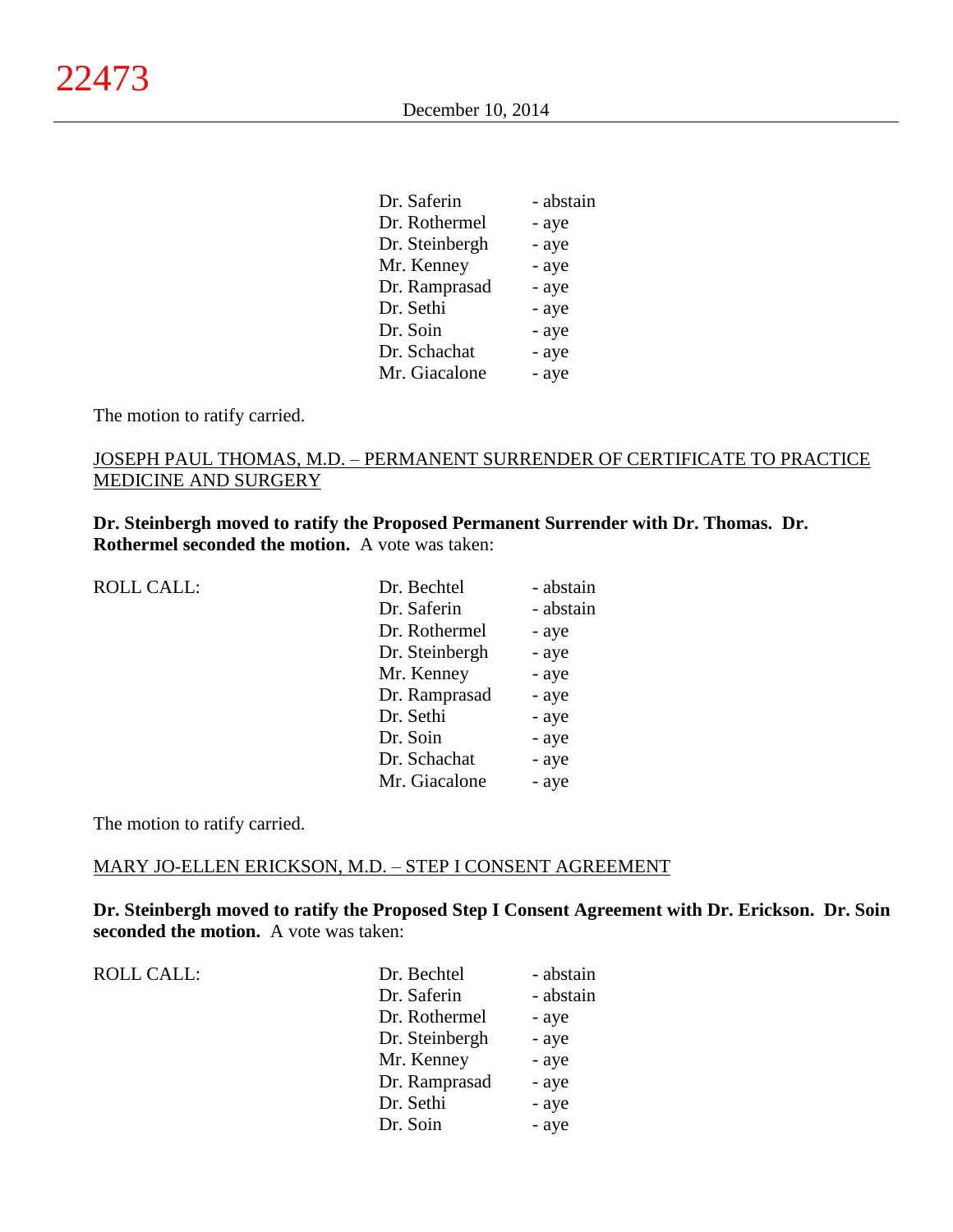December 10, 2014

| Dr. Schachat  | - aye |
|---------------|-------|
| Mr. Giacalone | - aye |

The motion to ratify carried.

# MAYA BALAKRISHNAN PURI, M.D. – PERMANENT WITHDRAWAL OF APPLICATION FOR MEDICAL LICENSURE

**Dr. Steinbergh moved to ratify the Proposed Permanent Withdrawal with Dr. Puri. Dr. Rothermel seconded the motion.** A vote was taken:

| <b>ROLL CALL:</b> | Dr. Bechtel    | - abstain |
|-------------------|----------------|-----------|
|                   | Dr. Saferin    | - abstain |
|                   | Dr. Rothermel  | - aye     |
|                   | Dr. Steinbergh | - aye     |
|                   | Mr. Kenney     | - aye     |
|                   | Dr. Ramprasad  | - aye     |
|                   | Dr. Sethi      | - aye     |
|                   | Dr. Soin       | - aye     |
|                   | Dr. Schachat   | - aye     |
|                   | Mr. Giacalone  | - aye     |
|                   |                |           |

The motion to ratify carried.

#### SHANNON LEE SWANSON, D.O. – ADDENDUM TO THE CONSENT AGREEMENT

**Dr. Steinbergh moved to table this matter. Dr. Soin seconded the motion.** A vote was taken:

| <b>ROLL CALL:</b> | Dr. Bechtel    | - abstain |
|-------------------|----------------|-----------|
|                   | Dr. Saferin    | - abstain |
|                   | Dr. Rothermel  | - aye     |
|                   | Dr. Steinbergh | - aye     |
|                   | Mr. Kenney     | - aye     |
|                   | Dr. Ramprasad  | - aye     |
|                   | Dr. Sethi      | - aye     |
|                   | Dr. Soin       | - aye     |
|                   | Dr. Schachat   | - aye     |
|                   | Mr. Giacalone  | - aye     |
|                   |                |           |

The motion to table carried.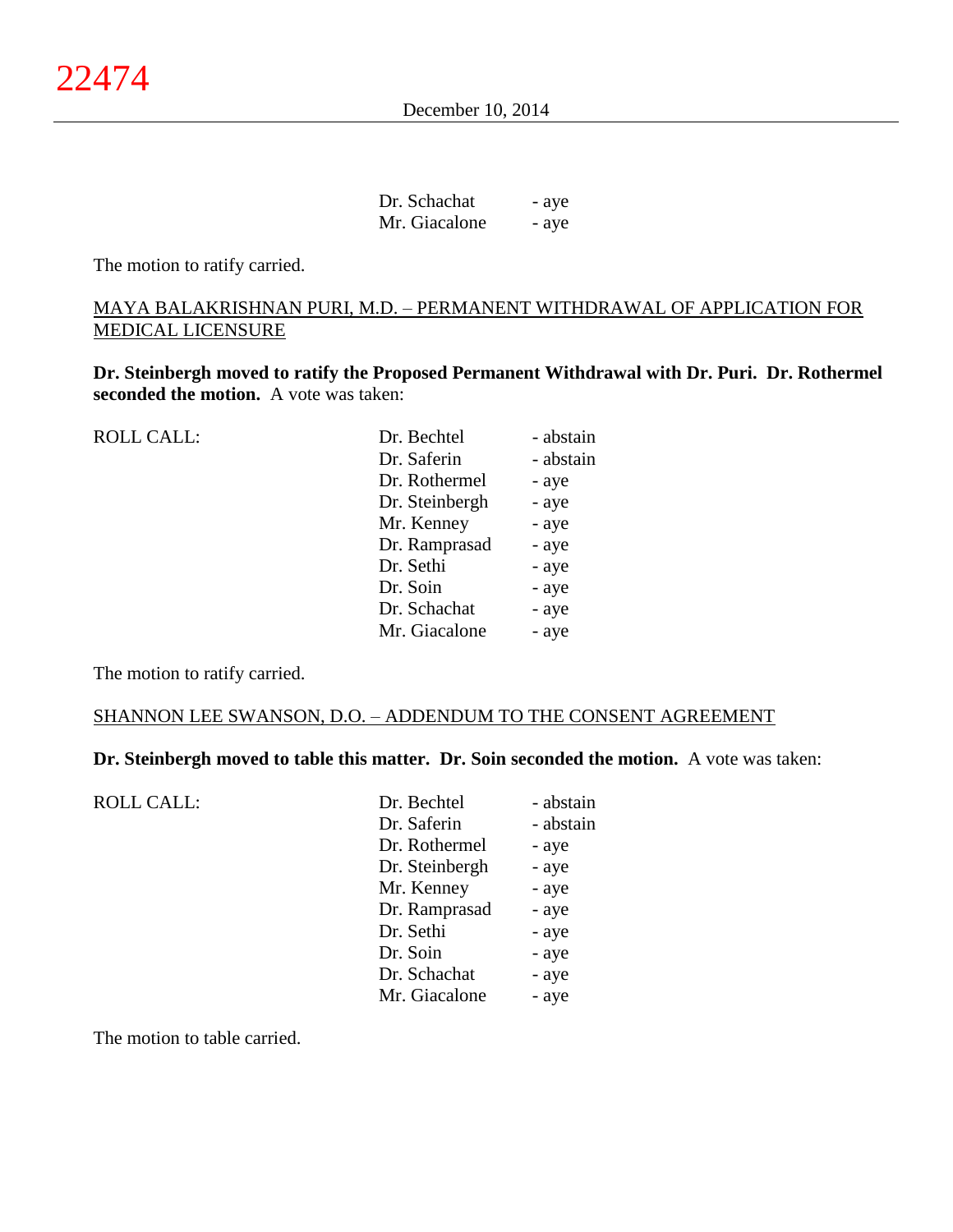# KELLIE M. CURTIS, M.T. – PERMANENT SURRENDER OF CERTIFICATE TO PRACTICE MASSAGE THERAPY

**Dr. Steinbergh moved to ratify the Proposed Permanent Surrender with Ms. Curtis. Dr. Rothermel seconded the motion.** A vote was taken:

| <b>ROLL CALL:</b> |
|-------------------|
|-------------------|

| <b>ROLL CALL:</b> | Dr. Bechtel    | - abstain |
|-------------------|----------------|-----------|
|                   | Dr. Saferin    | - abstain |
|                   | Dr. Rothermel  | - aye     |
|                   | Dr. Steinbergh | - aye     |
|                   | Mr. Kenney     | - aye     |
|                   | Dr. Ramprasad  | - aye     |
|                   | Dr. Sethi      | - aye     |
|                   | Dr. Soin       | - aye     |
|                   | Dr. Schachat   | - aye     |
|                   | Mr. Giacalone  | - aye     |
|                   |                |           |

The motion to ratify carried.

# CITATIONS AND ORDERS OF SUMMARY SUSPENSION, IMMEDIATE SUSPENSION, AND AUTOMATIC SUSPENSION

# STRANTON BROWNING, JR. – CITATION LETTER

At this time the Board read and considered the proposed Citation Letter in the above matter, a copy of which shall be maintained in the exhibits section of this Journal.

# **Dr. Steinbergh moved to send the Citation Letter to Mr. Browning. Dr. Soin seconded the motion.** A vote was taken:

ROLL CALL: Dr. Bechtel

| Dr. Bechtel    | - abstain |
|----------------|-----------|
| Dr. Saferin    | - abstain |
| Dr. Rothermel  | - abstain |
| Dr. Steinbergh | - aye     |
| Mr. Kenney     | - aye     |
| Dr. Ramprasad  | - aye     |
| Dr. Sethi      | - aye     |
| Dr. Soin       | - aye     |
| Dr. Schachat   | - aye     |
| Mr. Giacalone  | - aye     |
|                |           |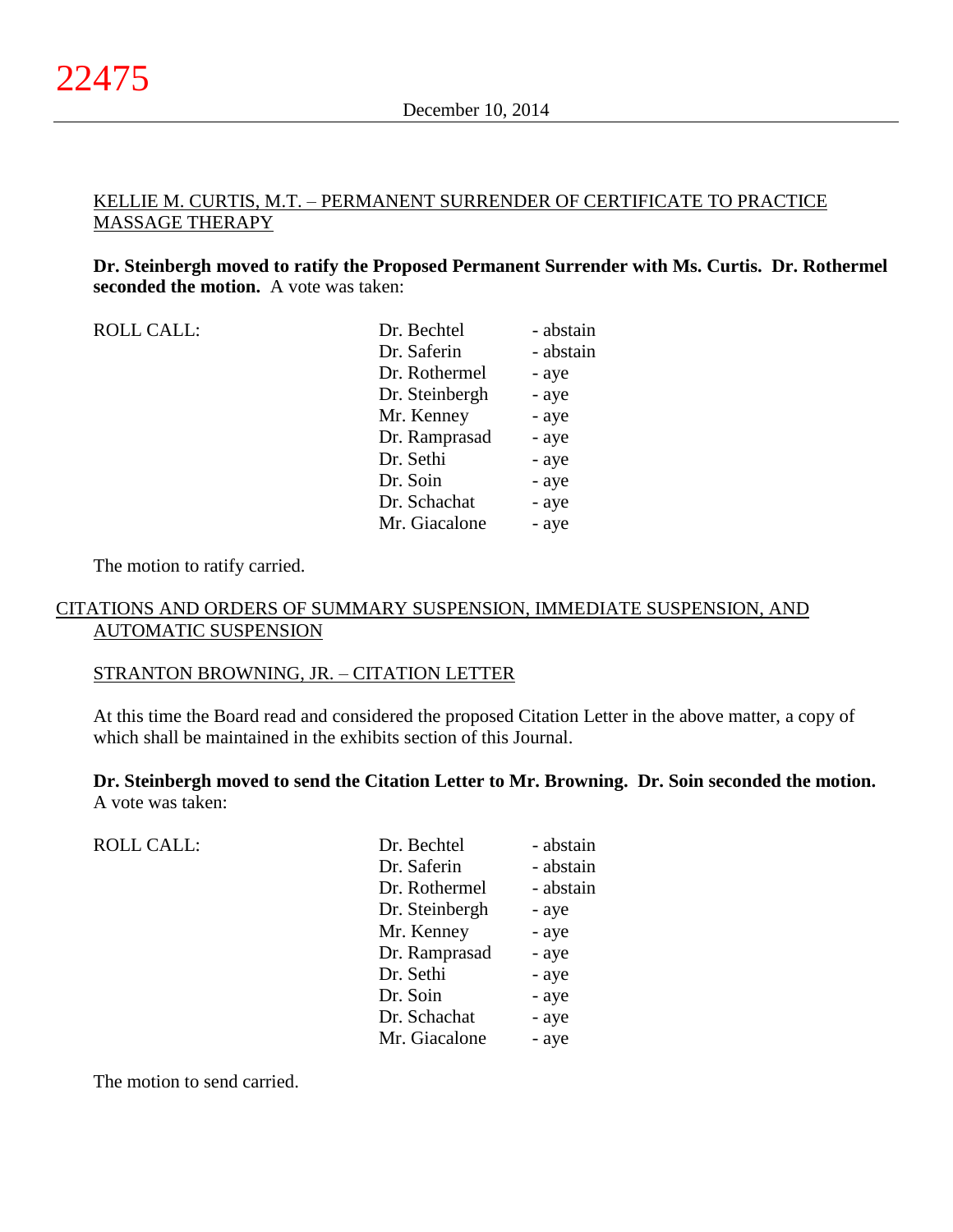## PAUL P. CHU, M.D. – CITATION LETTER

At this time the Board read and considered the proposed Citation Letter in the above matter, a copy of which shall be maintained in the exhibits section of this Journal.

**Dr. Steinbergh moved to send the Citation Letter to Dr. Chu. Mr. Giacalone seconded the motion.** A vote was taken:

| <b>ROLL CALL:</b> | Dr. Bechtel    | - abstain |
|-------------------|----------------|-----------|
|                   | Dr. Saferin    | - abstain |
|                   | Dr. Rothermel  | - abstain |
|                   | Dr. Steinbergh | - aye     |
|                   | Mr. Kenney     | - aye     |
|                   | Dr. Ramprasad  | - aye     |
|                   | Dr. Sethi      | - aye     |
|                   | Dr. Soin       | - aye     |
|                   | Dr. Schachat   | - aye     |
|                   | Mr. Giacalone  | - aye     |
|                   |                |           |

The motion to send carried.

# WILLIAM MICHAEL COX, M.D. – CITATION LETTER

At this time the Board read and considered the proposed Citation Letter in the above matter, a copy of which shall be maintained in the exhibits section of this Journal.

**Dr. Steinbergh moved to send the Citation Letter to Dr. Cox. Dr. Soin seconded the motion.** A vote was taken:

ROLL CALL:

| Dr. Bechtel    | - abstain |
|----------------|-----------|
| Dr. Saferin    | - abstain |
| Dr. Rothermel  | - abstain |
| Dr. Steinbergh | - aye     |
| Mr. Kenney     | - aye     |
| Dr. Ramprasad  | - aye     |
| Dr. Sethi      | - aye     |
| Dr. Soin       | - aye     |
| Dr. Schachat   | - aye     |
| Mr. Giacalone  | - aye     |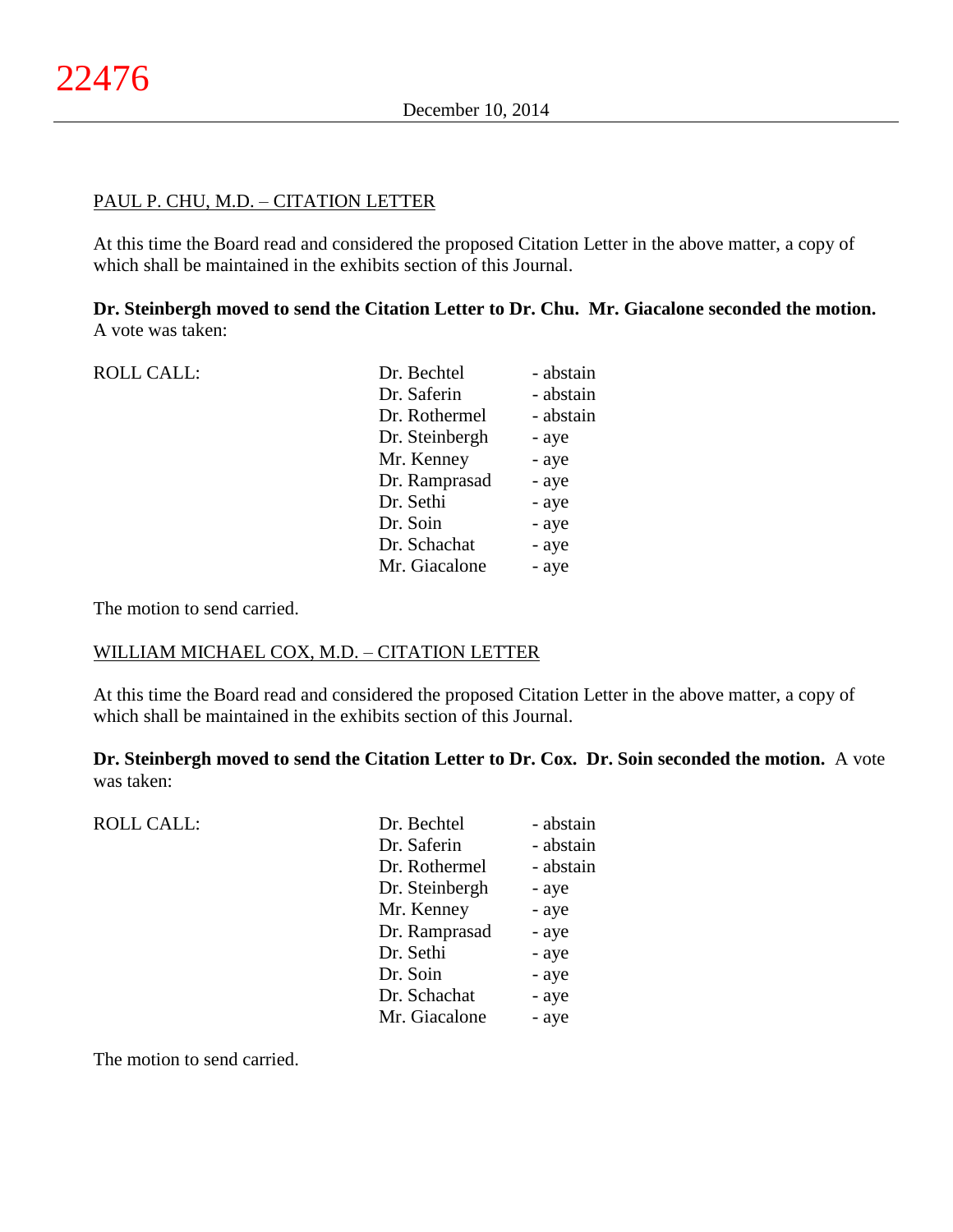# THUAN DUC DANG, M.D. – CITATION LETTER

At this time the Board read and considered the proposed Citation Letter in the above matter, a copy of which shall be maintained in the exhibits section of this Journal.

**Dr. Steinbergh moved to send the Citation Letter to Dr. Dang. Dr. Soin seconded the motion.** A vote was taken:

| <b>ROLL CALL:</b> | Dr. Bechtel    | - abstain |
|-------------------|----------------|-----------|
|                   | Dr. Saferin    | - abstain |
|                   | Dr. Rothermel  | - abstain |
|                   | Dr. Steinbergh | - aye     |
|                   | Mr. Kenney     | - aye     |
|                   | Dr. Ramprasad  | - aye     |
|                   | Dr. Sethi      | - aye     |
|                   | Dr. Soin       | - aye     |
|                   | Dr. Schachat   | - aye     |
|                   | Mr. Giacalone  | - aye     |
|                   |                |           |

The motion to send carried.

# MARY JO FOOTE, P.A. – CITATION LETTER

At this time the Board read and considered the proposed Citation Letter in the above matter, a copy of which shall be maintained in the exhibits section of this Journal.

**Dr. Steinbergh moved to send the Citation Letter to Ms. Foote. Dr. Soin seconded the motion.** A vote was taken:

ROLL CALL:

| - abstain |
|-----------|
| - abstain |
| - abstain |
| - aye     |
| - aye     |
| - aye     |
| - aye     |
| - aye     |
| - aye     |
| - aye     |
|           |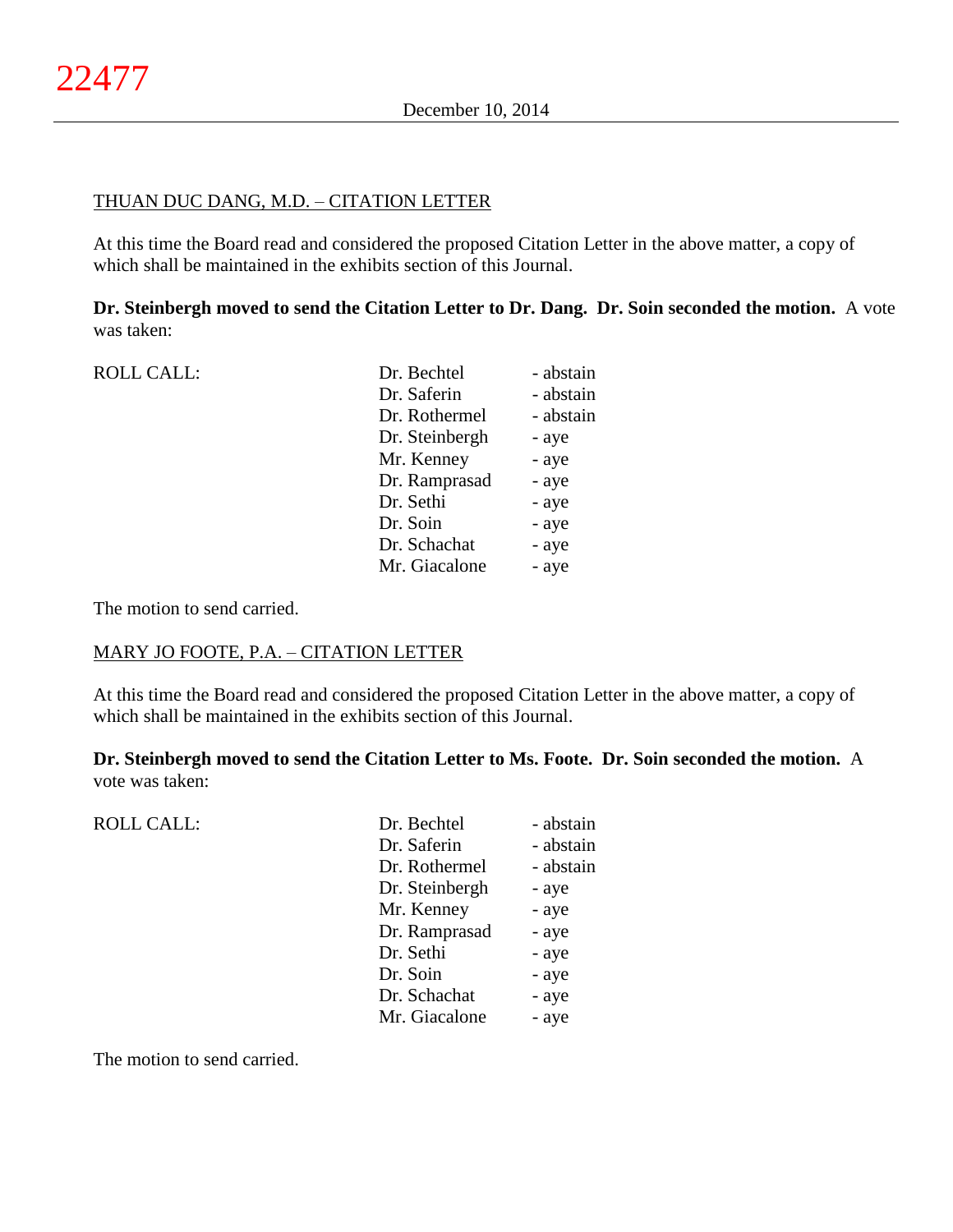## ROBERT SETH HABER, M.D. – CITATION LETTER

At this time the Board read and considered the proposed Citation Letter in the above matter, a copy of which shall be maintained in the exhibits section of this Journal.

**Dr. Steinbergh moved to send the Citation Letter to Dr. Haber. Dr. Schachat seconded the motion.** A vote was taken:

| <b>ROLL CALL:</b> | Dr. Bechtel    | - abstain |
|-------------------|----------------|-----------|
|                   | Dr. Saferin    | - abstain |
|                   | Dr. Rothermel  | - abstain |
|                   | Dr. Steinbergh | - aye     |
|                   | Mr. Kenney     | - aye     |
|                   | Dr. Ramprasad  | - aye     |
|                   | Dr. Sethi      | - aye     |
|                   | Dr. Soin       | - aye     |
|                   | Dr. Schachat   | - aye     |
|                   | Mr. Giacalone  | - aye     |
|                   |                |           |

The motion to send carried.

# KARL M. HAGEN, M.D. – CITATION LETTER

At this time the Board read and considered the proposed Citation Letter in the above matter, a copy of which shall be maintained in the exhibits section of this Journal.

**Dr. Steinbergh moved to send the Citation Letter to Dr. Hagen. Dr. Soin seconded the motion.** A vote was taken:

ROLL CALL:

| - abstain |
|-----------|
| - abstain |
| - abstain |
| - aye     |
| - aye     |
| - aye     |
| - aye     |
| - aye     |
| - aye     |
| - aye     |
|           |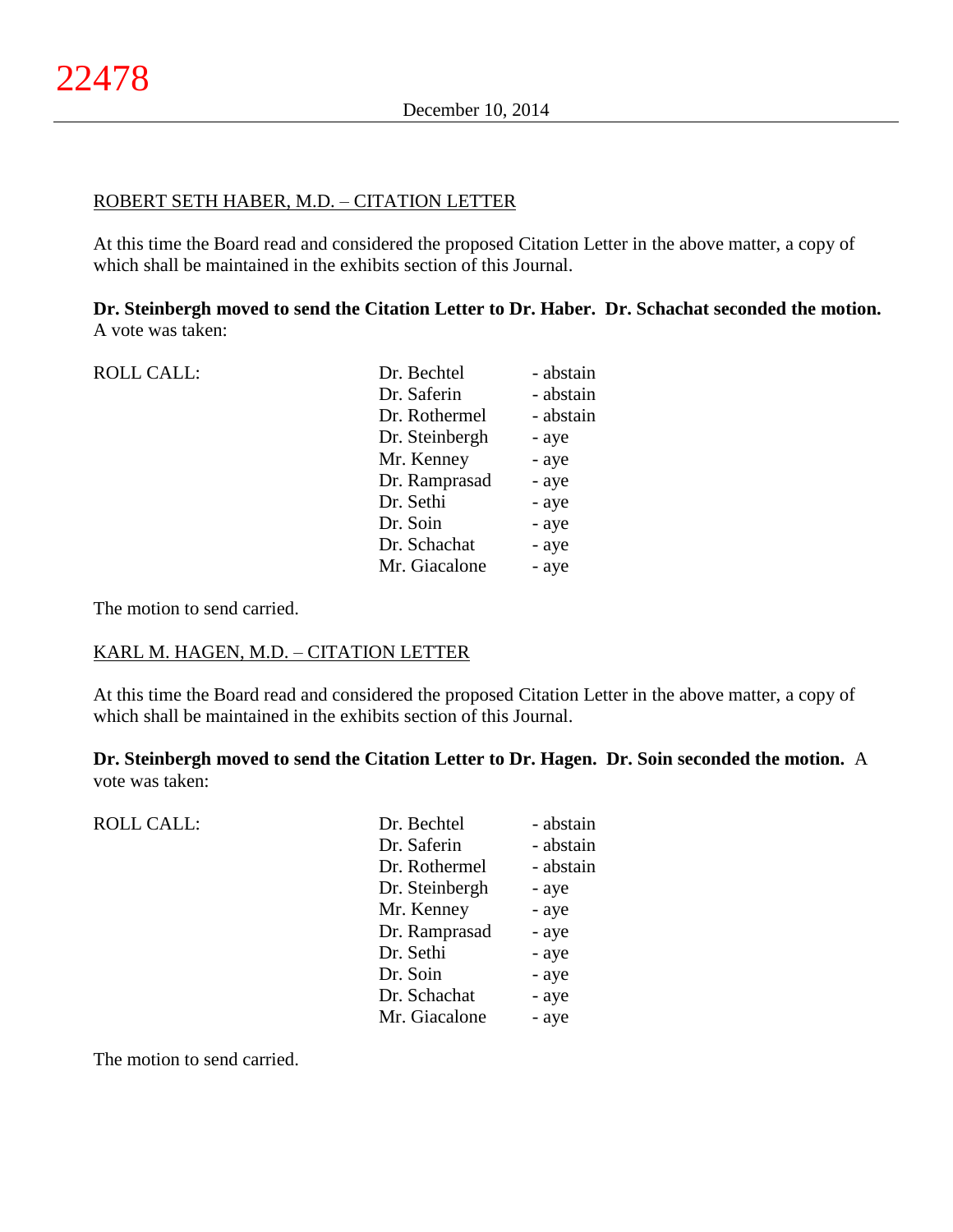## DAVID ANTHONY HOWARD, M.T. – CITATION LETTER

At this time the Board read and considered the proposed Citation Letter in the above matter, a copy of which shall be maintained in the exhibits section of this Journal.

**Dr. Steinbergh moved to send the Citation Letter to Mr. Howard. Dr. Soin seconded the motion.** A vote was taken:

| <b>ROLL CALL:</b> | Dr. Bechtel    | - abstain |
|-------------------|----------------|-----------|
|                   | Dr. Saferin    | - abstain |
|                   | Dr. Rothermel  | - abstain |
|                   | Dr. Steinbergh | - aye     |
|                   | Mr. Kenney     | - aye     |
|                   | Dr. Ramprasad  | - aye     |
|                   | Dr. Sethi      | - aye     |
|                   | Dr. Soin       | - aye     |
|                   | Dr. Schachat   | - aye     |
|                   | Mr. Giacalone  | - aye     |
|                   |                |           |

The motion to send carried.

ROLL CALL:

## HIMACHALA RAO VELIGANDLA, M.D. – CITATION LETTER

At this time the Board read and considered the proposed Citation Letter in the above matter, a copy of which shall be maintained in the exhibits section of this Journal.

**Dr. Steinbergh moved to send the Citation Letter to Dr. Veligandla. Dr. Soin seconded the motion.** A vote was taken:

| Dr. Bechtel    | - abstain |
|----------------|-----------|
| Dr. Saferin    | - abstain |
| Dr. Rothermel  | - abstain |
| Dr. Steinbergh | - aye     |
| Mr. Kenney     | - aye     |
| Dr. Ramprasad  | - aye     |
| Dr. Sethi      | - aye     |
| Dr. Soin       | - aye     |
| Dr. Schachat   | - aye     |
| Mr. Giacalone  | - aye     |
|                |           |

The motion to send carried.

Dr. Saferin exited the meeting at this time.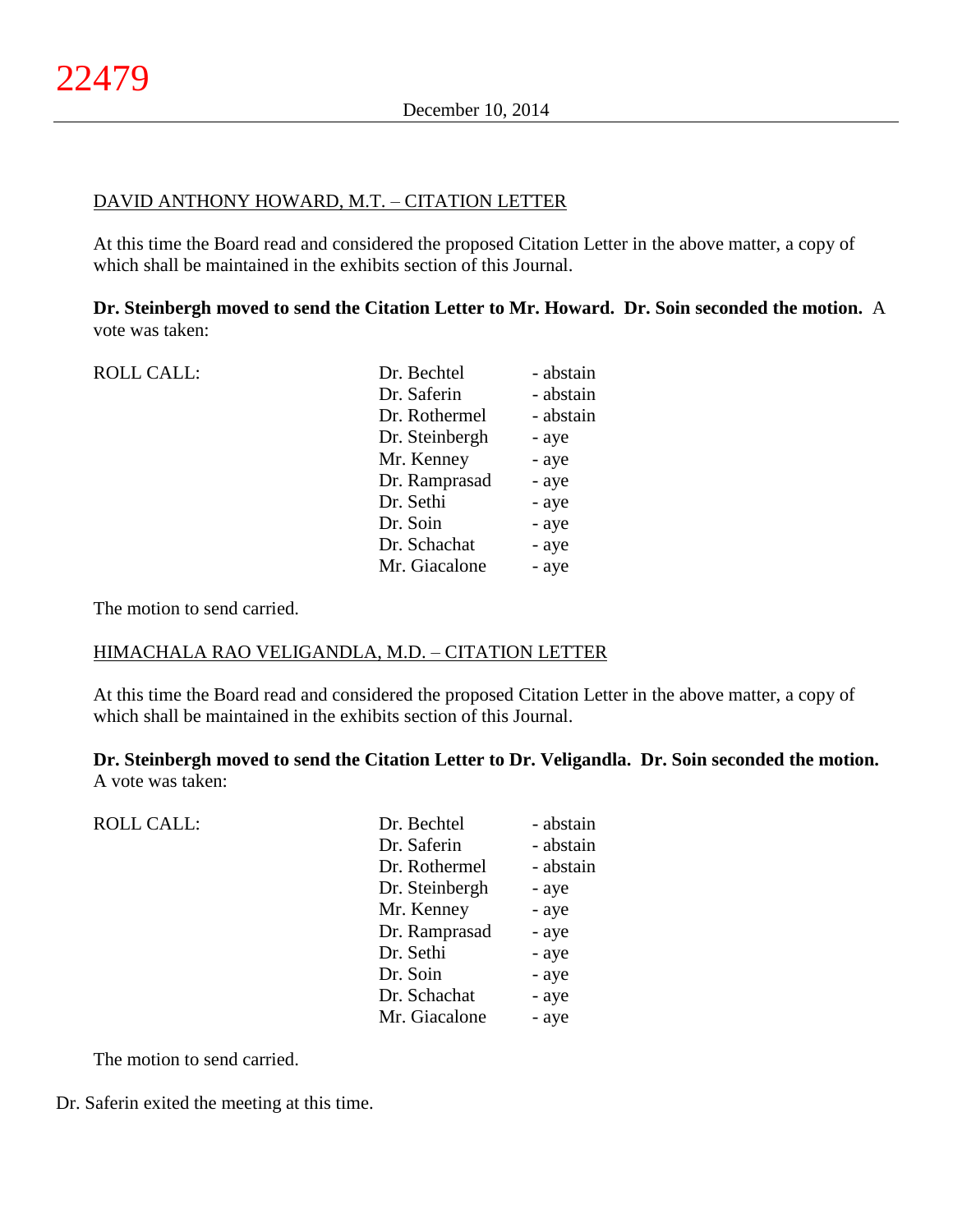#### APPLICANTS FOR LICENSURE

**Dr. Steinbergh moved to approve for licensure, contingent upon all requested documents being received and approved in accordance with licensure protocols, the acupuncturist applicants listed in Exhibit "A," the genetic counselor applicants listed in Exhibit "B," the massage therapist applicants listed in Exhibit "C," the physician assistant applicants listed in Exhibit "D," the physician applicants listed in Exhibit "E," and the radiologist assistant applicants listed in Exhibit "F." Dr. Soin seconded the motion.** A vote was taken:

| <b>ROLL CALL:</b> | Dr. Bechtel    | - aye |
|-------------------|----------------|-------|
|                   | Dr. Rothermel  | - aye |
|                   | Dr. Steinbergh | - aye |
|                   | Mr. Kenney     | - aye |
|                   | Dr. Ramprasad  | - aye |
|                   | Dr. Sethi      | - aye |
|                   | Dr. Soin       | - aye |
|                   | Dr. Schachat   | - aye |
|                   | Mr. Giacalone  | - aye |
|                   |                |       |

The motion carried.

Dr. Saferin returned to the meeting at this time.

#### PROBATIONARY REQUESTS

Mr. Kenney advised that at this time he would like the Board to consider the probationary requests on today's consent agenda. Mr. Kenney asked if any Board member wished to discuss a probationary report or probationary request separately. No Board member wished to discuss a probationary request separately.

Dr. Steinbergh noted that she will abstain from the matters of Jennifer S. Dyer, M.D., and Elizabeth B. Lottes, D.O. Dr. Rothermel noted that she will abstain from the matter of Jennifer S. Dyer, M.D. Dr. Schachat noted that he will abstain from the matter of Erik J. Kraenzler, M.D.

**Dr. Soin moved to accept the Compliance staff's Reports of Conferences and the Secretary and Supervising Member's recommendations, as follows:**

**To grant Rebecca Ann Brauch, M.D.'s request for reduction in appearances to every six months;**

 **To grant James E. Breidenstein, D.O.'s request for approval of Joseph P. Kitzmiller, M.D., to serve as the monitoring physician; and determination of the number and frequency of charts to be reviewed at 10 charts per week;**

 **To grant Cynthia Lynn Brown, M.D.'s, request for discontinuance of the comparative audit and assay reports;**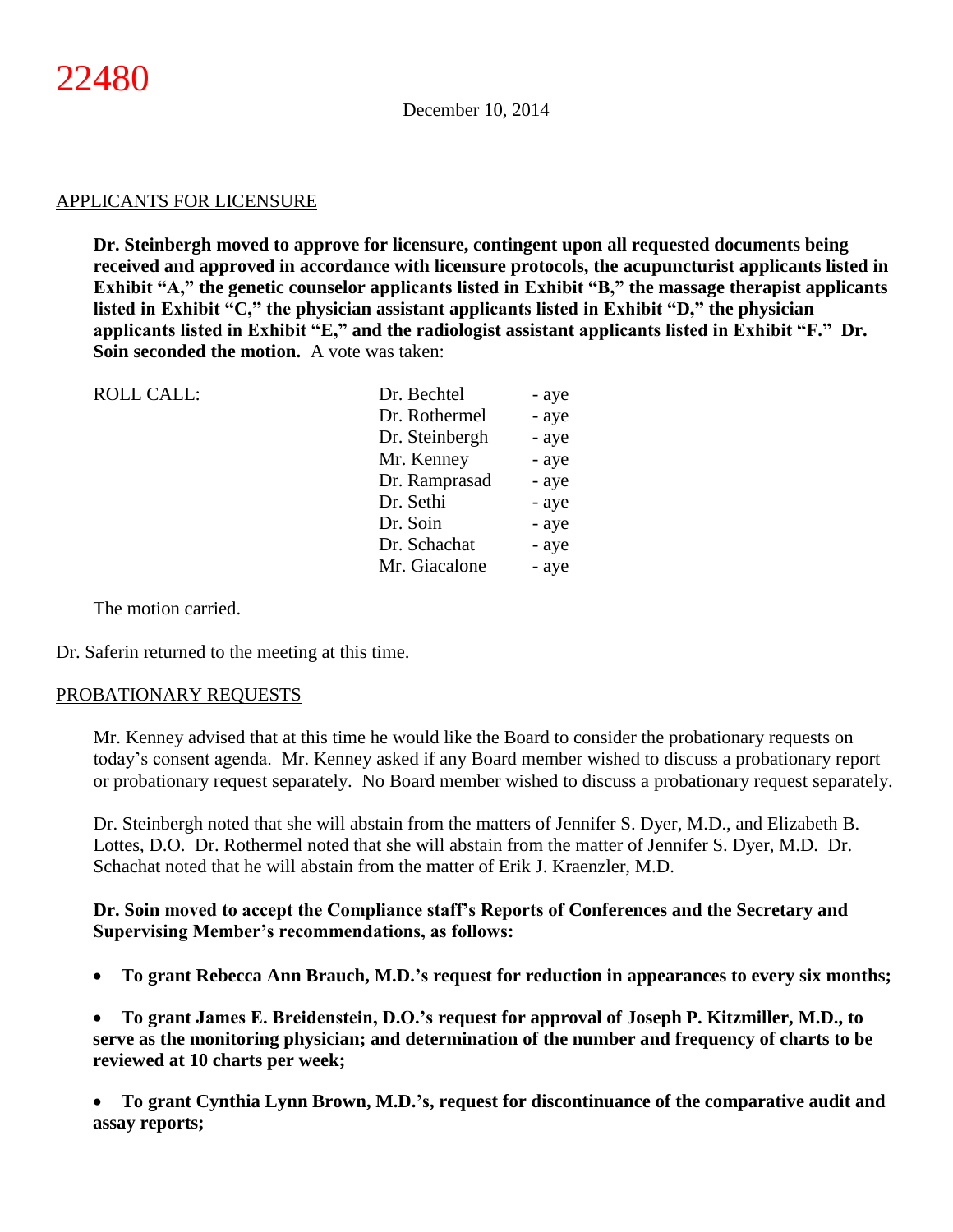**To grant Jennifer S. Dyer, M.D.'s request for reduction in alcohol and drug rehabilitation meeting attendance to two per week with a minimum of ten per month; discontinuance of the chart review requirement; and discontinuance of the psychiatric sessions;**

 **To grant Mary Jo Foote, P.A.'s request for approval of Shari Borgeson, M.Ed., L.P.C.C., to serve a the new treating counselor;**

 **To grant Matthew R. Harris, D.O.'s request for approval of Donata A. Rechnitzer, M.D., to serve as the new monitoring physician;**

**To grant David C. Kirkwood, M.D.'s request for reduction in appearances to every six months;**

 **To grant Erik J. Kraenzler, M.D.'s request for discontinuance of the assay report requirement; and reduction in drug and alcohol rehabilitation meeting attendance to two per week with a minimum of 10 per month;**

 **To grant David Brian Levy, D.O.'s request for approval of the coursework offered at the 2014 International Conference on Emergency Medicine 2014, to fulfill the personal/professional ethics course requirements required prior to reinstatement;**

 **To grant Elizabeth B. Lottes, D.O.'s, request for approval of Alan B. Levy, M.D., to serve as the new treating psychiatrist and monitoring physician;**

 **To grant Anna M. Marcinow, M.D.'s request for approval of Sethi J. Isaacs, M.D., to serve as the new monitoring physician;**

 **To grant Lawrence M. Rubens, M.D.'s request for approval of Ronald L. Miller, M.D., to serve as the monitoring physician; and determination of the frequency and number of charts to be reviewed at 10 charts per month;**

 **To grant David A. Tracy, M.D.'s request for discontinuance of the controlled substance log requirement; reduction in alcohol and drug rehabilitation meetings to two per week with a minimum of 10 per month; and reduction in personal appearances to every six months; and**

**To grant Alvaro D. Waissbluth, M.D.'s request for reduction in appearances to every six months.**

**Mr. Giacalone seconded the motion.** A vote was taken:

| <b>ROLL CALL:</b> | Dr. Bechtel         | - abstain                                              |
|-------------------|---------------------|--------------------------------------------------------|
|                   | Dr. Saferin         | - abstain                                              |
|                   | Dr. Rothermel       | - aye (abstain in the matter of Dr. Dyer)              |
|                   | Dr. Steinbergh      | - aye (abstain in the matters of Drs. Dyer and Lottes) |
|                   | Mr. Kenney          | - ave                                                  |
|                   | Dr. Ramprasad - aye |                                                        |
|                   | Dr. Sethi           | - ave                                                  |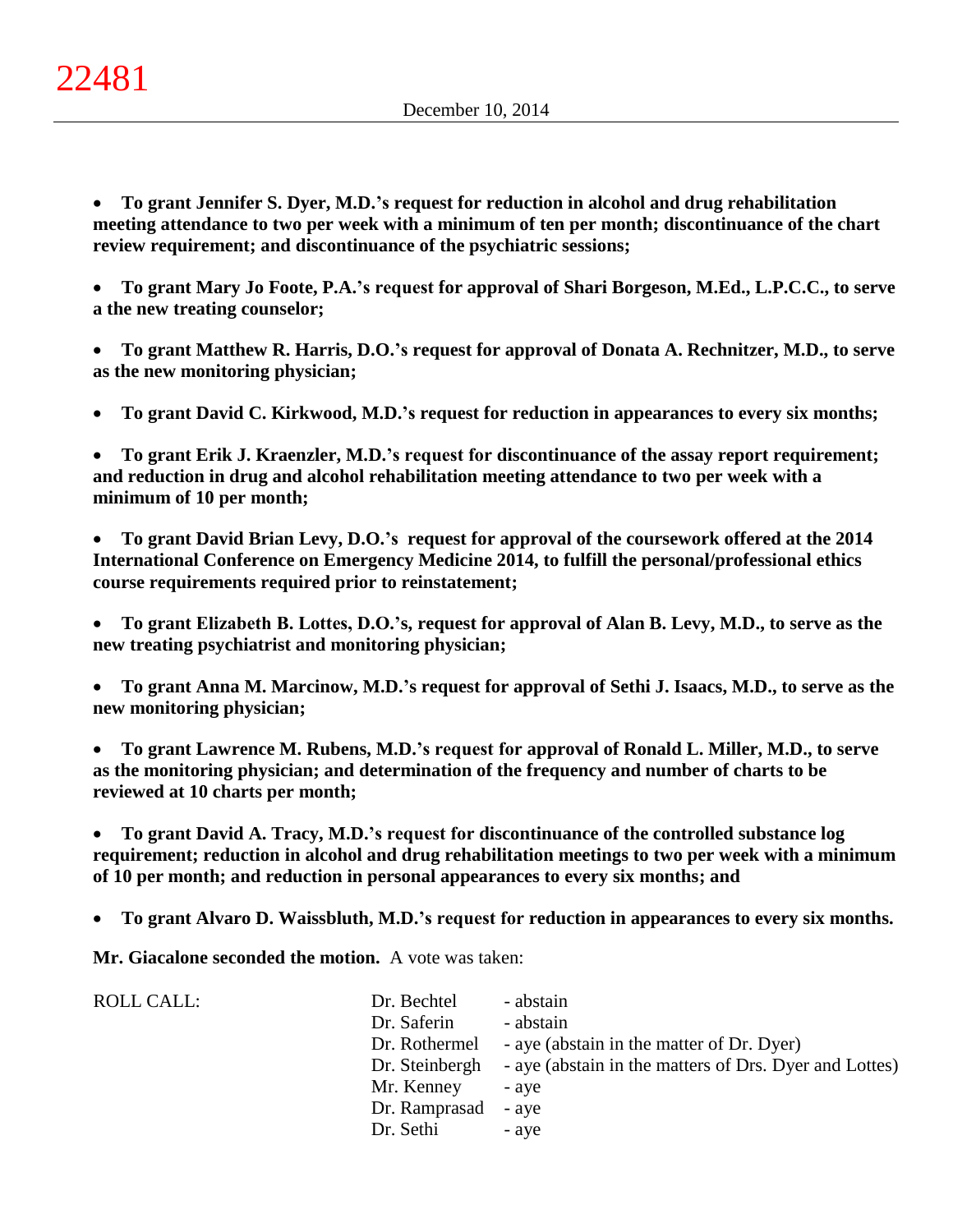December 10, 2014

Dr. Soin - aye Dr. Schachat - aye (abstain in the matter of Dr. Kraenzler) Mr. Giacalone - aye

The motion carried.

# REINSTATEMENT REQUEST

#### BETSY L. CORNELL, M.T.

Dr. Ramprasad stated that on April 9, 2014, the Board issued an Order that granted the restoration of Ms. Cornell's massage therapy license and placed that license under a minimum 180 day suspension based on Ms. Cornell's practice of massage therapy for approximately six years after the expiration of her license on August 31, 2007, which constituted the commission of an act that constitutes a felony.

The April 2014 Order further set out the conditions that Ms. Cornell must meet for the reinstatement of her massage therapy to include the following:

- Submission of a reinstatement application and fee
- Successful completion of a course in personal and professional ethics and written report, setting forth what she had learned, and how she will apply what was learned to her massage therapy practice

Dr. Ramprasad stated that Ms. Cornell has submitted the required documentation of her ability to resume massage therapy and is currently in compliance with the terms of the April 9, 2014 Board Order.

**Dr. Steinbergh moved that the request for the reinstatement of the massage therapy license of Betsy L. Cornell, M.T., be approved, effective December 14, 2014, subject to the probationary terms and conditions as outlined in the April 9, 2014 Board Order for a minimum of two years. Dr. Rothermel seconded the motion.** A vote was taken:

| <b>ROLL CALL:</b> | Dr. Bechtel    | - abstain |
|-------------------|----------------|-----------|
|                   | Dr. Saferin    | - abstain |
|                   | Dr. Rothermel  | - aye     |
|                   | Dr. Steinbergh | - aye     |
|                   | Mr. Kenney     | - aye     |
|                   | Dr. Ramprasad  | - aye     |
|                   | Dr. Sethi      | - aye     |
|                   | Dr. Soin       | - aye     |
|                   | Dr. Schachat   | - aye     |
|                   | Mr. Giacalone  | - aye     |
|                   |                |           |

The motion carried.

The Board recessed at 11:33 a.m. and returned at 1:08 p.m. Mr. Gonidakis was present when the meeting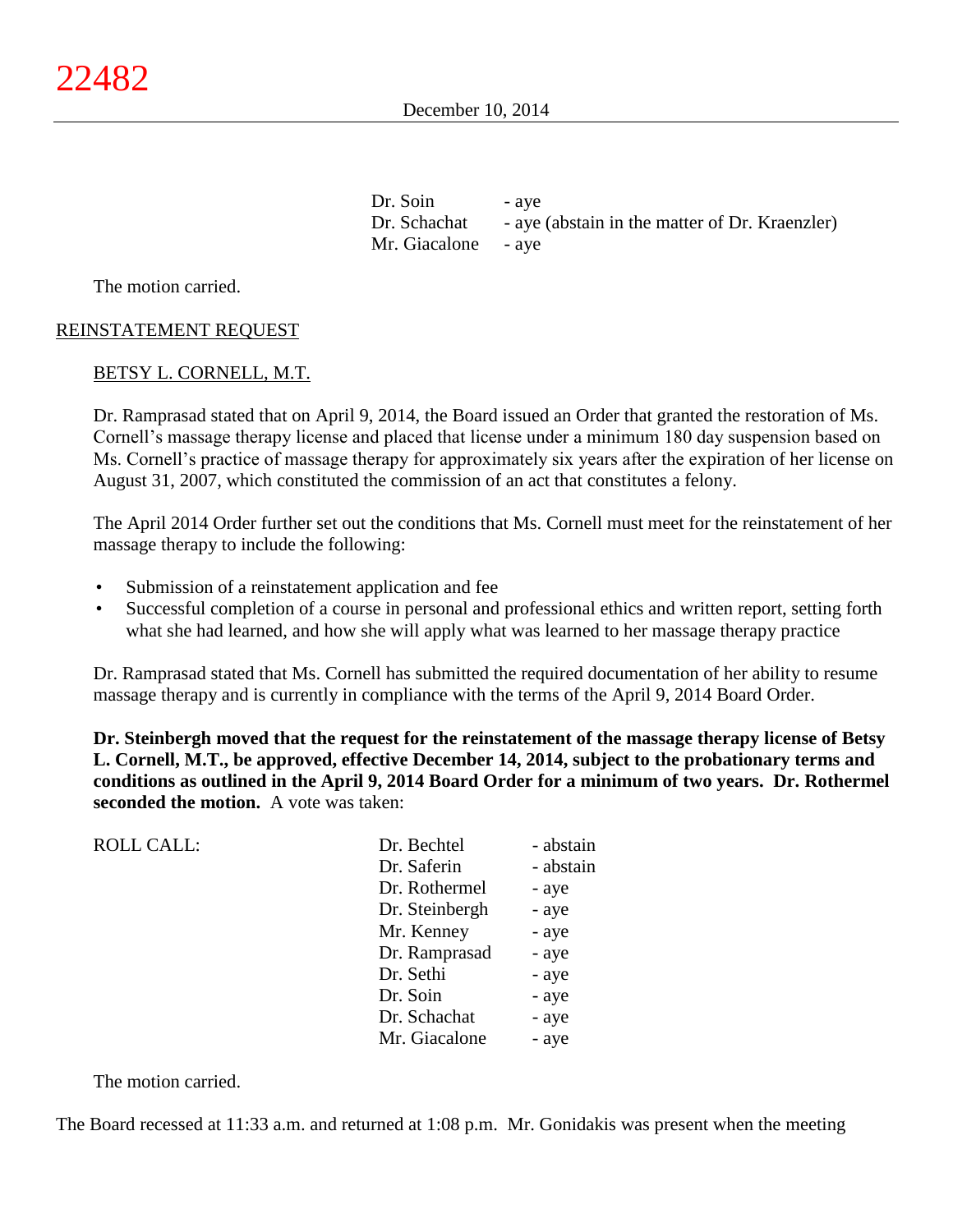resumed.

# OPERATIONS REPORT

Dr. Ramprasad welcomed the Board's new Executive Director, Anthony J. Groeber, to the Medical Board. Dr. Ramprasad stated that Mr. Groeber had previously served as Executive Director of the Ohio Board of Tax Appeals. Dr. Ramprasad stated that the Board looks forward to working with Mr. Groeber.

**Staffing Update:** Mr. Groeber stated that Dr. Bechtel is regrettably resigning from the Board after years of excellent service. Also, Mr. Blanton, who served exceptionally as Interim Executive Director, is leaving the Board to pursue other opportunities. Mr. Groeber stated that the Board is also working to fill vacancies for the positions of Attorney 4, Chief of Investigations, and Investigations Supervisor for the South and Central Regions. The position of Certification License Examiner 2 has been filled with a start date of December 29, 2014.

**Communications and Outreach:** Mr. Groeber stated that the meetings, presentations, and publications by the Board staff over the previous month are outlined in the Operations Report and he would be happy to entertain questions. Mr. Groeber congratulated Dr. Steinbergh, who was honored with the Service Excellence Award from the medical staff at Mt. Carmel St. Ann's Hospital on December 5, 2014.

Mr. Groeber stated that he has reached out to the Ohio Board of Pharmacy, the Ohio Board of Nursing, and the Ohio Dental Board to discuss opportunities to work collaboratively on items of mutual interest. Mr. Groeber noted that Steve Schierholt, Executive Director of the Ohio Board of Pharmacy, addressed the Policy Committee this morning.

Mr. Groeber stated that the Board sent letters to almost 1,000 prescribers who wrote more than 500 controlled substance prescriptions but are not yet registered with the Ohio Automated Rx Reporting System (OARRS). Mr. Groeber stated that the goal is to make sure the prescribers understand the implications of OARRS registration.

**Fiscal:** Mr. Groeber stated that Attachment A of the Operations Report shows that October expenses outpaced revenue by about \$30,000.00, but the Board has a net positive of \$280,000.00 for the fiscal year to date.

**E-Licensure:** Mr. Groeber stated that the Medical Board is attempting to place itself in the forefront of the new E-Licensure system. Mr. Groeber stated that due to concerns that the current vendor will be able to develop and effectively implement a proper platform, the Office of Information Technology (OIT) is entertaining other opportunities. Another vendor has been identified which has already developed license platforms for the state of Kentucky. Mr. Groeber stated that there may also be an opportunity for the Medical Board to develop a compliance module for the same platform to align with the Board's compliance operation. Mr. Groeber stated that he and the staff will continue to investigate these options.

**Office Operations:** Mr. Groeber stated that he has met with all the functional groups of the Medical Board organization and is encouraged by what he has seen. Mr. Groeber stated that he will develop some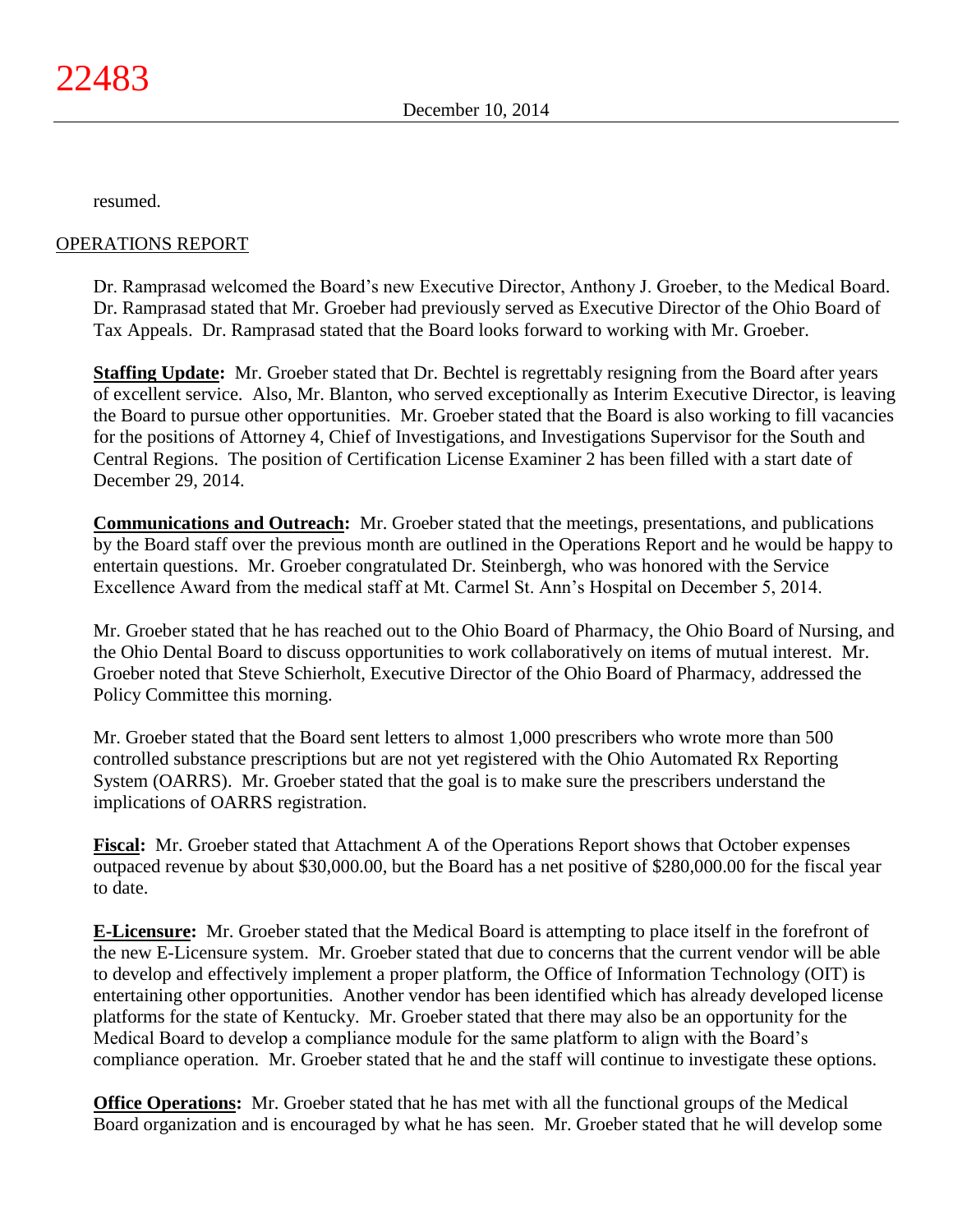operational process mapping and share it with the Board in the coming weeks. Mr. Groeber reviewed the portions of the Operations Report concerning Licensure, Complaints, Investigations, Enforcement, and the Hearing Unit.

Mr. Kenney noted the portion of the Operations Report pertaining to investigators and asked if a particular problem has prompted the consideration to purchase bullet-proof vests. Mr. Groeber replied that he has heard about incidents from some investigators that concern him. Mr. Groeber stated that the Board's investigators are currently carrying firearms and he is concerned that they are in situations where someone could do them harm. For these reasons, Mr. Groeber felt it was important to explore the option of purchasing bullet-proof vests. Dr. Steinbergh agreed with Mr. Groeber and stated that, although she had opposed arming the Board's investigators, she supports the use of bullet-proof vests for protection. Dr. Steinbergh opined that if the Board authorizes the purchase of bullet-proof vests, the investigators should be required to wear them. Mr. Groeber hopes to have a better idea of the costs and benefits of bullet-proof vests by the next Board meeting so the Board can make an informed decision.

Dr. Schachat asked if there have been any instances in which a Board investigator has actually taken their firearm out of the holster. Mr. Groeber stated that he will get the answer to that question and report back to the Board. Mr. Groeber stated that he was informed of one incident in which the firearm was not removed, but it perhaps should have been.

Dr. Ramprasad noted the portion of the Operations Report concerning the Hearing Unit and the intention to explore paying the Ohio Attorney General's Office so that the Board would have the full-time services of an assistant attorney general (AAG) dedicated to the Board. Mr. Groeber stated that the Attorney General's Office assigns AAG's to represent the Board, but there is a program by which the Board can assume the costs of an AAG and have that person dedicated to the Board exclusive from other agencies. Mr. Groeber stated that he is exploring this option in order to have more control over that resource in terms of scheduling and docket management.

Dr. Ramprasad stated that the Board used to pay for dedicated AAG's, but ended that about two years ago as a cost-savings measure. Dr. Ramprasad stated that the Attorney General's Office has continued to send the same AAG's and he has not seen any difference in the quality of the representation. Mr. Kenney agreed and stated that the AAG's have been very effective. Mr. Groeber stated that he is exploring this option because having better control over the AAG's activities will help in the overall effort to refine the structure and expectations of the Hearing Unit.

**Board of Pharmacy:** Mr. Groeber stated that the Board of Pharmacy has requested a meeting between some of the Board members of both boards to discuss matters of mutual interest. Mr. Groeber asked any Board members interested in participating in such a meeting to contact him. Mr. Groeber commented that this may result in ongoing meetings. Dr. Schachat opined that the Medical Board should have the same interaction with other healthcare boards, such as the Optometry Board and the Nursing Board. Mr. Groeber agreed and stated that he will reach out to the other healthcare regulatory boards.

**Board Retreat:** Mr. Groeber asked the Board to consider holding a Board retreat in March. Mr. Groeber stated that that will mark about 100-days into his tenure as Executive Director and would be a good time to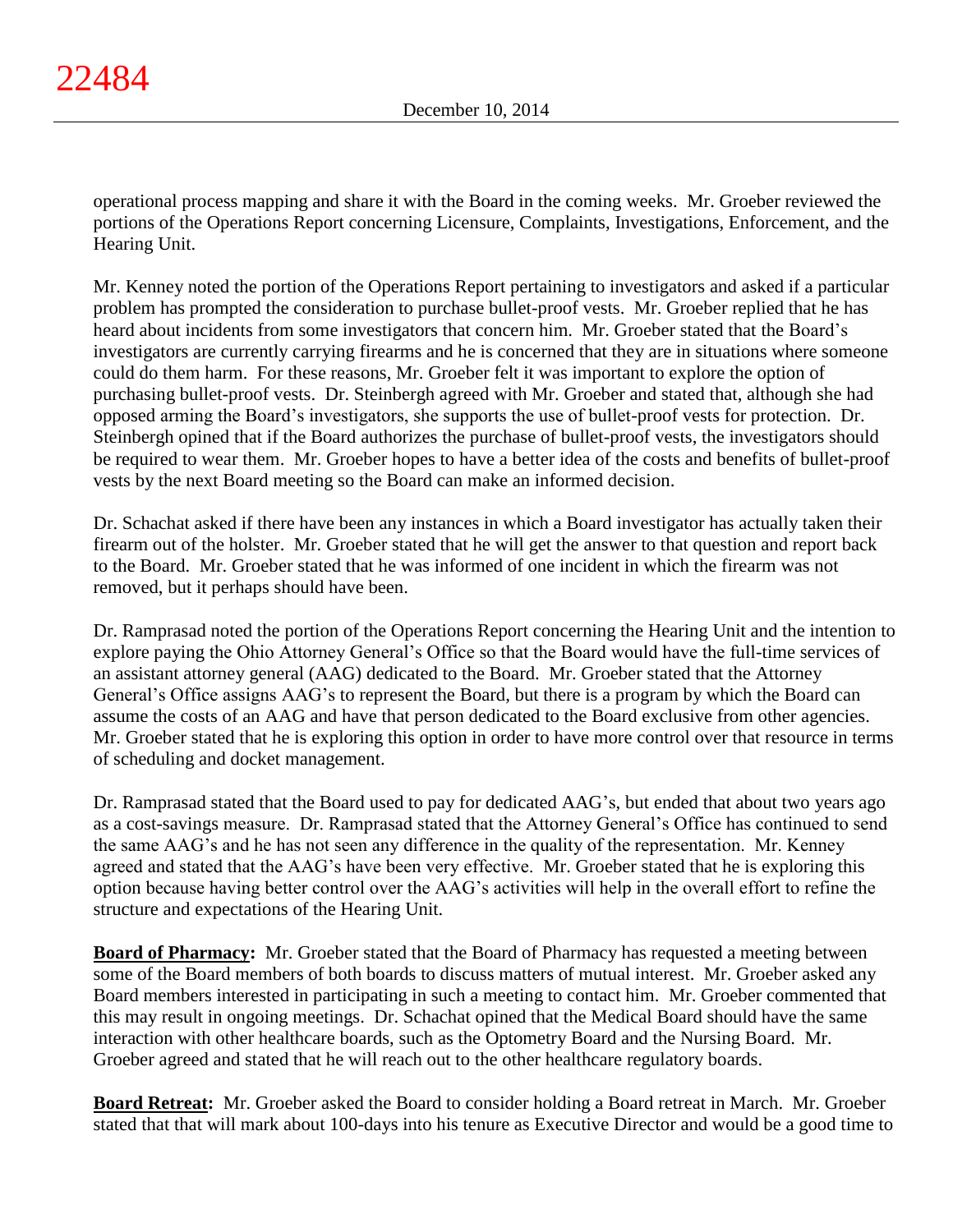reflect on his experiences.

**Designating Associate Member of FSMB:** Dr. Ramprasad stated that each member Medical Board of the Federation of State Medical Boards (FSMB) may select a staff member to serve as an Associate Member of the FSMB. The Associate Member continues in that capacity until termination of his/her employment by or service to the member Medical Board, or upon designation of a new Associate Member by that Board. The Associate Member is eligible to serve on FSMB Committees and may serve as a voting delegate at the annual business meeting of the FSMB House of Delegates as an alternate if no other member of the Medical Board can do so. The Associate Member may also be appointed to serve on the FSMB Board of Directors in accordance with the FSMB Bylaws. Dr. Ramprasad stated that the State Medical Board of Ohio has traditionally named the Executive Director as the Associate Member to the FSMB.

**Dr. Steinbergh moved to designate Anthony J. Groeber, Executive Director, as the State Medical Board of Ohio's Associate Member to the Federation of State Medical Boards, and to find that Mr. Groeber's appointment as the Associate Member to the Federation of State Medical Boards is in connection with his responsibilities as, and is related to his position as, Executive Director of the State Medical Board of Ohio. Dr. Saferin seconded the motion.** A vote was taken:

| <b>ROLL CALL:</b> | Dr. Bechtel    |       |
|-------------------|----------------|-------|
|                   |                | - aye |
|                   | Dr. Saferin    | - aye |
|                   | Dr. Rothermel  | - aye |
|                   | Dr. Steinbergh | - aye |
|                   | Mr. Kenney     | - aye |
|                   | Dr. Ramprasad  | - aye |
|                   | Dr. Sethi      | - aye |
|                   | Dr. Soin       | - aye |
|                   | Dr. Schachat   | - aye |
|                   | Mr. Gonidakis  | - aye |
|                   | Mr. Giacalone  | - aye |

The motion carried.

**Travel Authorizations:** Dr. Ramprasad stated that Dr. Steinbergh has received an invitation to attend the annual American Association of Osteopathic Examiners (AAOE) Summit Meeting as the Medical Board's delegate. The meeting will be held January 9 and 10, 2015, in Los Angeles. Dr. Ramprasad stated that the projected travel expenses have been provided to the Board members.

**Dr. Saferin moved to approve Dr. Steinbergh's travel expenses for one night hotel accommodation, four days of travel per diem in accordance with state travel policy, and four days of Board member per diem for Dr. Steinbergh's attendance at the 2015 AAOE Summit Meeting on January 9 and 10, 2015, in Los Angeles, California, and to find that Dr. Steinbergh's attendance at the conference is in connection with her duties as, and is related to, her position as a member of the State Medical Board of Ohio. Mr. Giacalone seconded the motion.** A vote was taken: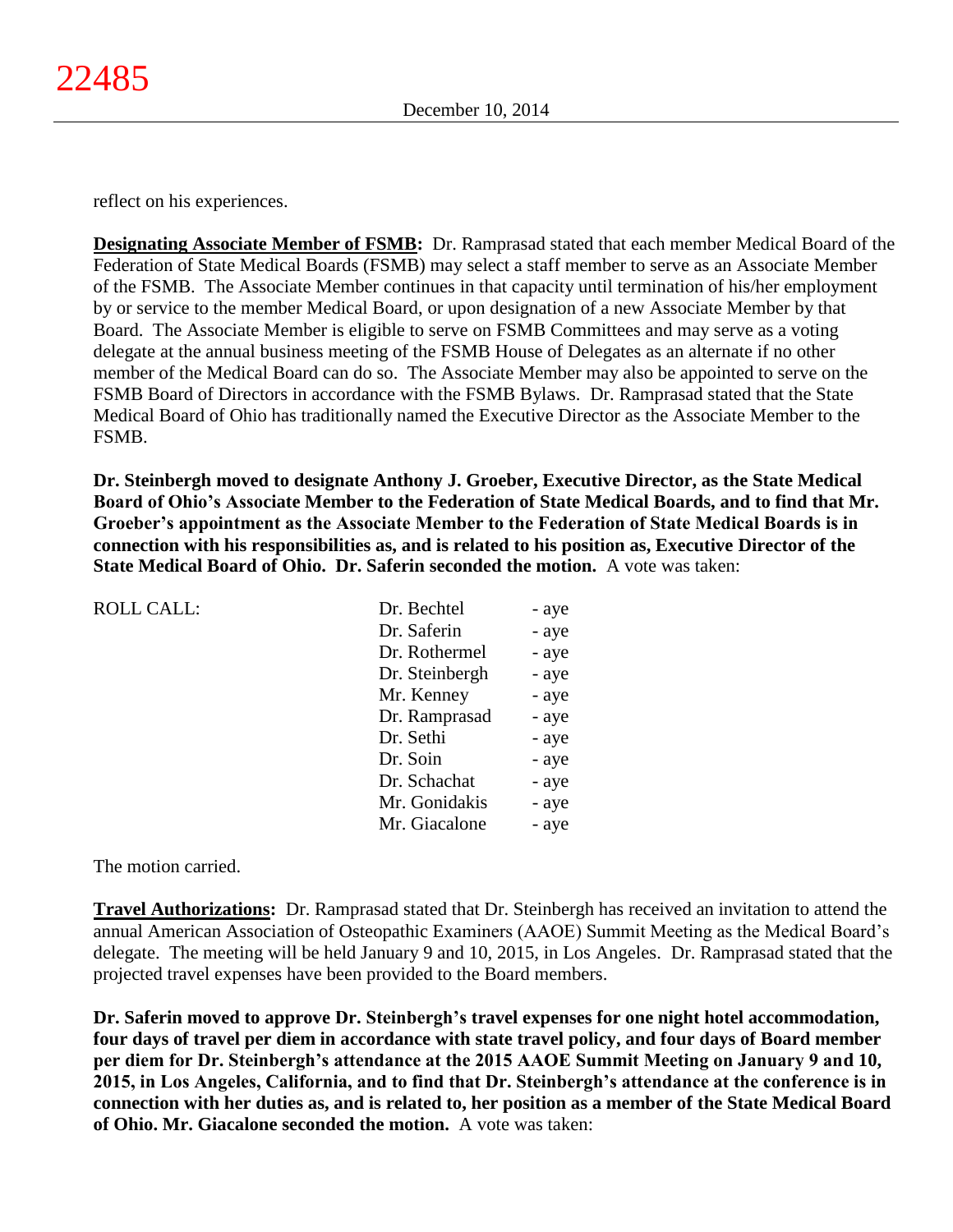| <b>ROLL CALL:</b> | Dr. Bechtel    | - aye     |
|-------------------|----------------|-----------|
|                   | Dr. Saferin    | - aye     |
|                   | Dr. Rothermel  | - aye     |
|                   | Dr. Steinbergh | - abstain |
|                   | Mr. Kenney     | - aye     |
|                   | Dr. Ramprasad  | - aye     |
|                   | Dr. Sethi      | - aye     |
|                   | Dr. Soin       | - aye     |
|                   | Dr. Schachat   | - aye     |
|                   | Mr. Gonidakis  | - aye     |
|                   | Mr. Giacalone  | - aye     |
|                   |                |           |

The motion carried.

Dr. Ramprasad stated that Mr. Groeber has been invited to attend the 21st Annual New Executive Orientation being held at the FSMB's national office in Euless, Texas, on February 3, 2015.

**Dr. Steinbergh moved to approve Mr. Groeber's attendance at the FSMB New Executive Orientation program on February 3, 2015, in Euless, Texas, and to find that his participation in this program is in connection with his responsibilities as, and is related to, his position as Executive Director of the State Medical Board of Ohio. Dr. Bechtel seconded the motion.** A vote was taken:

| <b>ROLL CALL:</b> | Dr. Bechtel    | - aye |
|-------------------|----------------|-------|
|                   | Dr. Saferin    | - aye |
|                   | Dr. Rothermel  | - aye |
|                   | Dr. Steinbergh | - aye |
|                   | Mr. Kenney     | - aye |
|                   | Dr. Ramprasad  | - aye |
|                   | Dr. Sethi      | - aye |
|                   | Dr. Soin       | - aye |
|                   | Dr. Schachat   | - aye |
|                   | Mr. Gonidakis  | - aye |
|                   | Mr. Giacalone  | - aye |

The motion carried.

#### ELECTION OF THE SECRETARY

Dr. Ramprasad stated that Dr. Bechtel's resignation from the Board will become effective December 13, 2014, and a new Secretary will be needed to complete his term as Secretary, which ends on December 31, 2014.

**Dr. Steinbergh moved to elect Dr. Rothermel to serve as Secretary for the remainder of Dr. Bechtel's**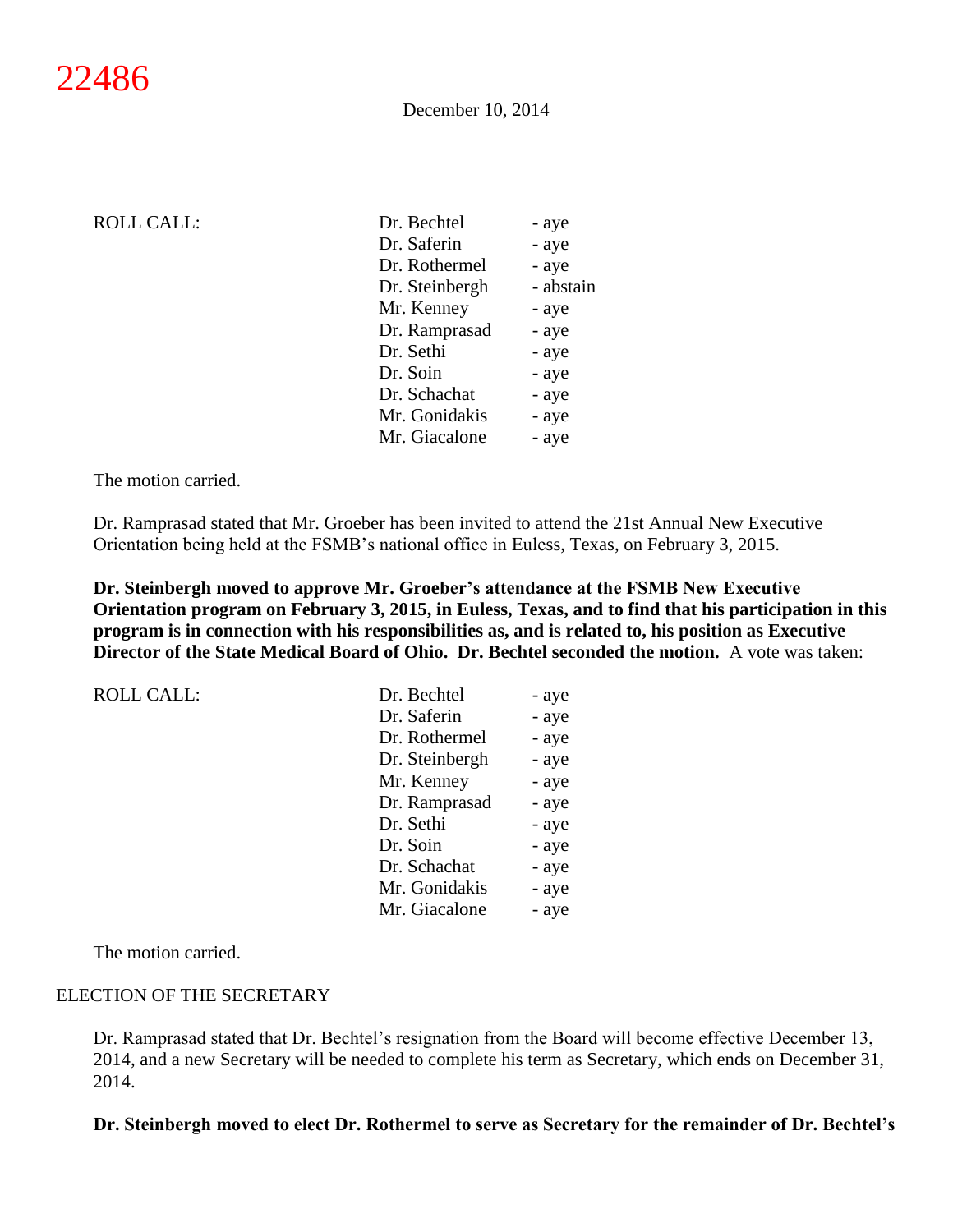**term, from December 13, 2014 to December 31, 2014. Dr. Saferin seconded the motion.** A vote was taken:

ROLL CALL:

| Dr. Bechtel    | - aye     |
|----------------|-----------|
| Dr. Saferin    | - aye     |
| Dr. Rothermel  | - abstain |
| Dr. Steinbergh | - aye     |
| Mr. Kenney     | - aye     |
| Dr. Ramprasad  | - aye     |
| Dr. Sethi      | - aye     |
| Dr. Soin       | - aye     |
| Dr. Schachat   | - aye     |
| Mr. Gonidakis  | - aye     |
| Mr. Giacalone  | - aye     |

The motion carried.

Dr. Ramprasad welcomed Dr. Rothermel to the Medical Board as the new Secretary.

#### APRECIATION FOR DR. BECHTEL

Dr. Ramprasad thanked Dr. Bechtel on behalf of the Board for his exemplary service as the Board's Secretary since May 2014, after having served as the Board's Supervising Member from June 2012 to May 2014. Dr. Ramprasad stated that in recognition of what Dr. Bechtel has accomplished, Mr. LaCross had a certificate to present to Dr. Bechtel on behalf of the Ohio House of Representatives.

On behalf of the Ohio House of Representatives, Speaker of the House William Batchelder, Representative Lynn Wachtmann, Chair of the House Health and Aging Committee, and Dr. Bechtel's representative, Representative Margaret Ann Ruhl, Mr. LaCross presented Dr. Bechtel with a certificate of appreciation for his service to the State Medical Board of Ohio and to the citizens of Ohio.

In addition, Mr. Kenney presented to Dr. Bechtel a Proclamation from Governor John Kasich thanking Dr. Bechtel for his service. Mr. Kenney stated that the Board appreciates all of Dr. Bechtel's work and his dedication to the Board's mission.

Dr. Bechtel stated that it has been a tremendous honor to serve on the Medical Board. Dr. Bechtel stated that one of the special things about service as Supervising Member and Secretary is the opportunity to see how dedicated the staff is to serving the patients of Ohio. Dr. Bechtel stated that he feels fortunate to have been part of the Board's family. The Board members and those present in the audience gave Dr. Bechtel a round of applause.

Dr. Saferin stated that he became the Board's Supervising Member when Dr. Bechtel became Secretary. Dr. Saferin stated that he has been an honor and privilege to work with Dr. Bechtel, who is exceptionally bright and dedicated.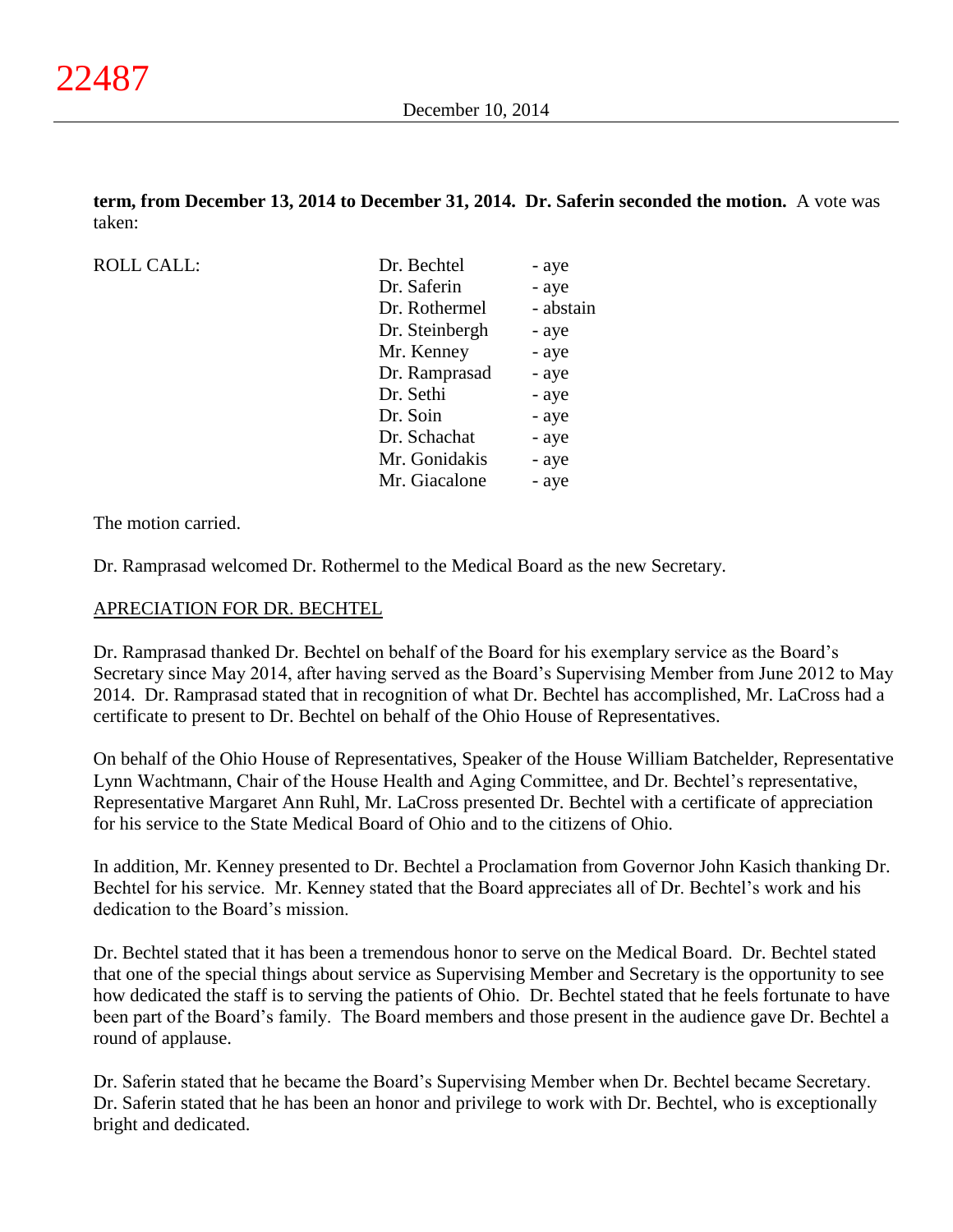## ELECTION OF OFFICERS

**Dr. Steinbergh moved to elect Mr. Kenney as President, Mr. Gonidakis as Vice President, Dr. Rothermel as Secretary, and Dr. Saferin as Supervising Member, for the terms of January 1, 2015, to December 31, 2015. Dr. Schachat seconded the motion.** A vote was taken:

|  | <b>ROLL CALL:</b> |
|--|-------------------|
|--|-------------------|

| <b>ROLL CALL:</b> | Dr. Bechtel    | - aye     |
|-------------------|----------------|-----------|
|                   | Dr. Saferin    | - abstain |
|                   | Dr. Rothermel  | - abstain |
|                   | Dr. Steinbergh | - aye     |
|                   | Mr. Kenney     | - abstain |
|                   | Dr. Ramprasad  | - aye     |
|                   | Dr. Sethi      | - aye     |
|                   | Dr. Soin       | - aye     |
|                   | Dr. Schachat   | - aye     |
|                   | Mr. Gonidakis  | - abstain |
|                   | Mr. Giacalone  | - aye     |
|                   |                |           |

The motion carried.

# APPRECIATION FOR MR. BLANTON

On behalf of the Medical Board, Dr. Ramprasad thanked Mr. Blanton for his outstanding service as Interim Executive Director during a challenging time. Dr. Ramprasad wished Mr. Blanton success in his new role with the Ohio Attorney General's office as Chief of Consumer Protection Services. The Board members and those present in the audience gave Mr. Blanton a round of applause.

#### APPRECIATION FOR DR. RAMPRASAD

Mr. Kenney presented an award to Dr. Ramprasad for his service as President in 2014. Mr. Kenney stated that Dr. Ramprasad works hard and is an exceptionally honest and fair person. The Board members and those present in the audience gave Dr. Ramprasad a round of applause.

# RULES & POLICIES

# PROPOSED AMENDMENTS TO RULE 4731-7-01 AND 4731-9-01

**Dr. Steinbergh moved to approve Rules 4731-7-01 and 4731-9-01, Ohio Administrative Code, for filing with the Common Sense Initiatives Office. Dr. Saferin seconded the motion.** All members voted aye. The motion carried.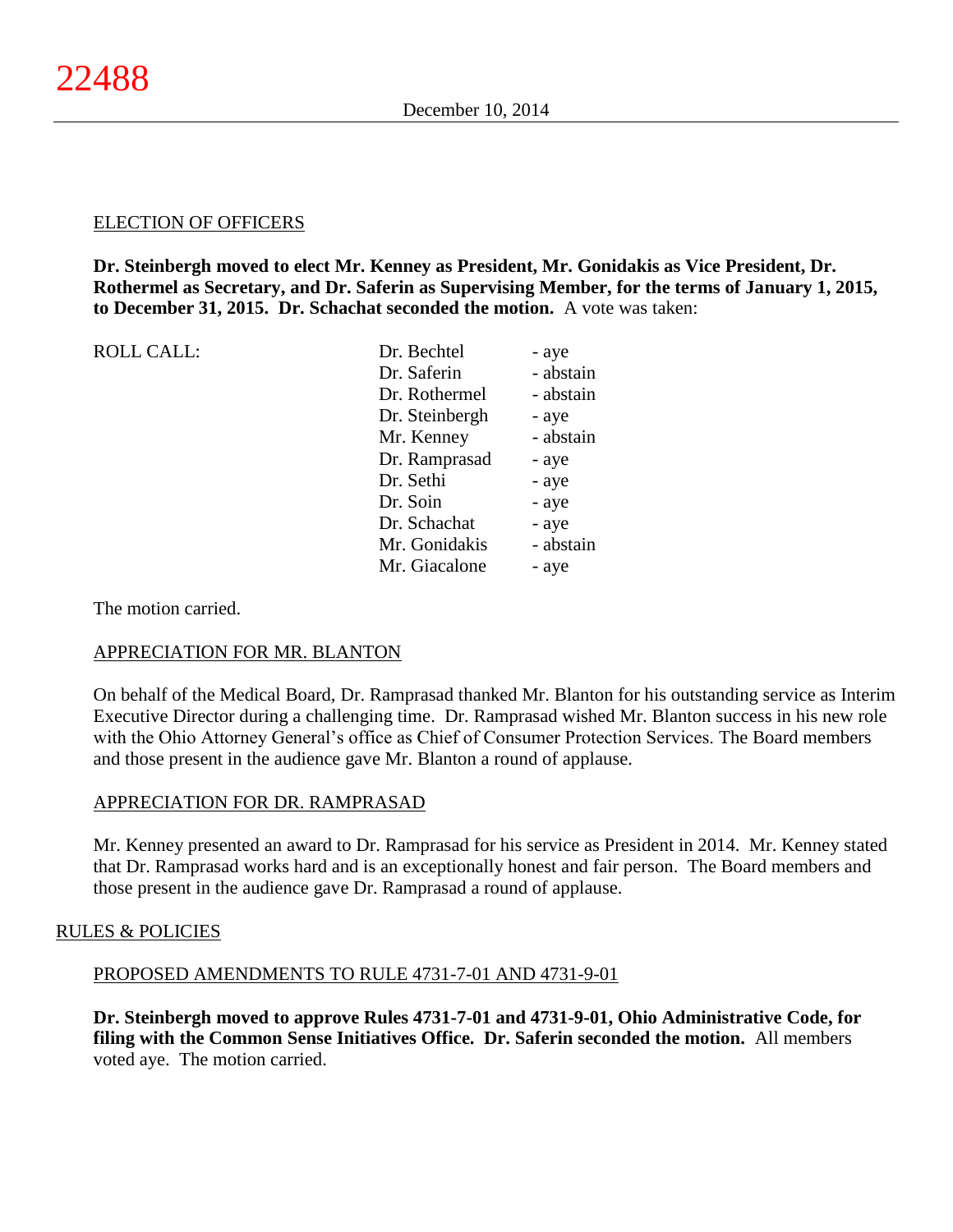# PROPOSED AMENDMENTS TO RULE 4731-1-02

**Dr. Steinbergh moved to approve the requested revision of paragraph (D) of Rule 4731-1-02, Ohio Administrative Code. Dr. Steinbergh further moved that the revised rule be filed with the Common Sense Initiatives Office. Dr. Rothermel seconded the motion.** All members voted aye. The motion carried.

# REPORT ON PUBLIC HEARING – PROPOSED AMENDMENTS TO RULES 4731-11-01 & 4731-11-12

Ms. Debolt stated that Rule 4731-11-01 concerns amendments to definitions related to controlled substances, while Rule 4731-11-12 is also known as the Opioid-Based Office Treatment (OBOT) Rule or the Suboxone Rule. Ms. Debolt stated that these rules have gone through the Common Sense Initiative (CSI) office and have been filed with the Joint Commission on Agency Rule Review (JCARR). Ms. Debolt explained that when a rule is filed with JCARR, they have jurisdiction over it for 65 days, during which time the Board must have a public hearing to gather public comments and input. The Board cannot adopt the rule until JCARR jurisdiction has ended. If the Board wishes to file a revised Rule based upon public comments, JCARR jurisdiction is extended by 30 days. However, a revised rule filed in December results in a new 65-day period of JCARR jurisdiction starting in January due to the end of the previous legislative session.

Ms. Debolt stated that public comments have been received on Rule 4731-11-12 that the Board should consider. Ms. Debolt opined that the public comments have merit, but felt that they can be addressed by way of a Frequently Asked Questions (FAQ) document or informational materials. Due to the perceived need for Rule 4731-11-12 to be implemented without unnecessary delay, Ms. Debolt recommended that the Board refrain from revising the rule and to officially adopt the rule at the January Board meeting. This will allow the Rule 4731-11-12 to go into effect at the end of January and leave the Board with the option of amending the rule at a later time based on the public comments, if it wishes to do so. Ms. Debolt stated that in the meantime, the concerns brought up by the public comments can be address by an FAQ document or informational materials.

# **Dr. Steinbergh moved to make no changes to proposed Rules 4731-11-01 and 4731-11-12. Dr. Saferin seconded the motion.**

Dr. Rothermel asked how difficult it will be to amend Rule 4731-11-12 after the Board adopts it. Dr. Steinbergh stated that the process of amending the Rule can begin immediately after its adoption if the Board so desires. Ms. Debolt stated that any amendments will have to go through the entire rule-making process. Mr. Giacalone asked what changes to the Rule will be proposed. Ms. Debolt replied that the proposed amendments, as outlined in a memo provided to the Board members, will clarify that the Rule should be followed whenever there is a conflict between the Rule and protocols.

A vote was taken on Dr. Steinbergh's motion. All members voted aye. The motion carried.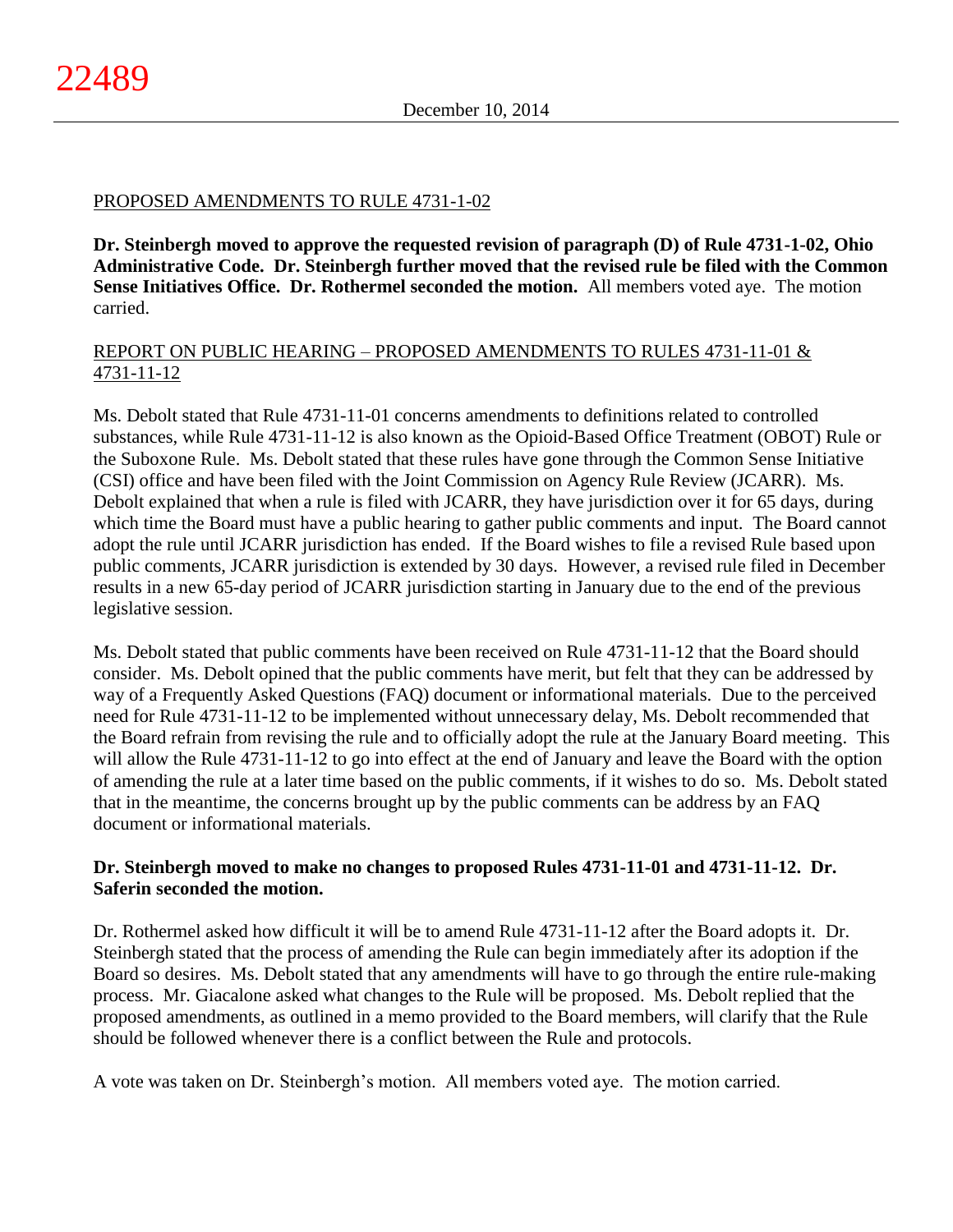# FINAL PROBATIONARY APPEARANCES

# MARYROSE P. BAUSCHKA, M.D.

Dr. Bauschka was appearing before the Board pursuant to her request for release from the terms of her October 10, 2012 Consent Agreement. Ms. Bickers reviewed Dr. Bauschka's history with the Board.

Dr. Steinbergh asked Dr. Bauschka to describe her current recovery and practice. Dr. Bauschka stated that she is currently in a psychiatry residency program at the University of Utah as a second-year resident. In terms of recovery, Dr. Bauschka stated that she is doing very well and has been stable for years.

Dr. Steinbergh asked how Dr. Bauschka's illness has affected her ability to be sensitive to patient needs in a psychiatry residency. Dr. Bauschka opined that her personal experience has helped her connect with patients and she is proud of that. Dr. Steinbergh asked if Dr. Bauschka is able to fulfill her on-call responsibilities and other duties of that nature. Dr. Bauschka answered that she has been fulfilling all of her responsibilities and has not missed a day of work.

Dr. Steinbergh wished Dr. Bauschka good luck and advised her to be sensitive to her own personal needs.

**Dr. Steinbergh moved to release Dr. Bauschka from the terms of her October 10, 2012 Consent Agreement, effective immediately. Dr. Rothermel seconded the motion.** All members voted aye. The motion carried.

# PAUL E. DUNCAN, M.D.

Dr. Duncan was appearing before the Board pursuant to his request for release from the terms of his December 9, 2009 Consent Agreement. Ms. Bickers reviewed Dr. Duncan's history with the Board.

In response to questions from Dr. Steinbergh, Dr. Duncan stated that he currently practices at an urgent care center up to 40 hours per week. Dr. Duncan stated that he has been at the same urgent care center for almost five years and he enjoys it very much.

Dr. Steinbergh asked Dr. Duncan to describe his recovery and his plans for the future. Dr. Duncan replied that he plans to continue his recovery activities because they has been working for him, including attending meetings, being in contact with his sponsor, and getting in contact with a God of his own understanding.

Dr. Ramprasad noted that Dr. Duncan is taking the medications Pristiq and Tegretol, and asked what the Tegretol is for. Dr. Duncan replied that the Tegretol is for treatment of his bipolar disorder. Dr. Ramprasad asked if Dr. Duncan is seeing a psychiatrist on a regular basis. Dr. Duncan replied that he continues to see the same psychiatrist regularly. Dr. Ramprasad asked about Dr. Duncan's family support. Dr. Duncan stated that his sister and his brother live nearby, while another brother lives in Wisconsin and another sister lives in Florida. Dr. Duncan stated that he has a lot of support through his church and through Alcoholics Anonymous.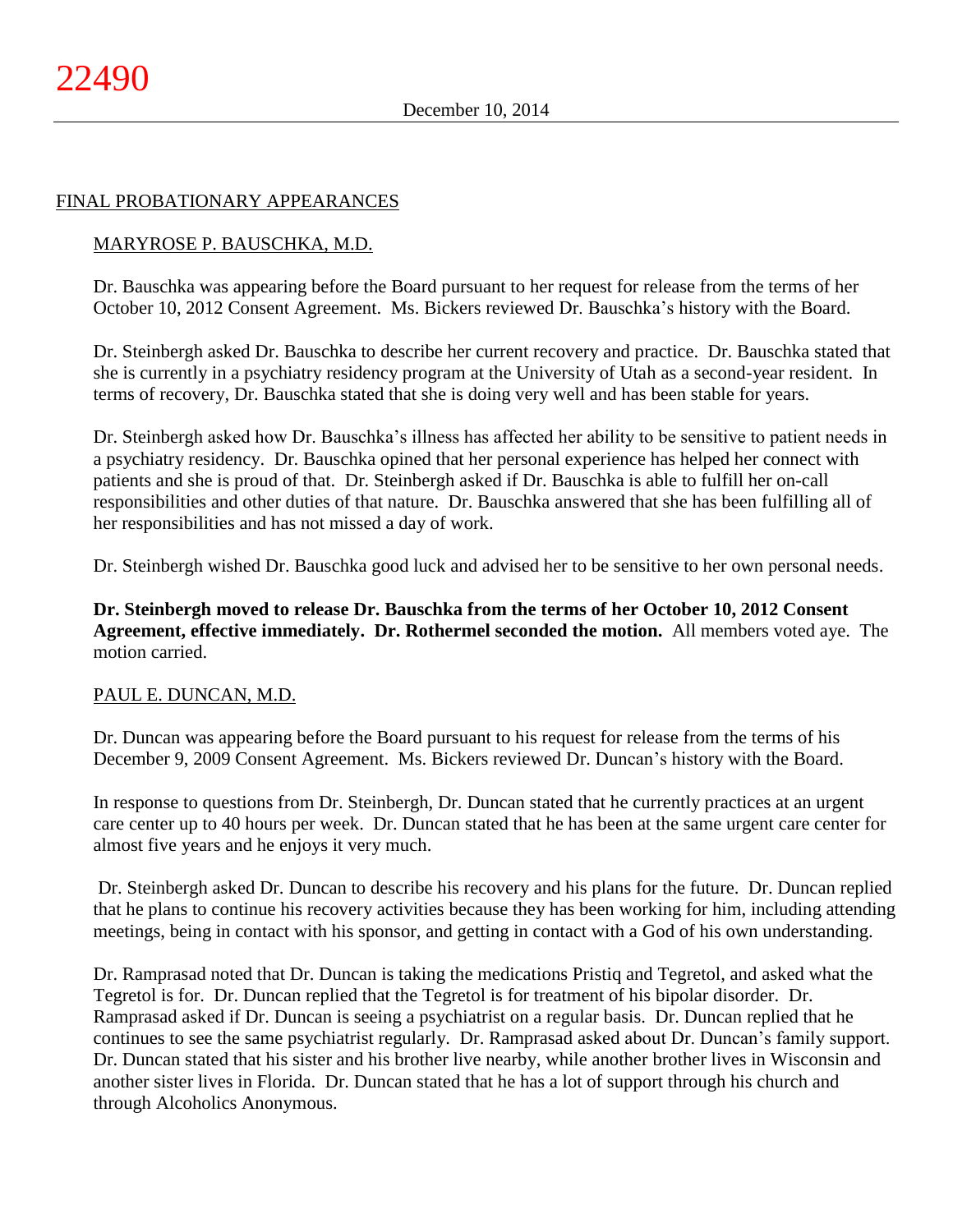Dr. Soin asked if Dr. Duncan's urgent care center contains any controlled substances which he has access to. Dr. Duncan answered that there are no controlled substances on-site and, as a matter of policy, the physicians at the urgent care do not prescribe controlled substances except in rare circumstances.

Mr. Giacalone read through Dr. Duncan's history, including his use of cocaine, intermittent use of other illegal drugs like heroin, and snorting a family member's OxyContin approximately 20 to 25 times in the time period 2000 to 2001. Dr. Duncan relapsed in 2004 when he prescribed Percocet to an employee's husband and split it with him. Mr. Giacalone was pleased that Dr. Duncan seems to be moving in the right direction now, but strongly advised him not to appear before the Board on such matters again. Dr. Duncan stated that he does not expect to be given a third chance, as was explained to him by Mr. Albert when he was alive and serving as the Board's Supervising member. Dr. Steinbergh commented that Mr. Albert is remembered fondly by many probationers whose lives he affected. Dr. Duncan stated that Mr. Albert would be proud of him today. Dr. Steinbergh agreed.

**Dr. Steinbergh moved to release Dr. Duncan from the terms of his December 9, 2009 Consent Agreement, effective immediately. Dr. Rothermel seconded the motion.** All members voted aye. The motion carried.

# JOSEPH R. FREEMAN, D.O.

Dr. Freeman was appearing before the Board pursuant to his request for release from the terms of his November 12, 2009 Consent Agreement. Ms. Bickers reviewed Dr. Freeman's history with the Board.

Dr. Ramprasad noted that Dr. Freeman suffered from depression and anxiety in addition to alcohol dependence. Dr. Freeman answered affirmatively and stated that the depression and anxiety preceded his alcohol dependence. When asked by Dr. Ramprasad, Dr. Freeman stated that his is currently on the medication sertraline. Dr. Ramprasad asked if Dr. Freeman is seeing a psychiatrist. Dr. Freeman replied that he had been required to see a psychiatrist as part of his Consent Agreement, but his psychiatrist has essentially released Dr. Freeman because he feels Dr. Freeman is doing fine. Dr. Freeman last saw his psychiatrist in September 2014. Dr. Ramprasad asked who prescribes Dr. Freeman's sertraline. Dr. Freeman responded that his primary care physician has taken over prescribing sertraline. Dr. Ramprasad expressed concern that not seeing a psychiatrist on a regular basis could contribute to a relapse. Dr. Freeman stated that his anxiety and depression, which preceded his alcoholism, are well-controlled.

Dr. Ramprasad asked what Dr. Freeman is doing in terms of his practice. Dr. Freeman answered that he is practicing family medicine at Holzer Clinic part-time two-and-a-half days per week.

Dr. Steinbergh noted that Dr. Freeman seems to be very active in Alcoholics Anonymous (AA), has a great understanding of the stressors that contribute to relapse, and understands the importance of attending AA meetings. Dr. Freeman stated that the AA meetings are his life. Dr. Freeman stated that an alcoholic is an alcoholic forever, but his plan is to be in recovery for the rest of his life and he can do that through AA.

Dr. Ramprasad expressed concern about Dr. Freeman's criminal history and asked if it was related to alcohol. Dr. Freeman replied that it was related to alcohol. Dr. Ramprasad asked Dr. Freeman to explain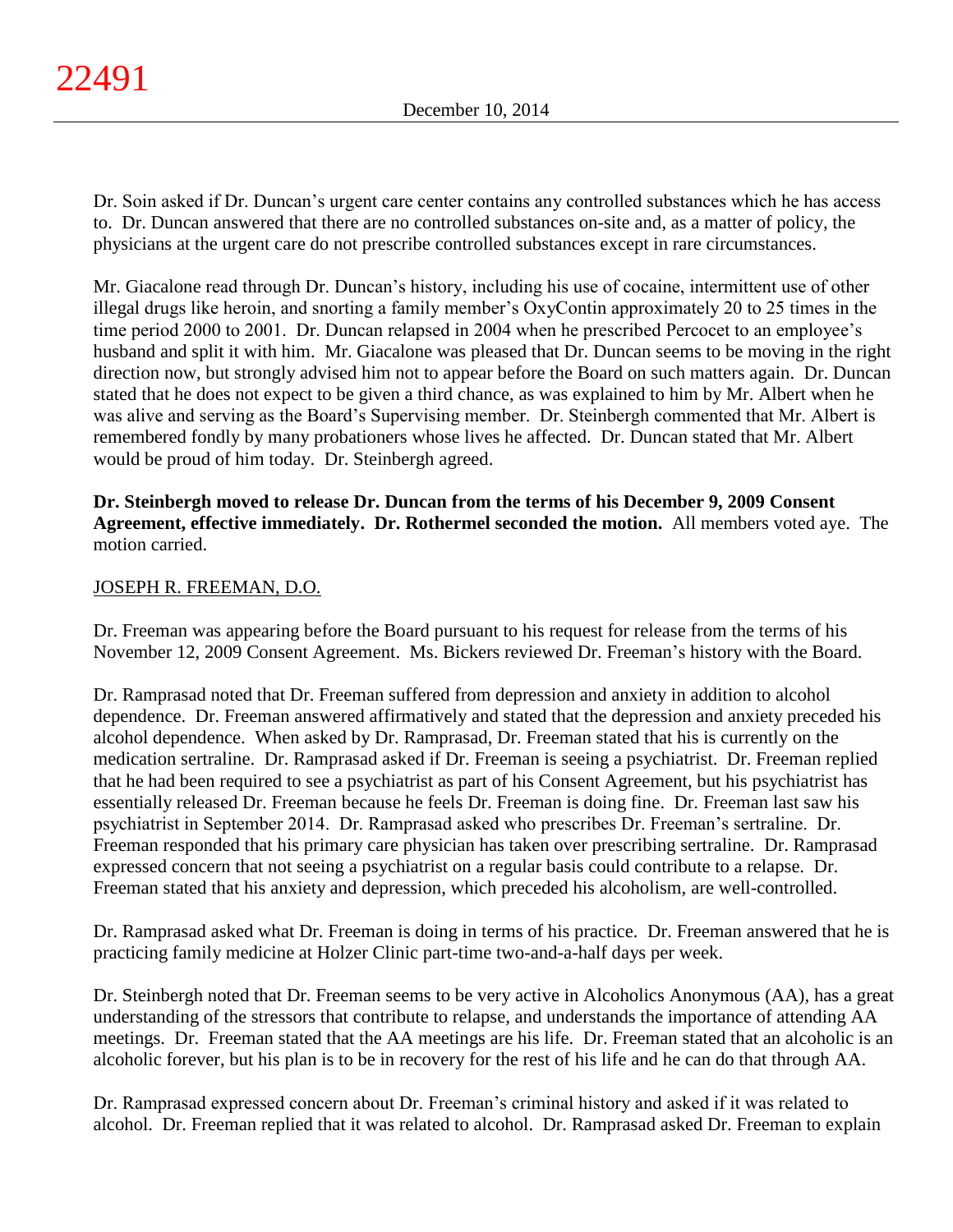this history, particularly the Breaking and Entering and Using Weapons While Intoxicated. Dr. Freeman stated that those charges were dropped. Dr. Freeman then stated that he was found guilty of Aggravated Menacing and he has completed his probation for that.

Mr. Giacalone stated that, in fact, the charges against Dr. Freeman were not dropped, but they were plea bargained down to Aggravated Menacing. Mr. Giacalone expressed concern about the events in question which occurred while Dr. Freeman was intoxicated. Dr. Freeman replied that, while alcohol was part of it, there were never charges on the alcohol. Mr. Giacalone stated that, nonetheless, Dr. Freeman had been intoxicated and he had been charged with Felonious Assault, Carrying Concealed Weapons, Possessing Criminal Tools, Breaking and Entering, and Using Weapons While Intoxicated. Dr. Freeman stated that he had been found not guilty on those charges. Mr. Giacalone responded that, in fact, Dr. Freeman was not found not guilty; rather, he plea bargained down to Aggravated Menacing.

Mr. Giacalone stated that the charges against Dr. Freeman were serious and were tied to his alcoholism. Mr. Giacalone asked Dr. Freeman what will make the Board comfortable that something like that does not happen again. Dr. Freeman stated that for the last five years he has been in recovery and he has had no problems of any kind. Dr. Freeman stated that when you are in recovery, there are no problems as long as you stay in recovery.

Mr. Giacalone stated that it is important that Dr. Freeman not appear before the Board again for any type of substance abuse issues, especially for felonies of this magnitude.

**Dr. Steinbergh moved to release Dr. Freeman from the terms of his November 12, 2009 Consent Agreement, effective December 13, 2014. Dr. Rothermel seconded the motion.** All members voted aye. The motion carried.

# MICHAEL J. HARPER, M.D.

Dr. Harper was appearing before the Board pursuant to his request for release from the terms of his December 14, 2011 Consent Agreement. Ms. Bickers reviewed Dr. Harper's history with the Board.

Dr. Steinbergh asked if Dr. Harper would share his experiences and what he has learned with the medical students in attendance at today's meeting.

Dr. Harper stated that he had been in family practice for nearly ten years and had been married with three children. Dr. Harper stated that a physician can start believing they are a little better than the people they are treating and forget that they are as human also. Dr. Harper recounted how an unhappy home life and the fact that he allowed the physician/patient to become blurred led to his indiscretion. Dr. Harper stated that his life spun out of control and he lost his family, his money, and his retirement. Dr. Harper stated that physicians are just like everyone else and can fall prey to unhappiness. Dr. Harper advised the students to maintain balance in their lives and to keep patients separate from their personal lives.

Dr. Steinbergh asked what Dr. Harper is doing to protect himself in the office setting. Dr. Harper replied that whenever he does anything that would be considered intimate, such as gynecologic care, there is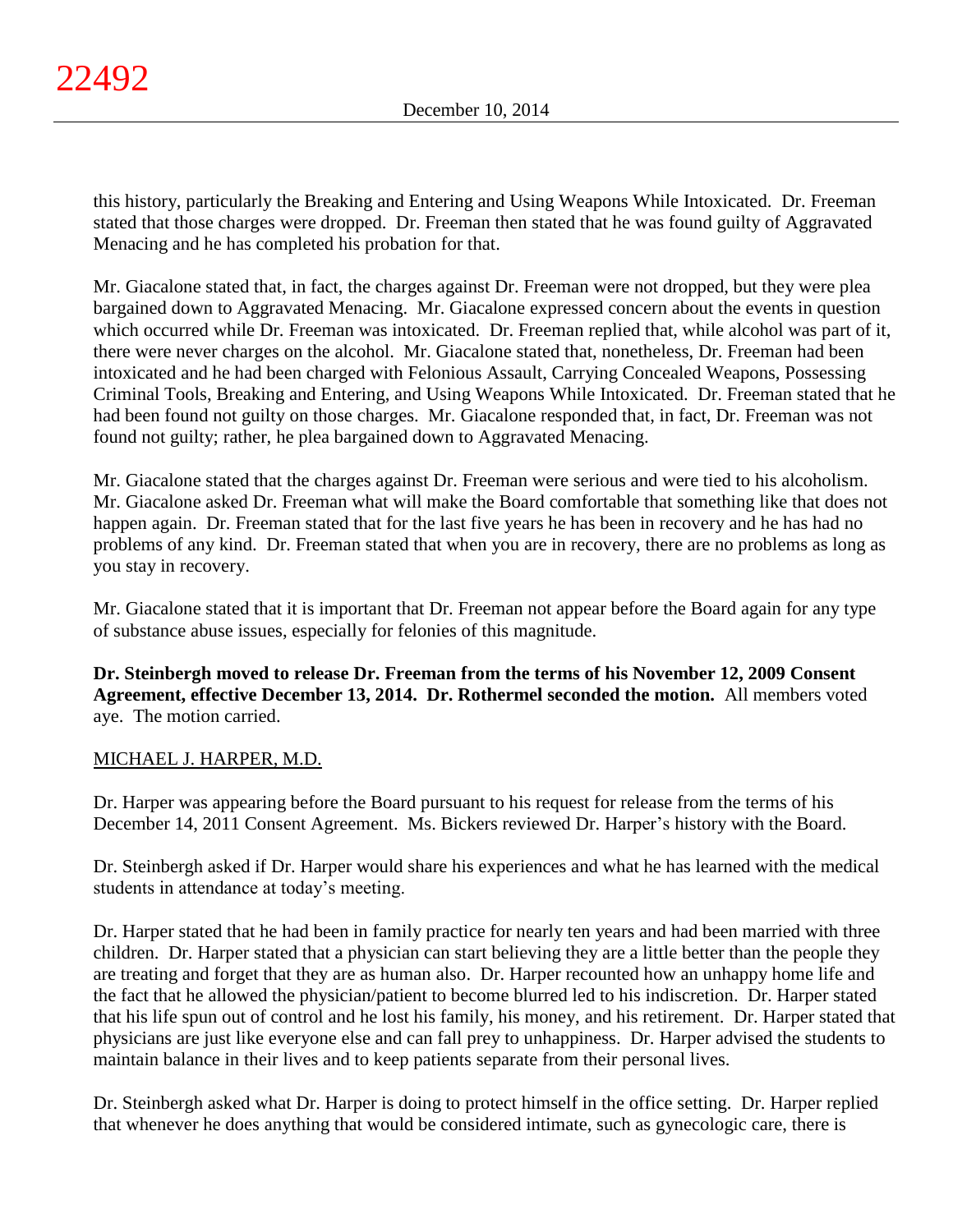always someone else in the room with him. Dr. Harper also informs new patients of what has happened with him and the Board so they are aware of his past and offers to help them see other physicians in the office if they are uncomfortable with it. Dr. Harper added that he discusses everything with his wife and that is a great help. Dr. Harper stated that his partners are supportive and are always watching for potential problems.

Dr. Steinbergh advised Dr. Harper to maintain proper barriers to protect himself. Dr. Harper agreed.

**Dr. Steinbergh moved to release Dr. Harper from the terms of his December 14, 2011 Consent Agreement, effective December 14, 2014. Dr. Rothermel seconded the motion.** All members voted aye except Mr. Giacalone, who abstained. The motion carried.

# BARBARA G. O'KEEFE MURRELL, M.D.

Dr. Murrell was appearing before the Board pursuant to her request for release from the terms of her December 9, 2009 Consent Agreement. Ms. Bickers reviewed Dr. Murrell's history with the Board.

Dr. Steinbergh noted that Dr. Murrell had experienced a great deal of stress in relation to computerization and electronic medical records (EMR) and asked what that situation is currently. Dr. Murrell replied that she is adjusting and has experienced two transitions recently in her professional life. The first transition was from dictated office medical records to an EMR system. Dr. Murrell stated that she has been extremely frustrated with how the EMR portrays her patients, particularly the patients she has been seeing for 25 or 30 years. The second transition was when her practice was converted into a federally-qualified community health center which answers to the policy protocols of an administrative staff located in another city. Dr. Murrell stated that this transition has also been difficult on her patients; whereas Dr. Murrell's patients used to call a receptionist who knows them in Dr. Murrell's office, their calls now go to the administrative staff in Zanesville. However, Dr. Murrell stated that it is a good employment situation for her. Dr. Murrell stated that she has modified her practice and she works three days per week. Dr. Murrell added that she also responds to stress differently thanks to what she has learned in the program.

Dr. Steinbergh asked Dr. Murrell about her recovery and her plans moving forward. Dr. Murrell stated that she is very involved with her home group, where she has a sponsor and currently serves as treasurer. Dr. Murrell stated that she is committed to the process of her recovery and acknowledged that she must continue to be involved in order to maintain her sobriety. Dr. Murrell stated that her mother, was had been an alcoholic in recovery for 30 years when she died, is a role model to her.

**Dr. Steinbergh moved to release Dr. Murrell from the terms of her December 9, 2009 Consent Agreement, effective immediately. Dr. Rothermel seconded the motion.** All members voted aye. The motion carried.

# MYRON L. SHANK, M.D.

Dr. Shank was appearing before the Board pursuant to his request for release from the terms of the Board's Order of December 14, 2011. Ms. Bickers reviewed Dr. Shank's history with the Board.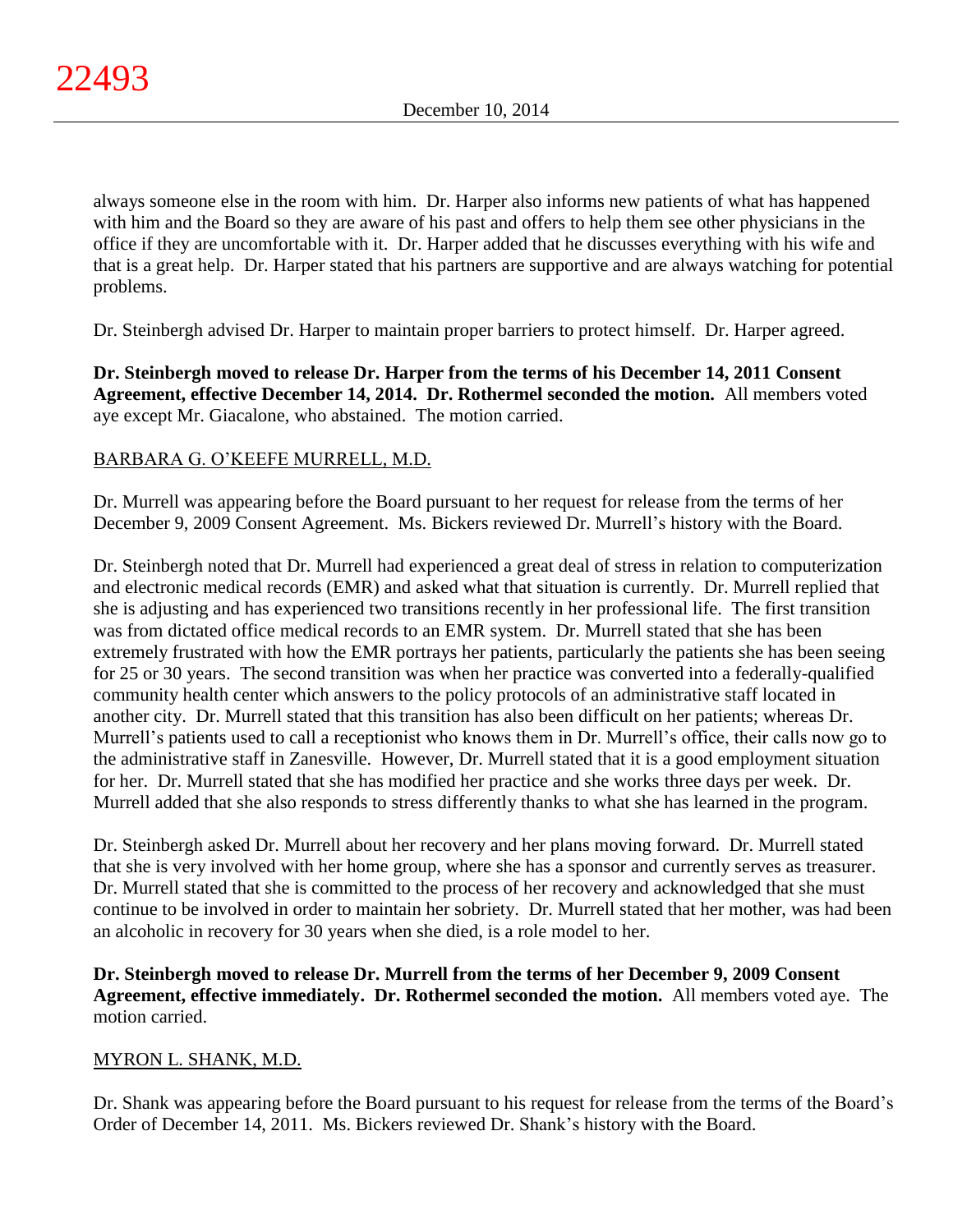Mr. Giacalone asked Dr. Shank to elaborate on the circumstances that brought him to the attention of the Board. Dr. Shank replied that he was cited by the Board due to allegations that were made against him. Mr. Giacalone asked Dr. Shank several questions regarding whether Dr. Shank believed the allegations against him were unfounded or unjustified. Dr. Shank replied to these questions by saying that he has been compliant with the Board's ruling. Dr. Shank stated his belief that physicians are obligated to follow the laws of the United States, the laws of Ohio, the rules and regulations of the State Medical Board of Ohio, the guidelines of nationally-recognized organizations, and the medical and scientific literature. Dr. Shank stated that this has always been and continues to be his goal.

Mr. Giacalone asked if the allegations against Dr. Shank involved prescribing of narcotics and opiates. Dr. Shank acknowledged that that was the nature of the allegations. Mr. Giacalone asked again if Dr. Shank felt the allegations were unfounded. Dr. Shank reiterated that he will follow the law, the rules of the State Medical Board of Ohio, nationally-recognized organizations, and the medical and scientific literature. Dr. Shank stated that if the Board feels that he needs to change something, he will comply with the Board's authority.

Dr. Soin asked if Dr. Shank feels that he came before the Board because he had deviated from the minimal standards of care. Dr. Shank answered that the Board feels that he did and he will follow the Board's recommendations. Dr. Soin reiterated that he is asking for Dr. Shank's opinion. Dr. Shank stated that he has always contentiously followed standards, guidelines, and rules. Dr. Shank stated that he did not knowingly or deliberately deviate from the rules.

Dr. Steinbergh noted that Dr. Shank has completed the courses on controlled substance prescribing, professional ethics, and medical record-keeping which he had been required to take as part of his Board Order. Dr. Steinbergh expressed concern about the 11-page report that Dr. Shank wrote regarding these courses. Specifically, Dr. Steinbergh found the report to be rather defiant. Dr. Steinbergh stated that although Dr. Shank says today that he will follow the rules, it is clear that Dr. Shank does not agree with the rules. Dr. Steinbergh stated that members of the Board are concerned about whether Dr. Shank will actually comply with the rules.

Dr. Steinbergh asked if Dr. Shank understands what brought him before the Board in 2011. Dr. Shank replied that he understands what the Board did in 2011. Dr. Steinbergh stated that Dr. Shank came before the Board due to concerns about the minimal standards of care. Dr. Steinbergh continued that, despite the fact that Dr. Shank has completed the required courses, his statement does nothing to suggest that Dr. Shank understands or will apply what he learned to his practice.

Dr. Steinbergh asked Dr. Shank to describe his current practice. Dr. Shank replied that he is employed by Freeda J. Flynn, M.D., doing primary care and endocrinology/diabetes & metabolism in St. Clairsville, an underserved part of Ohio. When Dr. Steinbergh asked if Dr. Flynn is Dr. Shank's provisionally-approved monitoring physician, Ms. Bickers stated that Dr. Shank's provisionally-approved monitoring physician is Renato F. Dela Cruz, M.D. Responding to further questioning, Dr. Shank stated that he and Dr. Flynn are the only physicians practicing in the office and Dr. Dela Cruz, an internal medicine specialist, covers for the practice.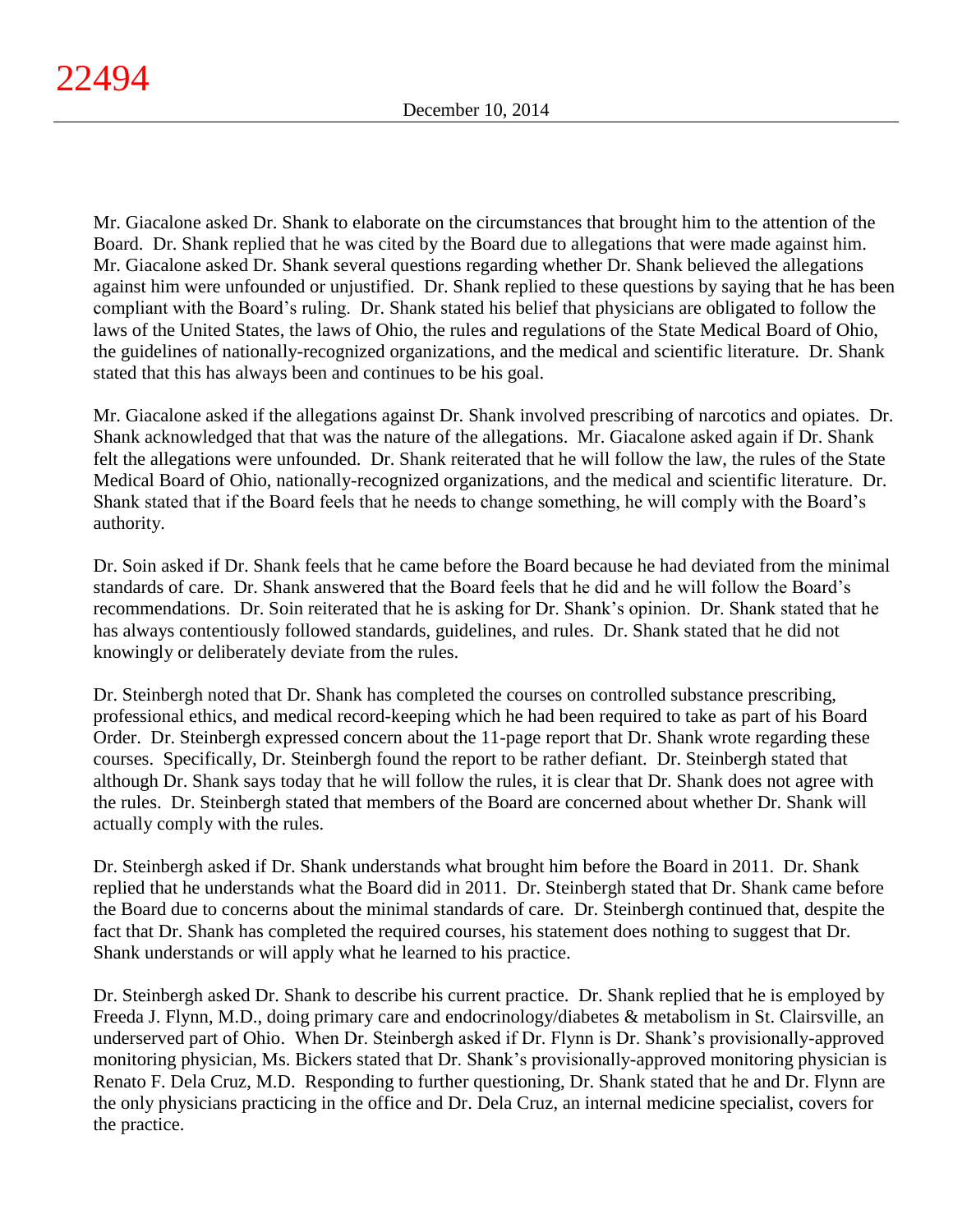Mr. Giacalone quoted a portion of Dr. Shank's report: "Although I acknowledge the ethical concerns raised, in the absence of actual evidence of abuse or substantive misuse, by the use of these modalities, my interpretation continues to be that the State Medical Board of Ohio requires an adversarial approach to chronic pain patients treated for pain with prescription medications." Dr. Shank acknowledged that he believes that is the standard in Ohio and that the State Medical Board of Ohio requires physicians to treat chronic pain patients with suspicion at all times.

Mr. Giacalone opined that several quotes attributed to Dr. Shank in Board documentation in 2011 are illuminating, including "I need records from Dr. [redacted], even if she is a quack" and "The pharmacists are absolute idiots. Calling them morons would be flattery … If they cannot handle that, they need to do something they can handle, like clean toilets." Dr. Shank stated that he no longer makes such comments. Mr. Giacalone expressed concern that Dr. Shank takes no ownership of or expresses any remorse for these past comments.

Mr. Giacalone stated that because the Board has very little in the way of monitoring history for Dr. Shank since he only resumed practicing recently, he intends to make a motion to deny Dr. Shank's release from the terms of his Board Order at this time. Ms. Bickers stated that if Dr. Shank is continued under the terms of his Board Order, he will be scheduled for his next appearance with the Secretary and Supervising Member based on reports from the monitoring physician and Dr. Shank will not appear before the Board again until the Secretary and Supervising Member support release.

# **Mr. Giacalone moved to continue Dr. Shank under the terms of his December 14, 2011 Board Order. Dr. Steinbergh seconded the motion.**

Dr. Ramprasad commented that he had the same concerns that were expressed by Mr. Giacalone and Dr. Steinbergh. Dr. Shank stated that he is not being defiant to the Board. Dr. Ramprasad stated that he is concerned that Dr. Shank does not understand the basic principles of managing patients for their safety.

Dr. Shank stated that he believes passionately that he has, in fact, complied with the rules and guidelines. Dr. Shank stated that he will continue to the best of his knowledge and ability to provide the very best quality care to all his patients and comply with the Board. Dr. Shank reiterated that he is not being defiant to the Board and he hopes to earn the Board's confidence in his abilities and his care.

Responding to Dr. Shank's questions, Dr. Steinbergh stated that under the terms of Dr. Shank's Board Order, his monitoring physician will submit reports to the Board that will give assurance that Dr. Shank's practice is in compliance with the minimal standards of care. Dr. Steinbergh stated that it is unfortunate that Dr. Shank was unable to obtain employment practicing medicine until November 3, 2014, and therefore is not able to provide documentation of a long period of monitored practice at this time.

Dr. Steinbergh reiterated that the statement Dr. Shank submitted to the Board regarding his required courses was not reassuring. Dr. Shank stated that he did not feel that the instructors of the courses were what they were representing themselves to be. Dr. Steinbergh commented that for all the years she has served on the Board and read reviews of these courses by disciplined physicians, she has never seen a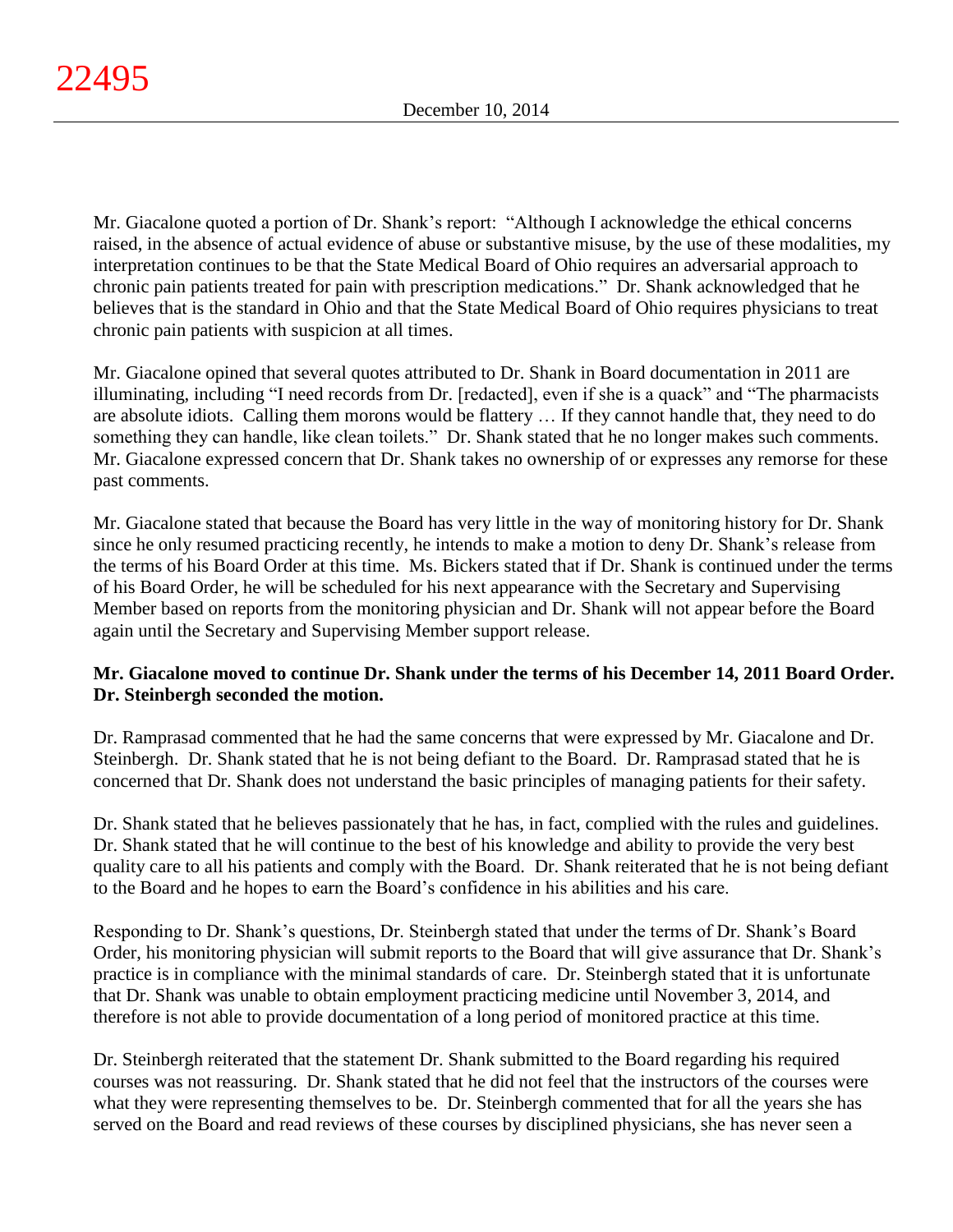review like Dr. Shank's. Dr. Steinbergh stated that as a member of the Medical Board, she has the ability and the responsibility to read and interpret statements to get a sense of whether a probationer is an appropriate physician moving forward.

Mr. Gonidakis exited the meeting at this time.

Dr. Shank stated that he did not feel the courses were appropriate for the purposes for which they were intended. Dr. Shank opined that the courses were very deficient and fell short of the Board's goals and his goals.

A vote was taken on Mr. Giacalone's motion:

 $ROLL CALL$ :

| Dr. Bechtel    | - abstain |
|----------------|-----------|
| Dr. Saferin    | - abstain |
| Dr. Rothermel  | - aye     |
| Dr. Steinbergh | - aye     |
| Mr. Kenney     | - aye     |
| Dr. Ramprasad  | - aye     |
| Dr. Sethi      | - aye     |
| Dr. Soin       | - aye     |
| Dr. Schachat   | - aye     |
| Mr. Giacalone  | - aye     |

The motion carried.

# SHANNON DIMETRA WEIKERT, M.T.

Ms. Weikert was appearing before the Board pursuant to her request for release from the terms of the Board's Order of September 8, 2010. Ms. Bickers reviewed Ms. Weikert's history with the Board.

Dr. Steinbergh asked Ms. Weikert to describe what she has learned during her probationary period and what it means to her as she moves forward with her massage therapy career. Ms. Weikert responded that she is required by her employer to take annual ethics courses. Ms. Weikert stated that ethics are very important in massage therapy and she is very strict with her ethics and code of conduct. Ms. Weikert stated that the mistake she made when she was 19 years old was an example of a young college student making a mistake. Ms. Weikert stated that she is trying to get past that mistake and taking the ethics courses helped.

Dr. Steinbergh asked how Ms. Weikert is doing in her job. Ms. Weikert replied that she enjoys her job very much and has been there almost four years now.

**Dr. Steinbergh moved to release Ms. Weikert from the terms of the Board's Order of September 8, 2010, effective immediately. Dr. Rothermel seconded the motion.** All members voted aye. The motion carried.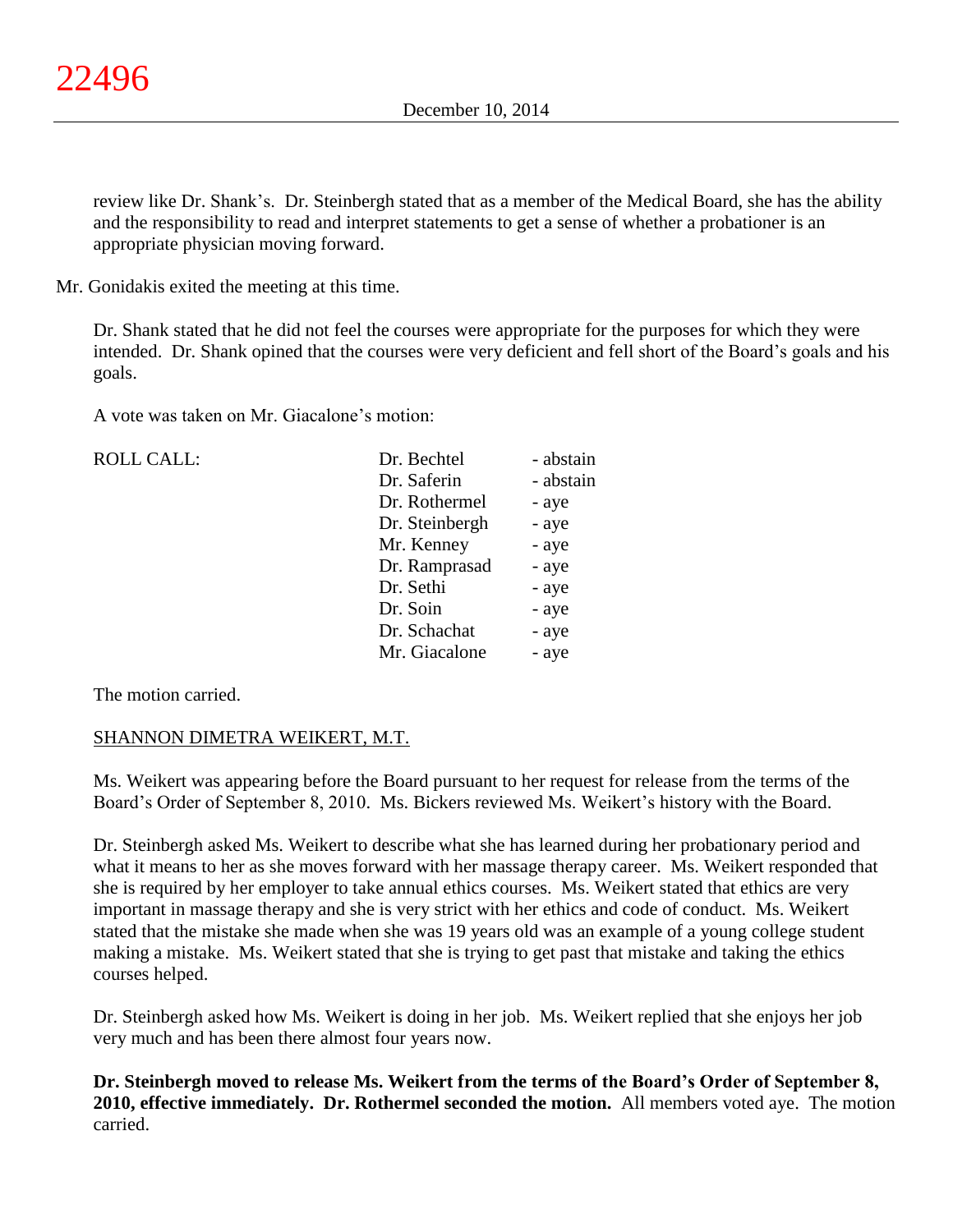# RATIFICATION OF SETTLEMENT AGREEMENTS

**Dr. Steinbergh moved to remove the matter of Shannon Lee Swanson, D.O., from the table. Dr. Rothermel seconded the motion.** All members voted aye. The motion carried.

SHANNON LEE SWANSON, D.O. – ADDENDUM TO THE CONSENT AGREEMENT

**Dr. Steinbergh moved to ratify the Proposed Addendum to the Consent Agreement with Dr. Swanson. Dr. Rothermel seconded the motion.** A vote was taken:

| <b>ROLL CALL:</b> | Dr. Bechtel    | - abstain |
|-------------------|----------------|-----------|
|                   | Dr. Saferin    | - abstain |
|                   | Dr. Rothermel  | - aye     |
|                   | Dr. Steinbergh | - aye     |
|                   | Mr. Kenney     | - aye     |
|                   | Dr. Ramprasad  | - aye     |
|                   | Dr. Sethi      | - aye     |
|                   | Dr. Soin       | - aye     |
|                   | Dr. Schachat   | - aye     |
|                   | Mr. Giacalone  | - aye     |
|                   |                |           |

The motion to ratify carried.

The Board took a brief recess at 3:05 p.m. and resumed at 3:17 p.m.

# REPORTS BY ASSIGNED COMMITTEES

# LICENSURE COMMITTEE

# LICENSURE APPLICATION REVIEWS

# MICHELLE GAIL PAVEL, L.M.T.

**Dr. Saferin moved to approve Ms. Pavel's application for restoration of her license to practice massage therapy in Ohio, pending successful completion of the MBLEX examination. Dr. Steinbergh seconded the motion.** A vote was taken:

| ROLL CALL: | Dr. Bechtel    | - aye |
|------------|----------------|-------|
|            | Dr. Saferin    | - aye |
|            | Dr. Rothermel  | - aye |
|            | Dr. Steinbergh | - aye |
|            | Mr. Kenney     | - aye |
|            | Dr. Ramprasad  | - aye |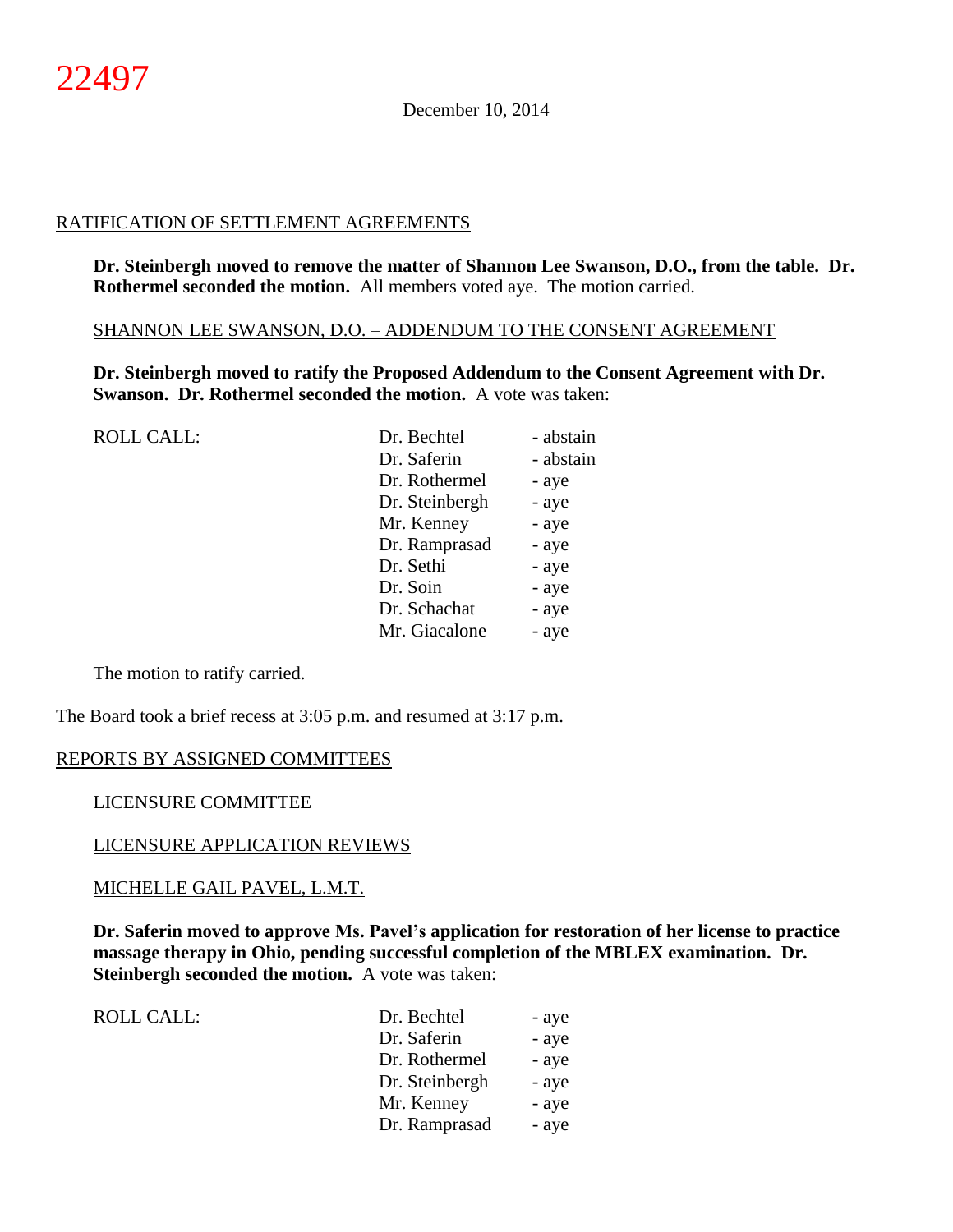| Dr. Sethi     | - aye |
|---------------|-------|
| Dr. Soin      | - aye |
| Dr. Schachat  | - aye |
| Mr. Giacalone | - aye |

The motion carried.

# JAY RONALD ROWES, M.D.

Dr. Saferin stated that Dr. Rowes is applying for medical license in OH. Dr. Rowes has not engaged in clinical practice since December 2006. Dr. Rowes holds a non-time limited certificate issued in 1982 from the American Board of Ophthalmology (ABO). Since 2006, Dr. Rowes has been employed in administrative roles.

The Committee has recommended tabling this matter so that more information can be requested from Dr. Rowes. Specifically, the Committee wishes to know if Dr. Rowes is interested in practicing ophthalmology again or if he is going to practice administrative medicine. This information will help the Committee determine if Dr. Rowes should be issued a license limited to administrative medicine or, if Dr. Rowes intends to practice ophthalmology, what education or evaluation should be required to ensure competency in that field.

The Board engaged in a brief discussion of whether Dr. Rowes would have the ability to sit for the ABO recertification examination or if he could submit evidence of participation in Maintenance of Licensure or some other form of continuous process. Dr. Schachat opined that it is reasonable to ask what Dr. Rowes intends to do; in the meantime, the staff will have the opportunity to check with the ABO to see what educational or examination options would be available.

**Dr. Steinbergh moved to table this topic. Dr. Steinbergh seconded the motion.** All members voted aye. The motion carried.

# JENNIFER WHITE, M.D.

Dr. Saferin stated that Dr. White is applying for a medical license in Ohio. Dr. White has not been engaged in clinical practice since 2012 and is board-certified by the American Board of Internal Medicine (ABIM). The Committee recommends approving Dr. White's application as presented.

# **Dr. Saferin moved to approve Dr. White's application for licensure as presented. Dr. Bechtel seconded the motion.**

Dr. Steinbergh stated that when she initially reviewed this matter, she favored granting Dr. White's application only after successful completion of the Special Purpose Examination (SPEX) or specialty board recertification. Dr. Saferin stated that the Committee considered the fact that Dr. White has maintained her continuing medical education (CME), was already board-certified, and was only eight months outside of the two-year window for having last practiced medicine. For these reasons, the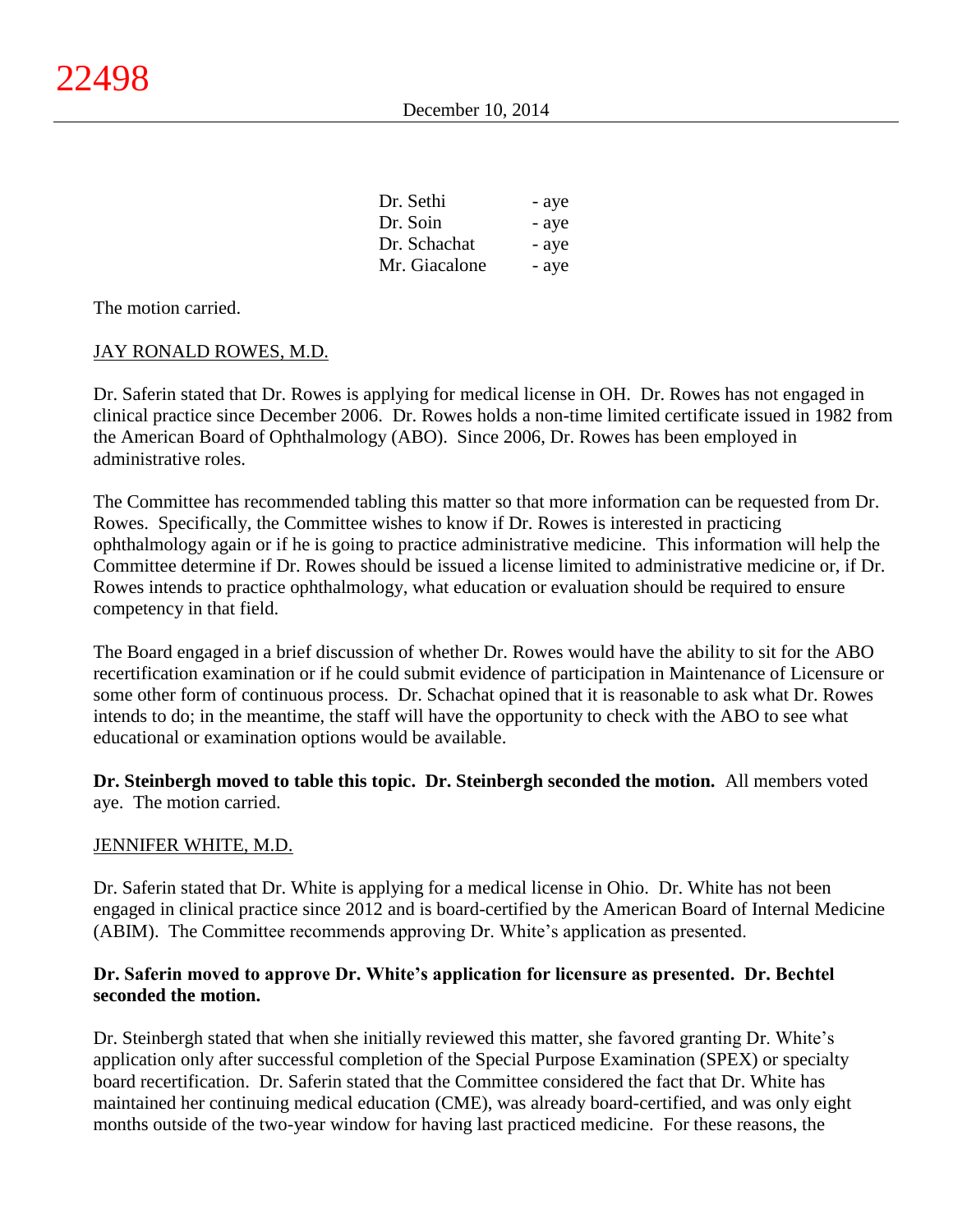Committee felt comfortable licensing Dr. White. Dr. Rothermel added that Dr. White will be due to sit for ABIM recertification soon, most likely within the next two years.

A vote was taken on Dr. Saferin's motion:

| <b>ROLL CALL:</b> | Dr. Bechtel    | - aye |
|-------------------|----------------|-------|
|                   | Dr. Saferin    | - aye |
|                   | Dr. Rothermel  | - aye |
|                   | Dr. Steinbergh | - aye |
|                   | Mr. Kenney     | - aye |
|                   | Dr. Ramprasad  | - aye |
|                   | Dr. Sethi      | - aye |
|                   | Dr. Soin       | - aye |
|                   | Dr. Schachat   | - aye |
|                   | Mr. Giacalone  | - aye |
|                   |                |       |

#### The motion carried.

#### WAIVER REQUEST FOR USMLE TEN-YEAR RULE

# BRITT CONROY, M.D., PH.D., J.D.

Dr. Saferin stated that Dr. Conroy has requested a waiver for ten-year rule on basis of Section 4731-6- 14(C)(3)(b)(ii), Ohio Administrative Code. Dr. Conroy is over the ten-year limit by 32 months. Dr. Conroy matriculated into Case Western Reserve University as a dual degree student (joint MD and PhD) in 1999, completed medical degree in May 2011, and has successfully completed a three-year residency in family medicine. Dr Conroy is currently a PGY4 at University Hospitals Case Medical Center specializing in preventive medicine. The Committee recommends approve Dr. Conroy's request.

**Dr. Saferin moved to approve the good-cause exception of the ten-year rule as outlined in Section 4731-6-14(C)(3)(b)(ii), Ohio Administrative Code, and accept Dr. Conroy's examination sequence s that she can be granted a license. Dr. Steinbergh seconded the motion.** A vote was taken:

| Dr. Bechtel    | - aye |
|----------------|-------|
| Dr. Saferin    | - aye |
| Dr. Rothermel  | - aye |
| Dr. Steinbergh | - aye |
| Mr. Kenney     | - aye |
| Dr. Ramprasad  | - aye |
| Dr. Sethi      | - aye |
| Dr. Soin       | - aye |
| Dr. Schachat   | - aye |
| Mr. Giacalone  | - aye |
|                |       |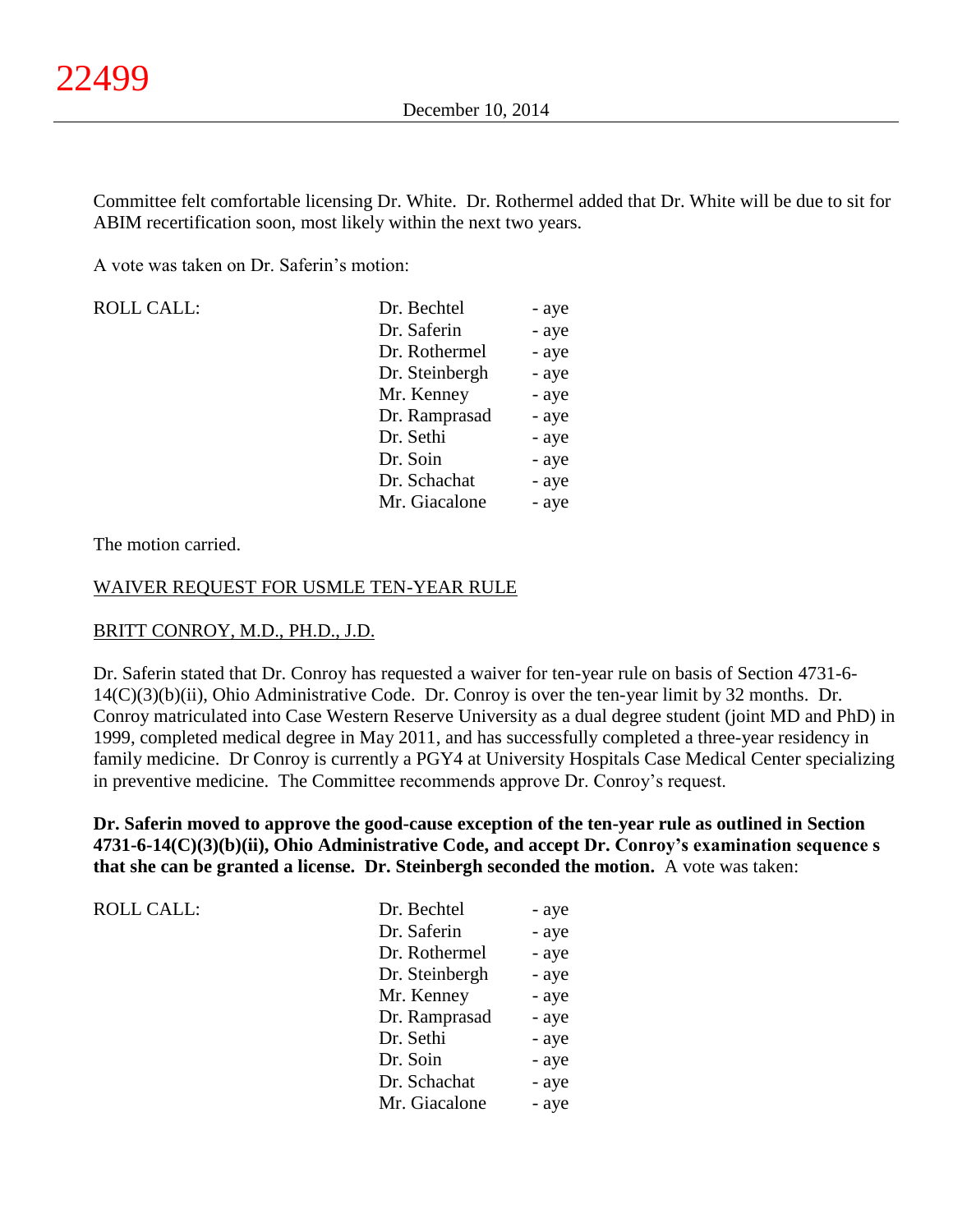The motion carried.

# DRAFT CERTIFICATE OF CONCEDED EMINENCE RENEWAL APPLICATION

# **Dr. Saferin moved to approve the draft Certificate of Conceded Eminence Renewal Application. Dr. Bechtel seconded the motion.**

Dr. Ramprasad asked if the Licensure Committee discussed requiring specialty board certification as part of the Conceded Eminence renewal process. Mr. Miller stated that the Committee discussed that briefly. Mr. Miller stated that the statute grants the Board the ability to determine additional requirements for renewal, but it would probably have to go through the rule-making process to establish those requirements. Currently, renewal of the Certificate of Conceded Eminence requires the same continuing medical education (CME) credits as other licensed physicians and demonstration of continued scholarly achievements.

A vote was taken on Dr. Saferin's motion:

| <b>ROLL CALL:</b> | Dr. Bechtel    | - aye |
|-------------------|----------------|-------|
|                   | Dr. Saferin    | - aye |
|                   | Dr. Rothermel  | - aye |
|                   | Dr. Steinbergh | - aye |
|                   | Mr. Kenney     | - aye |
|                   | Dr. Ramprasad  | - aye |
|                   | Dr. Sethi      | - aye |
|                   | Dr. Soin       | - aye |
|                   | Dr. Schachat   | - aye |
|                   | Mr. Giacalone  | - aye |
|                   |                |       |

The motion carried.

# PHYSICIAN ASSISTANT/SCOPE OF PRACTICE COMMITTEE REPORT

# SPECIAL SERVICES APPLICATION REVIEWS

# DERMATOLOGY & AESTHETIC CARE

# SHAVE BIOPSY

Dr. Sethi stated that the Committee recommends approval of this application, with the amendment that the physician assistant will not perform the procedure on the face. Dr. Sethi also stated that the physician assistant will observe the physician in performing 20 procedures and the physician will observe the physician assistant performing 20 procedures. The physician will determine the need for the procedure and will see the patient following the procedure to check on possible complications.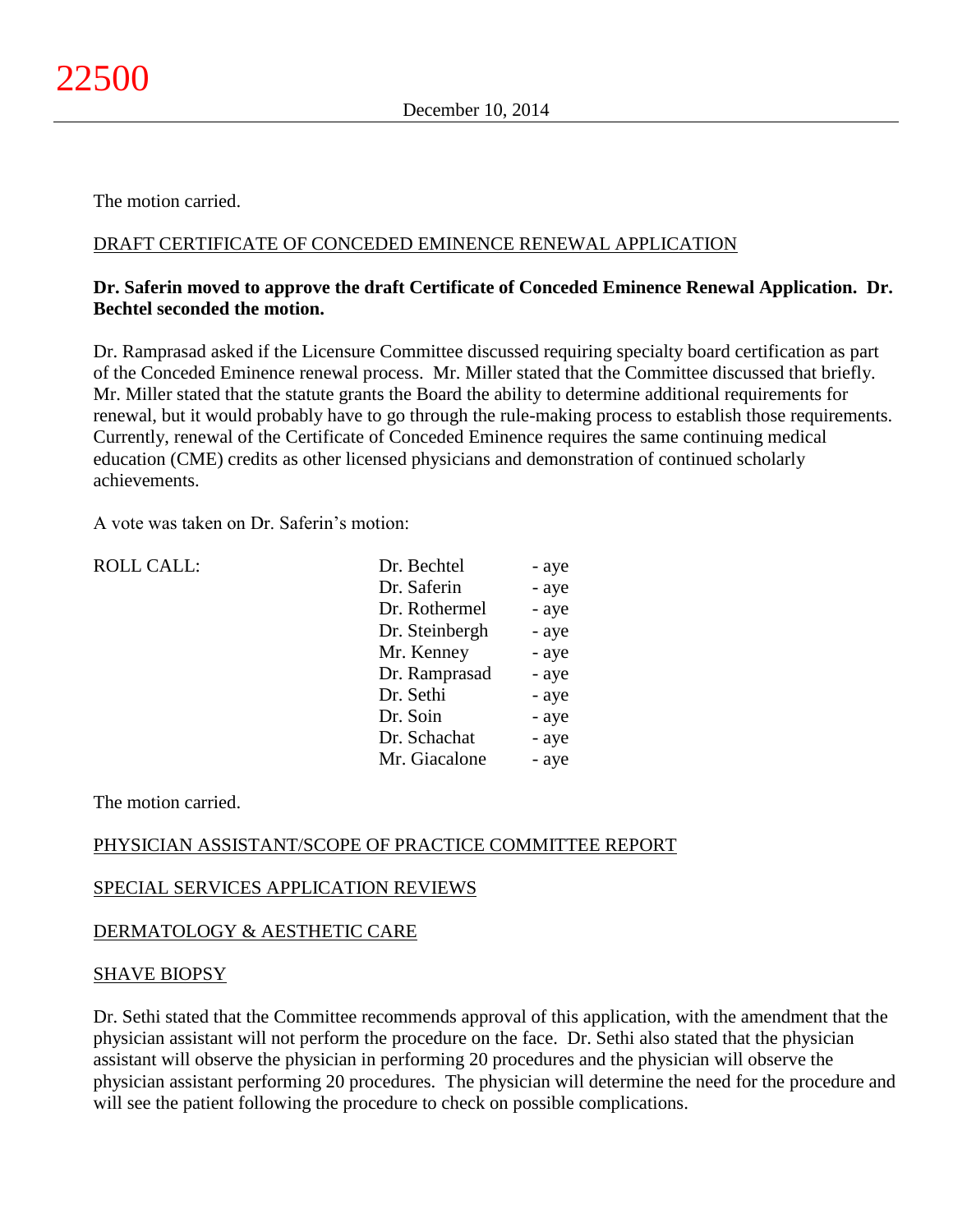## **Dr. Steinbergh moved to approve the recommendations of the Physician Assistant/Scope of Practice Committee. Dr. Bechtel seconded the motion.** A vote was taken:

ROLL CALL:

| Dr. Bechtel    | - aye |
|----------------|-------|
| Dr. Saferin    | - aye |
| Dr. Rothermel  | - aye |
| Dr. Steinbergh | - aye |
| Mr. Kenney     | - aye |
| Dr. Ramprasad  | - aye |
| Dr. Sethi      | - aye |
| Dr. Soin       | - aye |
| Dr. Schachat   | - aye |
| Mr. Giacalone  | - aye |
|                |       |

The motion carried.

#### SKIN TAG REMOVAL

Dr. Sethi stated that the Committee recommends approval of this application. Dr. Steinbergh asked for Dr. Bechtel's opinion on whether the physician assistant should be able to perform this procedure on the face. Dr. Bechtel opined that that would be acceptable.

**Dr. Steinbergh moved to approve the recommendations of the Physician Assistant/Scope of Practice Committee. Dr. Rothermel seconded the motion.** A vote was taken:

ROLL CALL:

| Dr. Bechtel    | - aye |
|----------------|-------|
| Dr. Saferin    | - aye |
| Dr. Rothermel  | - aye |
| Dr. Steinbergh | - aye |
| Mr. Kenney     | - aye |
| Dr. Ramprasad  | - aye |
| Dr. Sethi      | - aye |
| Dr. Soin       | - aye |
| Dr. Schachat   | - aye |
| Mr. Giacalone  | - aye |
|                |       |

The motion carried.

#### PUNCH EXCISION BIOPSY

Dr. Sethi stated that the Committee requested that this application be amended so that the physician must see the patient following the procedure and that the physician assistant will not perform the procedure on the face. Dr. Steinbergh added that the physician assistant will observe 20 procedures performed by the physician and the physician will observe 20 procedures performed by the physician assistant.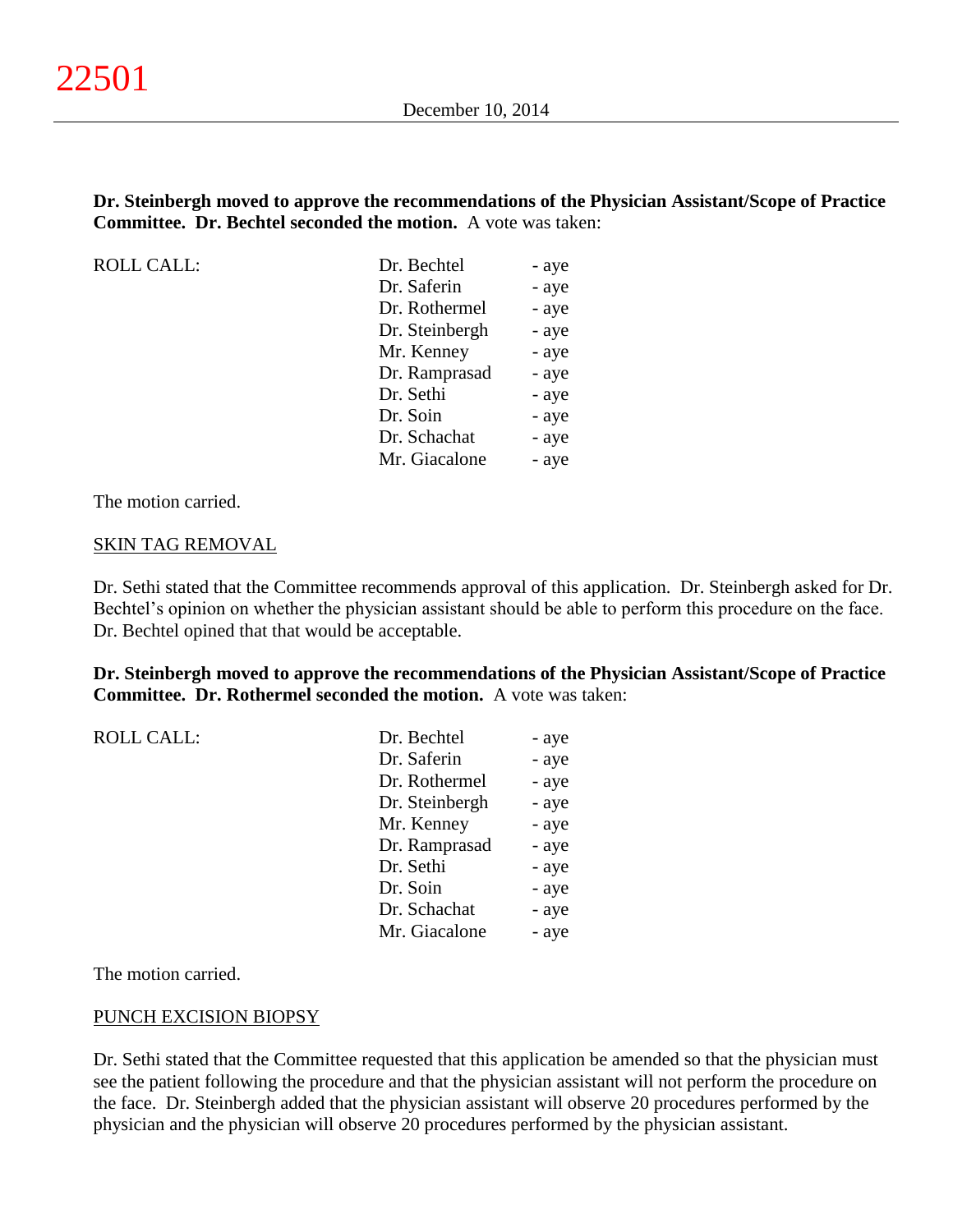Dr. Bechtel commented that with punch biopsies, as well as shave biopsies, there is significant risk of scarring and a high level of expertise is required. Therefore, Dr. Bechtel felt it was reasonable to restrict physician assistants from performing them on the face.

**Dr. Steinbergh moved to approve the recommendations of the Physician Assistant/Scope of Practice Committee. Dr. Sethi seconded the motion.** A vote was taken:

| <b>ROLL CALL:</b> | Dr. Bechtel    | - aye |
|-------------------|----------------|-------|
|                   | Dr. Saferin    | - aye |
|                   | Dr. Rothermel  | - aye |
|                   | Dr. Steinbergh | - aye |
|                   | Mr. Kenney     | - aye |
|                   | Dr. Ramprasad  | - aye |
|                   | Dr. Sethi      | - aye |
|                   | Dr. Soin       | - aye |
|                   | Dr. Schachat   | - aye |
|                   | Mr. Giacalone  | - aye |
|                   |                |       |

The motion carried.

# CLAVUS REMOVAL

Dr. Sethi stated that the Committee recommends approval of this application, but also recommended that a referral be made to a specialist, such as a podiatrist or an orthopedist, rather than removing the clavus every month. Dr. Sethi stated that a specialist could determine what is causing the clavus and perhaps correct some of the underlying mechanics.

**Dr. Steinbergh moved to approve the recommendations of the Physician Assistant/Scope of Practice Committee. Dr. Rothermel seconded the motion.** A vote was taken:

| <b>ROLL CALL:</b> | Dr. Bechtel    |       |
|-------------------|----------------|-------|
|                   |                | - aye |
|                   | Dr. Saferin    | - aye |
|                   | Dr. Rothermel  | - aye |
|                   | Dr. Steinbergh | - aye |
|                   | Mr. Kenney     | - aye |
|                   | Dr. Ramprasad  | - aye |
|                   | Dr. Sethi      | - aye |
|                   | Dr. Soin       | - aye |
|                   | Dr. Schachat   | - aye |
|                   | Mr. Giacalone  | - aye |
|                   |                |       |

The motion carried.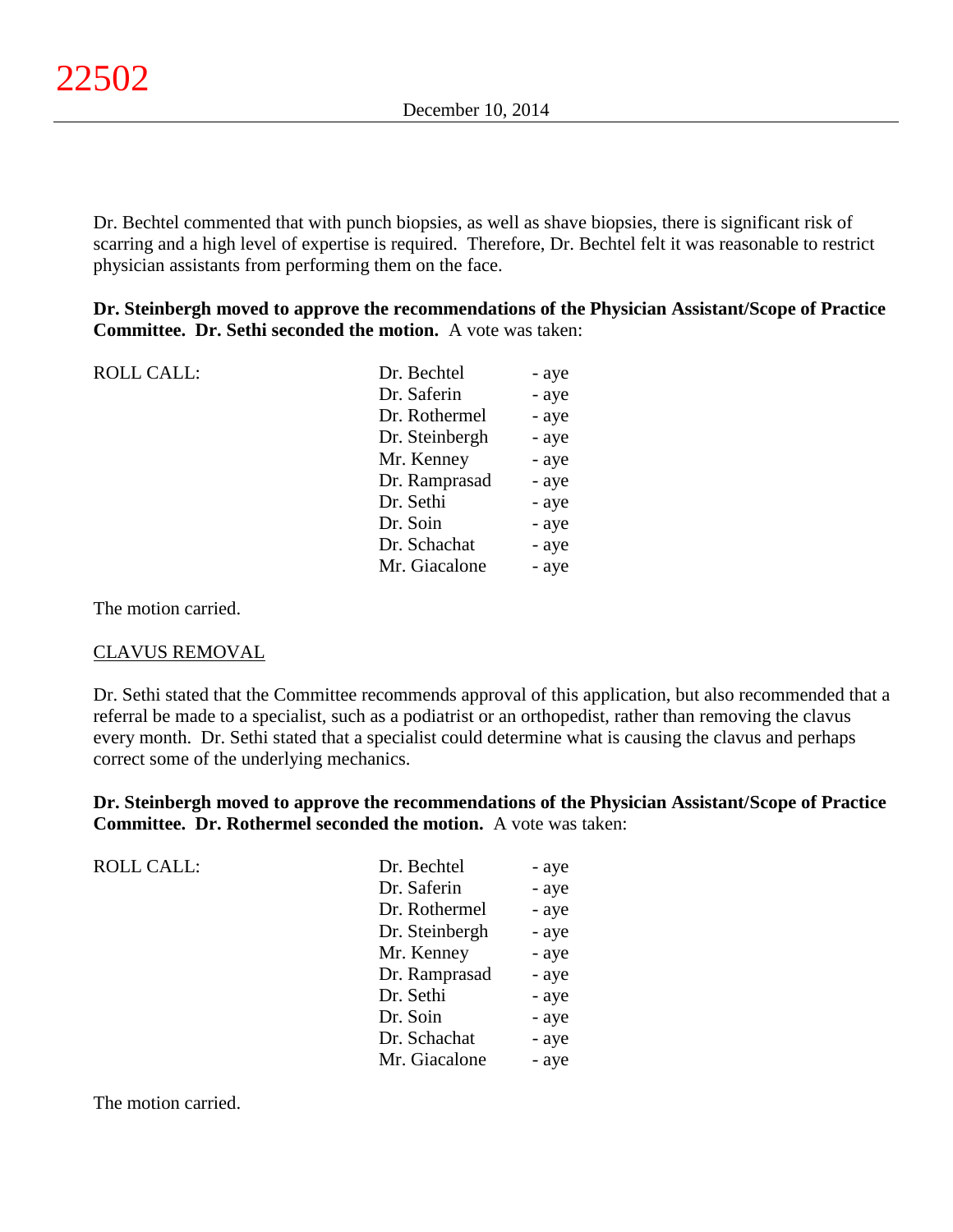## INTRALESIONAL INJECTIONS

Dr. Sethi stated that the Committee recommends approval of this application, with the amendment that the physician assistant not perform the procedure on the face. Dr. Steinbergh added that the physician assistant will observe the physician performing 20 procedures and the physician will observe the physician assistant performing 20 procedures. In addition, the physician will determine the need for the procedure and will see the patient following the procedure.

Dr. Bechtel opined that it is reasonable to restrict physician assistants from performing this procedure on the face because if done too deeply or if too high a strength is utilized, the patient can develop a sunken-in etropic area which can last four to six months.

**Dr. Steinbergh moved to approve the recommendations of the Physician Assistant/Scope of Practice Committee. Dr. Sethi seconded the motion.** A vote was taken:

| <b>ROLL CALL:</b> | Dr. Bechtel    | - aye |
|-------------------|----------------|-------|
|                   | Dr. Saferin    | - aye |
|                   | Dr. Rothermel  | - aye |
|                   | Dr. Steinbergh | - aye |
|                   | Mr. Kenney     | - aye |
|                   | Dr. Ramprasad  | - aye |
|                   | Dr. Sethi      | - aye |
|                   | Dr. Soin       | - aye |
|                   | Dr. Schachat   | - aye |
|                   | Mr. Giacalone  | - aye |
|                   |                |       |

The motion carried.

#### PROVISIONAL CERTIFICATE TO PRESCRIBE APPLICATION REVIEW

#### GREGORY BEE, P.A.

**Dr. Steinbergh moved to approve Mr. Bee's application for a provisional certificate to prescribe, based upon meeting the requirements of Section 4730.46(B)(2), Ohio Revised Code. Dr. Saferin seconded the motion.** A vote was taken:

ROLL CALL: T

| Dr. Bechtel    | - aye |
|----------------|-------|
| Dr. Saferin    | - aye |
| Dr. Rothermel  | - aye |
| Dr. Steinbergh | - aye |
| Mr. Kenney     | - aye |
| Dr. Ramprasad  | - aye |
| Dr. Sethi      | - aye |
| Dr. Soin       | - aye |
|                |       |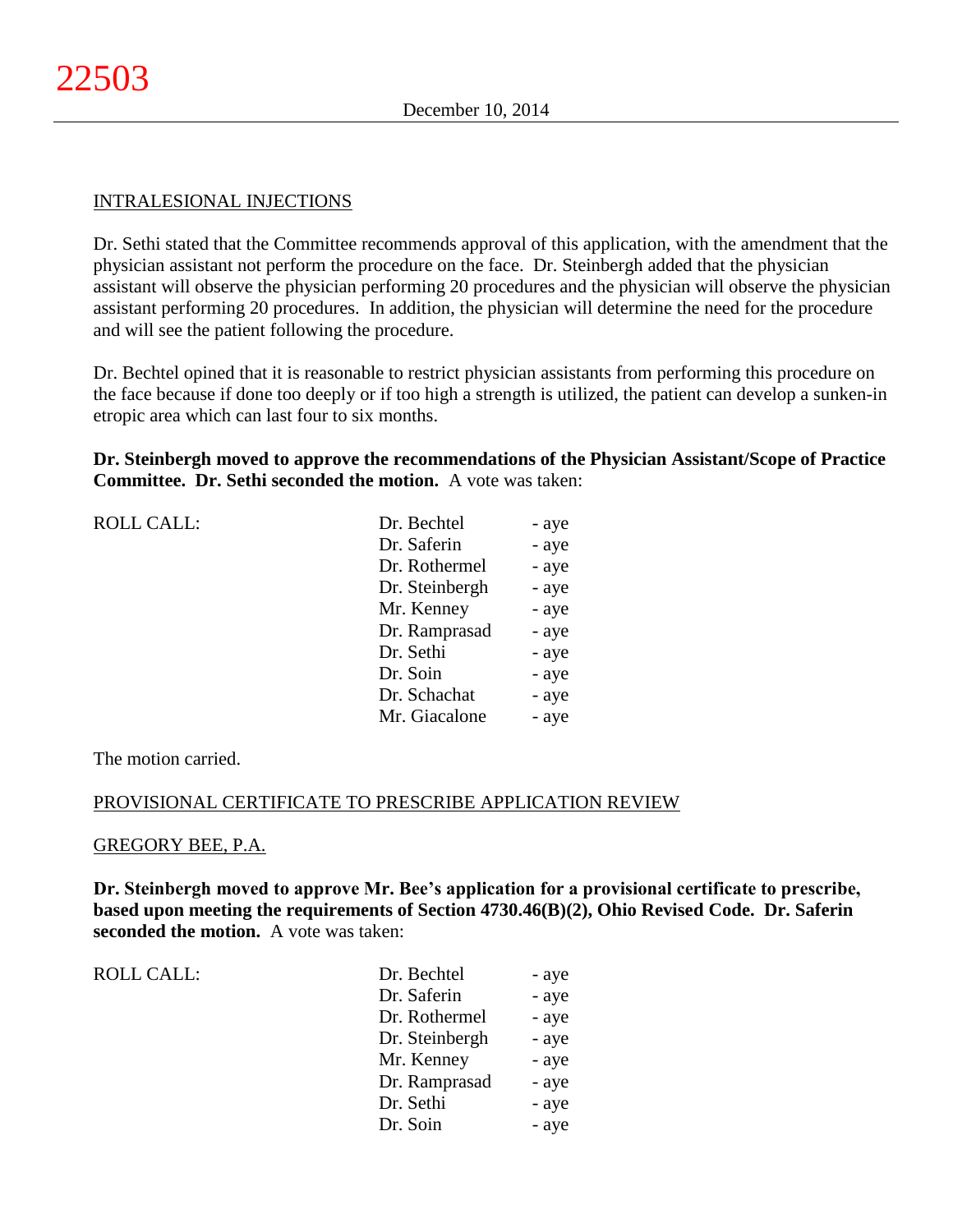| Dr. Schachat  | - aye |
|---------------|-------|
| Mr. Giacalone | - aye |

The motion carried.

# POLICY COMMITTEE

Dr. Soin stated that Steven Schierholt, Executive Director of the Ohio Board of Pharmacy, addressed the Committee this morning. Mr. Schierholt and the Committee had a very good discussion and will work together going forward, particularly on the subject of pain management.

Dr. Soin invited Ms. Anderson to discuss the rules which were discussed by the Committee

# UPDATES ON LEGISLATIVE DRAFT FOR REVISIONS TO THE ONE-BITE REPORTING **EXEMPTION**

Ms. Anderson stated that the Committee is still waiting for language from the Legislative Services Commission (LSC) on the one-bite reporting exemption. When the language is received, Ms. Anderson will distribute it among the Committee members.

# UPDATES ON REVISION TO 4731-11-09, PRESCRIBING TO PATIENTS NOT SEEN

Ms. Anderson stated that a draft of this proposed revision will be presented to the Policy Committee in January 2015 which incorporated comments that have been received from various groups.

# UPDATES ON REVISION TO 4731-11-11, OARRS RULE

Ms. Anderson stated that the Board needs to update the Ohio Automated Rx Reporting System (OARRS) Rule with respect to House Bill 341, which establishes new OARRS provisions that will become effective in January 2015. Specifically, the Rule needs to be amended to reflect that the Medical Board can only promulgate OARRS-related rules that concern non-opioids and non-benzodiazepines. A draft of proposed amendments has been distributed among members of the Policy Committee and a more finalized version will be presented to the Board.

# UPDATES TO BOARD POSITION STATEMENTS

Ms. Anderson stated that part of the process of updating the Board's website is reviewing the publications posted there to determine if they are current or need to be updated. Ms. Anderson asked the Board to approve the proposed updates to the Board's statements on Licensee Responsibility for Statements on Reimbursement or Billing Documents, Podiatric Advertising, Release of Vision Prescriptions, and Prohibition on Prescribing Controlled Substances to Self and Family.

**Dr. Bechtel moved to approve the proposed changes to the Board's positions statements on Licensee Responsibility for Statements on Reimbursement or Billing Documents, Podiatric Advertising,**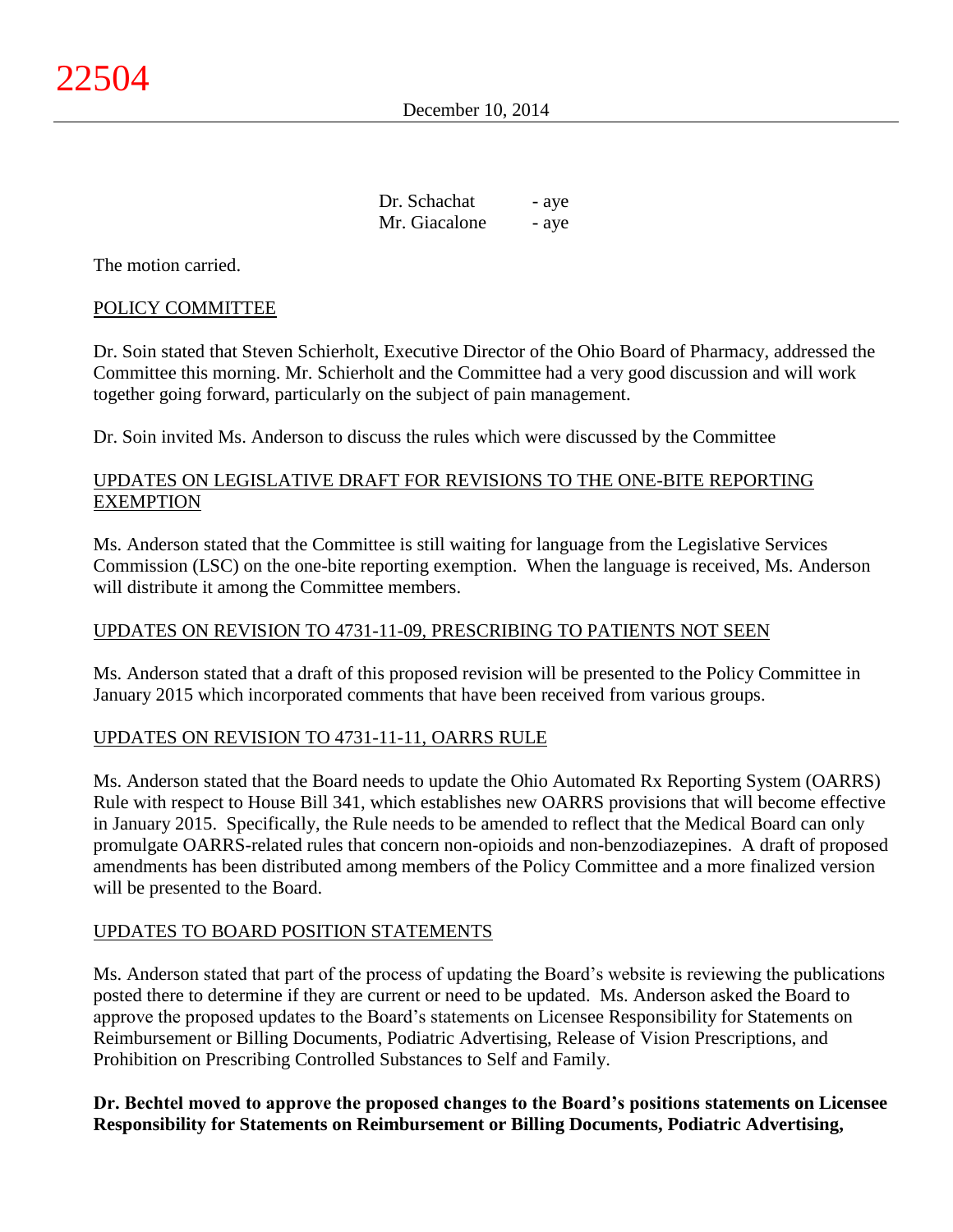# **Release of Vision Prescriptions, and Prohibition on Prescribing Controlled Substances to Self and Family. Dr. Rothermel seconded the motion.** A vote was taken:

ROLL CALL:

| Dr. Bechtel    | - aye |
|----------------|-------|
| Dr. Saferin    | - aye |
| Dr. Rothermel  | - aye |
| Dr. Steinbergh | - aye |
| Mr. Kenney     | - aye |
| Dr. Ramprasad  | - aye |
| Dr. Sethi      | - aye |
| Dr. Soin       | - aye |
| Dr. Schachat   | - aye |
| Mr. Giacalone  | - aye |

The motion carried.

# LEGISLATIVE UPDATE

**House Bill 341:** Mr. LaCross stated that recent amendments to House Bill 3341 include definitions of opioids and benzodiazepines, a provision that physicians who hold an Ohio medical license but do not practice in Ohio are not required to register for the Ohio Automated Rx Reporting System (OARRS), a revision concerning free-standing emergency facilities, and a provision that OARRS reports can be placed into medical records.

Dr. Saferin noted concern regarding some exceptions in House Bill 341. Specifically, OARRS need not be checked if the patient is undergoing surgery or is receiving only a seven-day supply of medication. Dr. Saferin opined that these exemptions are not conducive to protecting the public. Dr. Saferin noted that if a surgeon checks OARRS on a surgical patient, he or she may discover that the patient is already receiving pain medications from another doctor and therefore post-surgical pain medications would not be necessary.

Dr. Soin stated that there had been concerns about making the regulation too onerous and impeding patient care by requiring too many checks in acute situations. Dr. Soin noted that if a seven-day prescription for pain medication is refilled continuously and passes the three-month threshold, then the physician is mandated to check OARRS.

**House Bill 412:** Mr. LaCross stated that House Bill 412 would broaden the physician assistants' scope of practice, as well as eliminate the Provisional Certificate to Prescribe. Amendments to the bill would remove the requirement of Board approval of supervision agreements, but will also grant the Board authority to audit supervision agreements to ensure that it is being followed properly. The bill allows for a \$1,000.00 civil fine on the physician assistant for violating the supervision agreement, as well as possible disciplinary action against the supervising physician. Mr. LaCross stated that this provision will facilitate practice because it will require less paperwork from the practice.

Dr. Steinbergh asked if there has been discussion of the audit or investigatory process related to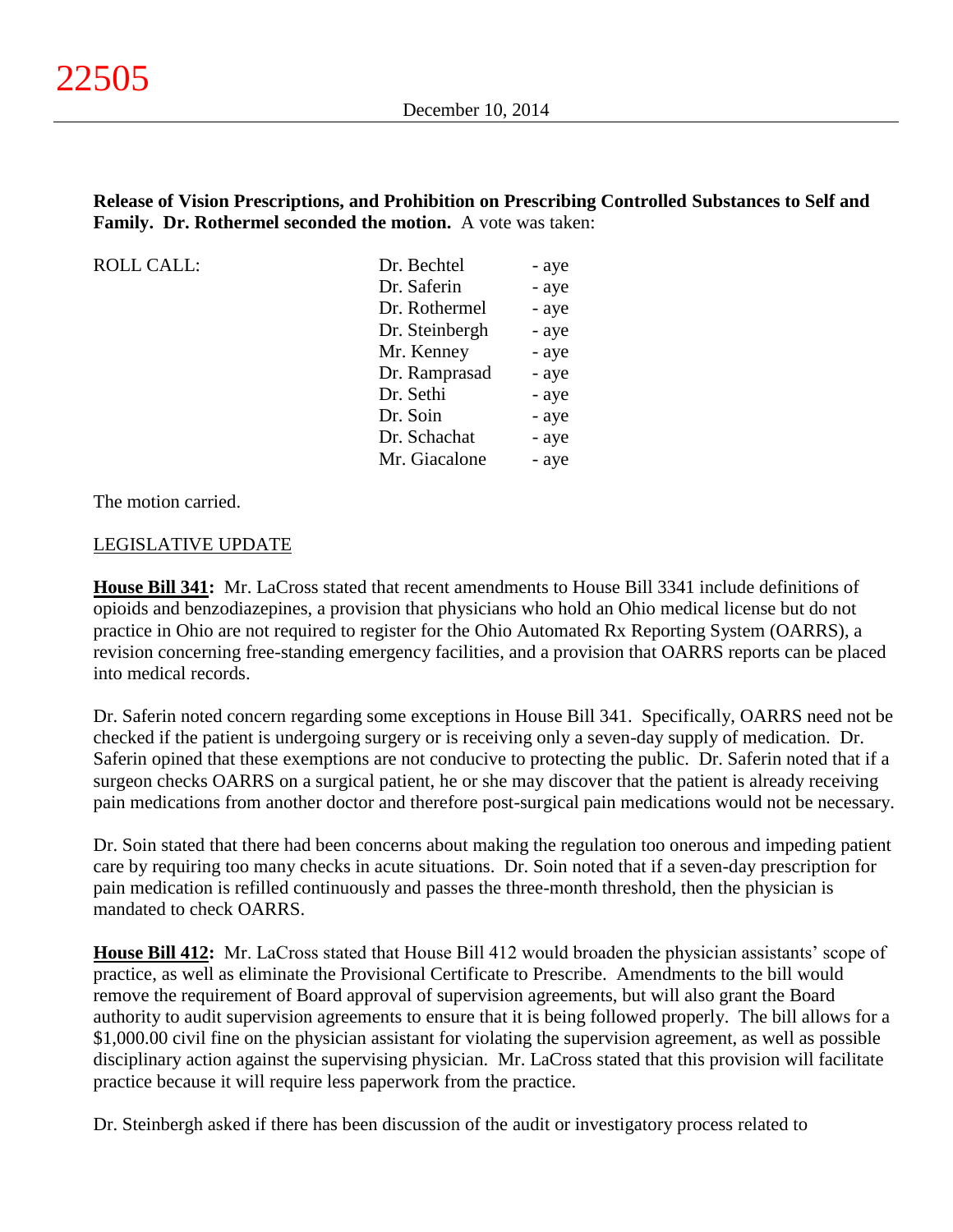enforcement of supervision agreements. Mr. LaCross replied that discussions of that nature have begun internally and noted that Mr. Groeber wishes to take an aggressive stance and utilize the Board's investigators in the field in order to garner better relationships. Dr. Steinbergh agreed that an aggressive stance will be important.

Dr. Rothermel asked for elaboration on the physician assistants' scope of practice under this legislation. Mr. LaCross replied that essentially, physician assistants will be able to do whatever is within the everyday scope of practice of their supervising physician. Ms. Debolt stated that in a hospital or ambulatory surgical facility, the facility's policies will determine what a physician assistant can do. Dr. Steinbergh stated that it will be a credentialing issue and, practically speaking, no facility will credential a physician assistant to perform surgery, for example.

Mr. LaCross also stated that physician assistants will also be able to delegate authority to administer medications to advanced practice nurses, registered nurses, and licensed practical nurses.

**House Bill 531:** Mr. LaCross stated that this bill, which would grant fining authority to the Board, was passed out of the House of Representatives on a 92-0 vote. However, time ran out for the Senate to address it in this legislative session. Mr. LaCross stated that the language will be submitted to the Governor's budget as an option, but he will also work in the next session to get it passed by the Senate and then by the House again.

**House Bill 519:** Mr. LaCross stated that this bill would change some of the renewal dates for podiatric licensure and some other minor changes. Dr. Saferin commented that the changes do not affect the podiatrists' scope of practice.

**House Bill 378:** Mr. LaCross stated that this bill, on which the Medical Board and the Board of Pharmacy worked together, would require a terminal distributor license from the Board of Pharmacy for distributing, holding, or ordering Suboxone. The bill includes a 72-hour exemption, so physicians would not be able to provide more than 72 hours of Suboxone to patients without a terminal distributor license. Dr. Soin noted that most large practices already have a terminal distributor license, so this legislation will mostly affect sole proprietors. Dr. Soin stated that he supports this legislation.

# FINANCE COMMITTEE

Ms. Loe stated that the October Fiscal Report did not contain anything noteworthy, but she would be happy to answer any questions about it. The Board's operating fund is currently at approximately \$4,500,000.00.

# BOARD MEMBER COMPENSATION

Ms. Loe stated that draft revisions to the Board's policy on Board member compensation have been approved by the Finance Committee. The draft revisions are an effort to ensure that the Board members are accurately compensated for each hour they spend on Board business, including but not limited to agenda review, travel, special meetings, and telephone conferences.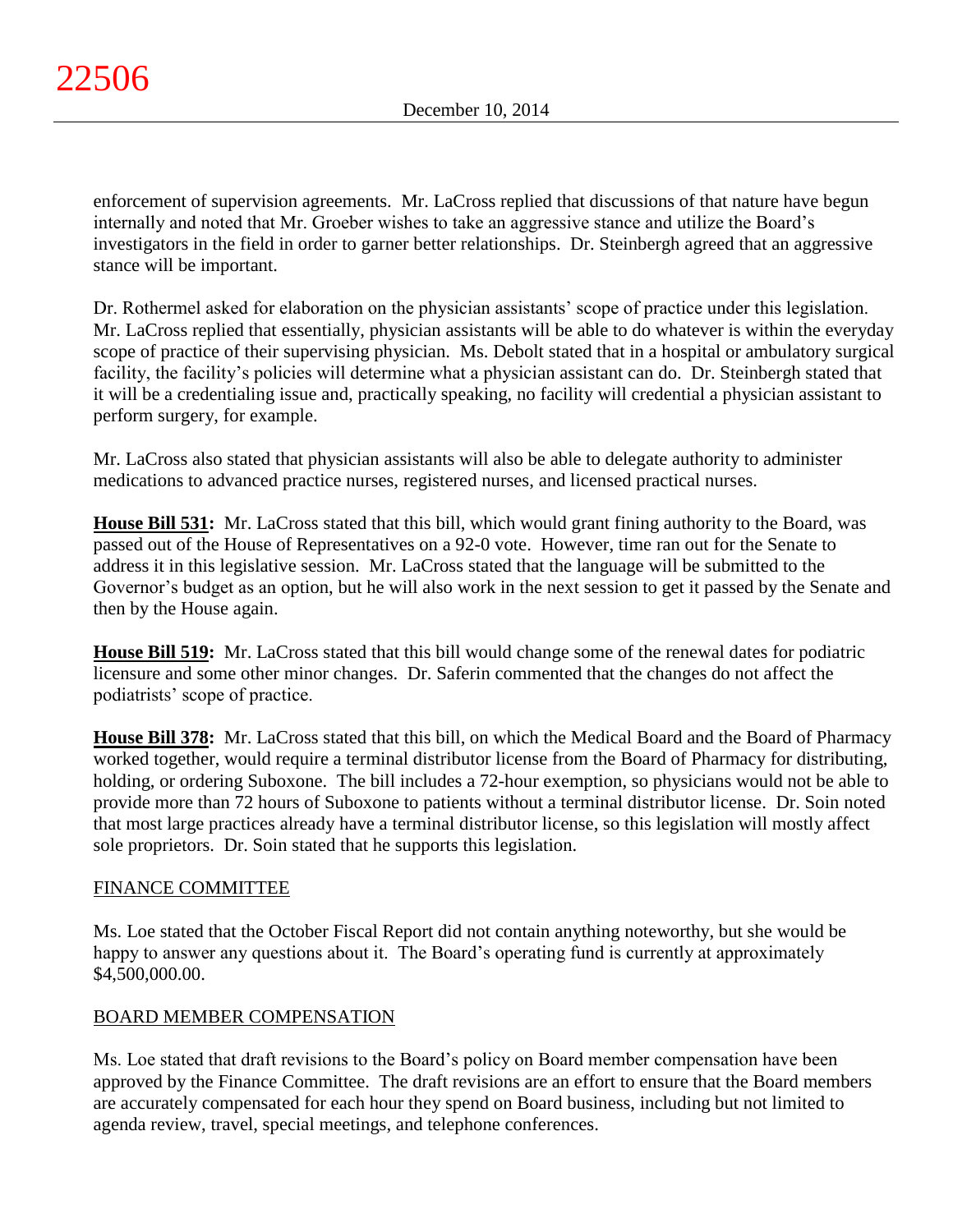**Dr. Saferin moved to approve the draft revisions to the Board member compensation policy. Dr. Bechtel seconded the motion.** A vote was taken:

ROLL CALL: Dr. Bechtel - aye Dr. Saferin - aye Dr. Rothermel - aye Dr. Steinbergh - aye Mr. Kenney - aye Dr. Ramprasad - aye Dr. Sethi - aye Dr. Soin - aye Dr. Schachat - aye Mr. Giacalone - aye

The motion carried.

#### FINING AUTHORITY UPDATE

Mr. Kenney stated that the fining authority legislation was not approved in the Senate prior to the end of the legislative session, as reported by Mr. LaCross. Mr. Kenney stated that no one seems to disapprove of the measure and he and the staff will continue to work to get it through the legislature.

#### EXPEDITED PROCESSES

Mr. Kenney stated that the Committee discussed ways that the expedited licensure process can be completed within a four-week timeframe. Mr. Kenney stated that it will require a great deal of work and communication to ensure that an applicant's materials are received and processed in four weeks. Mr. Kenney stated that once this is accomplished, the Committee and the Board can discuss the charges associated with expedited licensure.

#### COMPLIANCE COMMITTEE

Dr. Ramprasad stated that on November 5, 2014, the Compliance Committee met with Courtney D. Bonner, D.O.; Courtney D. Borruso, D.O.; James M. DeSantis, M.D.; Raymond C. Gruenther, M.D.; Noor U. Hassan, M.D.; and Randall G. Whitlock, Jr., P.A., and moved to continue them under the terms of their respective Board actions. The Compliance Committee also accepted Compliance staff's report of conferences on October 6th and 7th, and further approved the draft minutes from the October 8, 2014 Compliance Committee.

#### BOARD-APPROVED TREATMENT PROVIDER APPLICATIONS

**Dr. Steinbergh moved to approve the Renewal Application from Bethesda Alcohol and Drug Treatment Program and the Application from Brighton Center for Recovery for Certificates of**